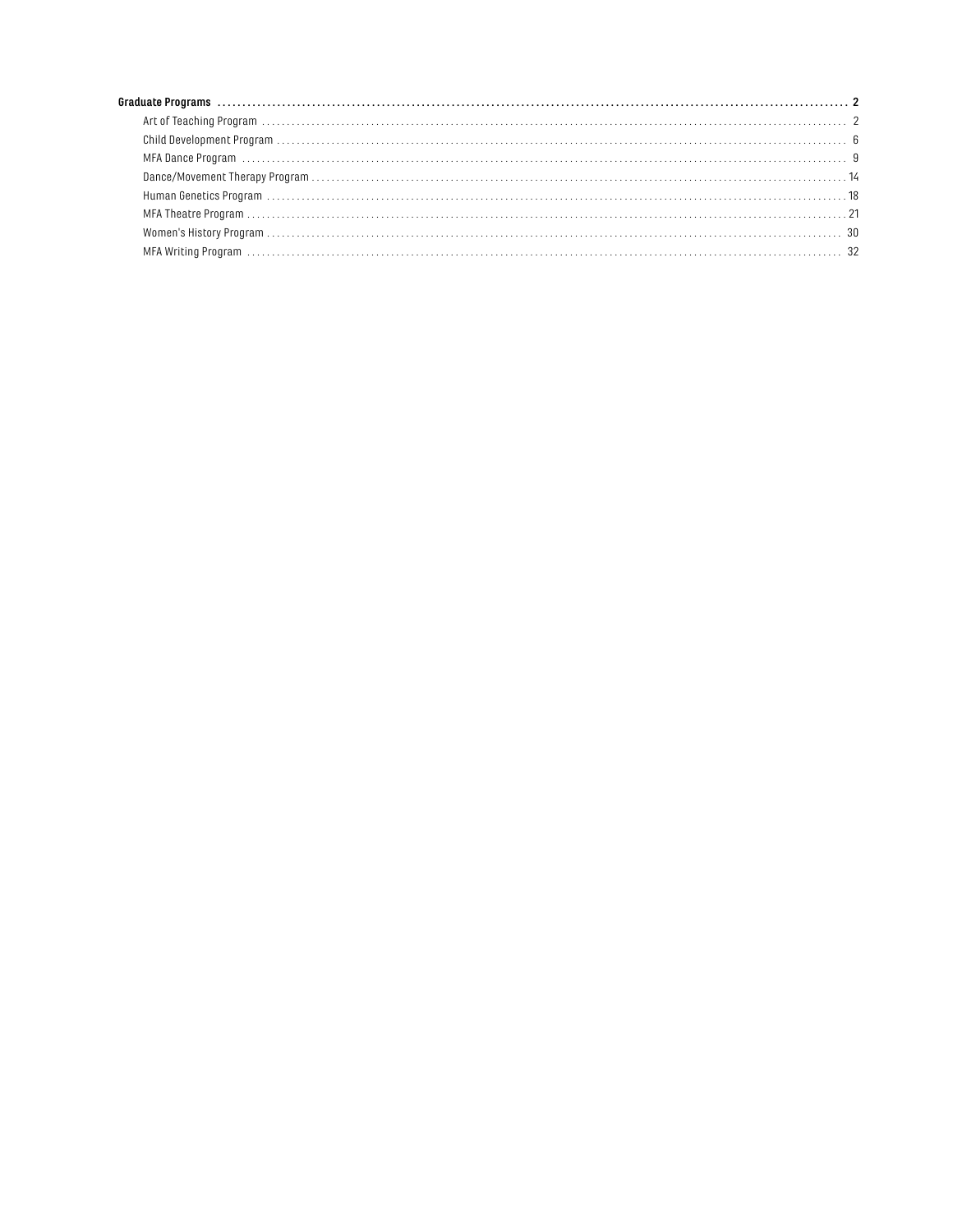# <span id="page-2-0"></span>SARAH LAWRENCE COLLEGE GRADUATE PROGRAMS

Sarah Lawrence College offers nine distinctive master's degree programs in the arts, humanities, and sciences, and three unique dual degrees. In these programs, you will find your academic home—a community comprised of vibrant thinkers and doers; a solid framework for your most complex ideas, interests, and investigations; and, perhaps most significantly, encouragement for deep specialization in a course of study that is uniquely yours.

# <span id="page-2-1"></span>**ART OF TEACHING PROGRAM**

Sarah Lawrence College's Art of Teaching graduate program leads to a Master of Science in Education degree and teacher certification in Early Childhood and Childhood (Elementary) Education.

We believe that teaching is indeed an art, uniquely satisfying, always made and remade. The Art of Teaching is child-centered and culturally sensitive, with observation at its core. Extensive observation and classroom teaching combine with academic discussions and course readings connecting theory with practice. Small seminar classes create an intimate environment that encourages the sharing of experiences and ideas. Our Childhood and Early Childhood certification program is committed to public education, particularly in urban areas, and graduates find teaching positions in a range of public and private schools. Course work may be considered in three categories: courses connecting content and pedagogy; pedagogical courses; and practicums.

# **Advisement Seminar**

## *Lorayne Carbon*

## *Graduate Seminar—Spring*

The theme of the Advisement Seminar is to explore the connections among early childhood education, childhood education, and the ongoing education of teachers in the content disciplines. The seminar begins with observations of the very youngest children to help us begin to frame continuities and differences. Faculty from the Early Childhood Center and the undergraduate liberal-arts faculty help us to think about learning as an ongoing process across ages and stages of development, leading sessions devoted to curriculum and its evolution both for children in classrooms and for us as teachers. We consider intercultural perspectives and themes related to teaching in a diverse society; view videos and films of children in classrooms engaged in drawing, writing, reading, imaginative play, and social-studies explorations; read source material in the content disciplines; and engage in hands-on explorations.

# **The Child and the Family**

#### *Linwood J. Lewis*

#### *Graduate Seminar—Summer*

Children must struggle with many issues while making their way toward adulthood. Teachers' understandings of family culture and the interconnections between health and learning are crucial to children's success in the classroom and central to the content of this course. We will study how families affect the development of children, for no other unit of analysis more richly displays gender, social, and cultural factors and their influence on individual behavior and development. Today, children spend more time than ever before in early childhood programs and grade schools. We will investigate how families and schools provide a framework for the exploration of the social world and socialize children according to cultural norms. Health and learning are intertwined in the context of the child's social, emotional, intellectual, and physical development. In order for teachers to be equipped to help their students in the areas of personal health and safety, we will review the national and state health learning standards, as well as the range of environmental factors that inhibit children's development and learning (including the identification and implications of drug and alcohol abuse). We will also examine the social, political, and psychological concerns faced by children with chronic diseases and by their families and the plethora of health-care issues with which they must contend. Through readings and case-study analyses, students will explore the importance of teachers' understanding of the complexities of the lives of children and families in order to better prepare for the challenges of the classroom.

# **Children With Special Needs**

#### *Amy Soffer*

#### *Graduate Seminar—Fall*

All children in early childhood settings and the elementary grades have strengths and weaknesses. All children have areas in which they excel and areas in which they feel insecure. All children have times when academic learning is difficult for them while, at the same time, all children have the capacity to learn. Understanding the individual differences of an entire class of students is a challenge; and in order to meet the needs of our students, we must observe their differences and individual patterns of behavior. This course will explore the concepts of inclusion; special-needs diagnostic categories; designing curriculum that is responsive to children; and differentiating curriculum to support skill development, keeping in mind that each child is unique. The goals of the course are to integrate our perspectives of children's individual needs while planning classroom inquiry; to explore ways of working with parents of children who require special support; to understand how to access support and feedback for children that require additional assistance; and to consider implications for teaching in an inclusive classroom and school.

# **Children's Literature and Artistic Development**

## *Pamela Tanenbaum*

## *Graduate Seminar—Summer*

This course emphasizes the role of children's literature in classrooms and schools. We look at story as world making; as an opportunity to encounter the experience of others; as a window on play, place, and period; as a reflection of cultural heritage; and, finally, as a motivation for literacy. Readings pair picture books and novels with nonfiction texts. There will be samples of simple narratives for the emerging reader and novels for fluent elementary-school students. The place of literature in the classroom involves careful choices on the part of teachers. Teachers must support the interests and heritage of young readers, intrigue them through pictures and text, and eventually lead them to discover new worlds within the covers of books. Throughout the course, we will consider the importance of reading aloud (both fiction and nonfiction) and the ways in which stories inspire artistic expression.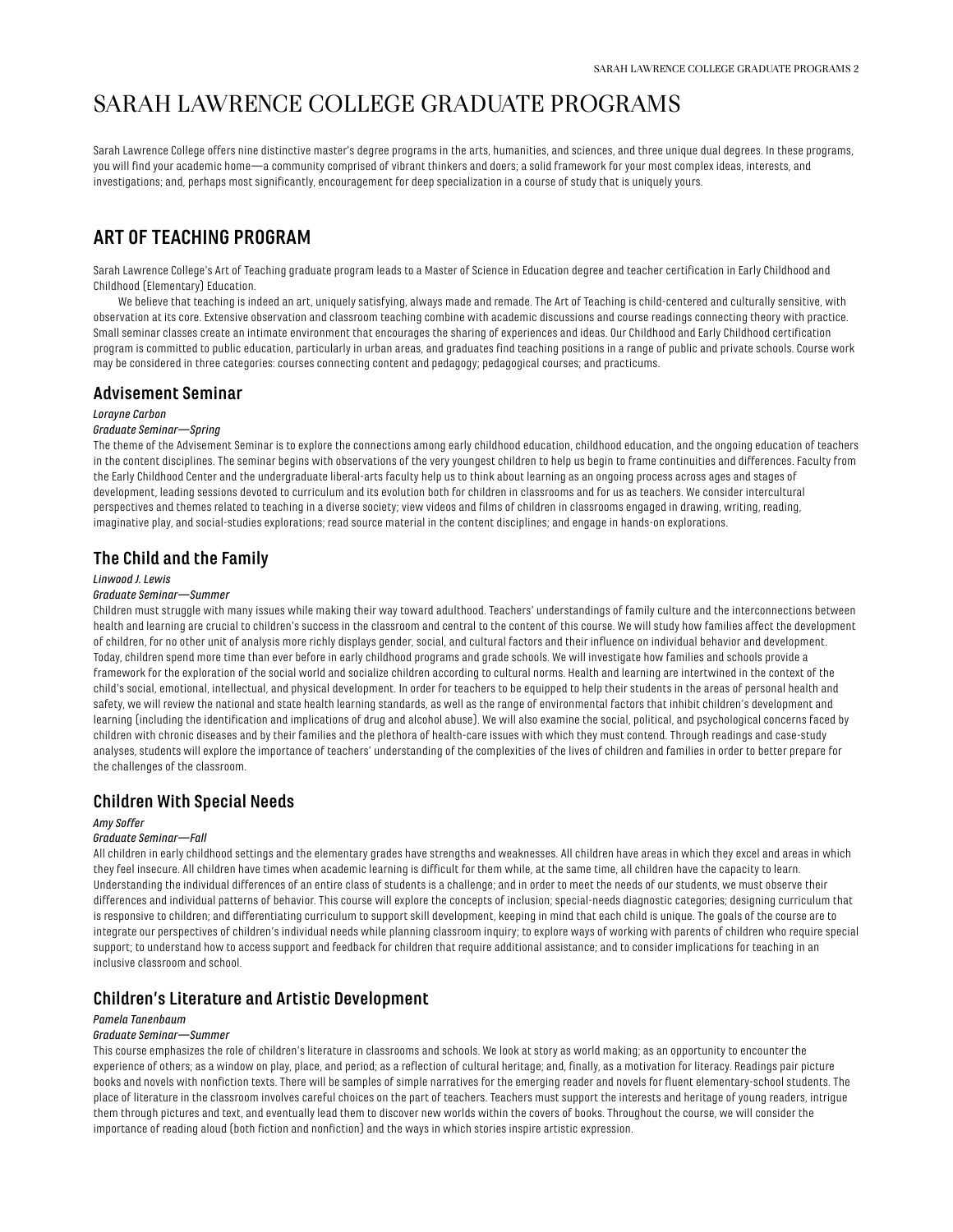# **Emergent Curriculum I and II**

## *Patricia Virella*

#### *Graduate Seminar—Year*

Emergent Curriculum is a yearlong course in which children's interests and approaches to learning are at the forefront. Central to the course is understanding how to create a curriculum that is driven by ideas—striving for wholeness, integration, coherence, meaning—and focused on assisting children in applying knowledge and thinking to real-life problems. Classroom design and organization, media and materials, and approaches to teaching and learning across disciplines will be discussed, with an emphasis on the arts, sciences, and humanities. We will learn how to develop curricula with multiple entry points. We will reflect on ways of knowing in our own learning and that of the children and explore teaching strategies that expand children's knowledge and modes of thinking and learning. We will discuss curriculum and teaching strategies for individual subject areas, with an emphasis on the connections among disciplines, building toward an interdisciplinary approach to curriculum and instruction. The roles of the teacher as observer, provisioner, collaborator, and facilitator will be discussed. During the year, we will engage in hands-on inquiry in workshop settings and take multiple local field trips to environmental centers, historical sites, and arts museums—reflecting on our own learning in order to draw implications for classroom practice. We will discuss how children's interests and questions connect to the large ideas and questions at the core of the subject-matter disciplines. Value will be placed on enabling in-depth inquiry, experimentation, and discovery and on establishing classroom communities based on collaborative learning and rooted in social justice. National and state standards, including the New York State Standards for the Arts, Social Studies, and Sciences, will be critiqued and integrated into our work. By the end of the year, students will create their own multidisciplinary curriculum plan, which will become a resource for colleagues and Art of Teaching alumni.

# **Foundations of Education**

## *Denisha Jones*

## *Graduate Seminar—Summer*

This course will explore multiple lenses through which we view the concept of education, including theoretical, historical, political, sociological, and cultural perspectives. We will begin by considering the historical roots of contemporary education, with particular emphasis on the history of public education in the United States. Drawing on a variety of readings, films, and in-class projects, we will examine constructs of diversity—including race, class, culture, language, ability, gender, and sexual identity—and discover ways to create an inclusive learning environment for students and their families. The work of John Dewey and other progressive educators will provide a basis for looking at democratic ideals and "pendulum swings" in American education, including current debates concerning standards, testing practices, and political agendas. Throughout the course, students will be asked to reflect on their own school experiences and fieldwork observations in order to make connections between historical and current educational practices.

# **Language and Literacy I and II**

#### *Jerusha Beckerman*

#### *Graduate Seminar—Year*

This two-semester course focuses on the making of meaning and knowledge through listening, speaking, reading, and writing in early childhood and childhood. All children—English speakers and English-language learners—are recognized as capable of learning and of becoming competent English language and literacy users. Emphasis is on teaching that takes into account each child's approach to learning and pace in learning, valuing the complexity in developing instruction that builds upon what the child already knows and can do.

- Learning is a process by which each person actively constructs meaning from experience, including encounters with print and nonprint texts.
- Language and literacy are social acts.
- Language and literacy develop in the pursuit of real-life enterprise.
- Reading and writing, as with spoken language, are best learned in rich, interactive environments where they serve real purposes.
- Reading and writing do not develop in predefined stages; rather, literacy understanding is complex and unique to the individual.
- Language and literacy cannot be separated from the total expressiveness of the person.
- Literacy is power, and children must have every opportunity to know its power.
- Literacy teaching and learning must be re-envisioned to accommodate a multimodal, multilingual, multimedia world.

We will build our knowledge of language and literacy learning upon these assumptions by reflecting on ourselves as readers, writers, and language users. We will explore how children learn to read and write by observing them as they use language and literacy for real purposes. We will consider new media and technologies as modes of communication and expression and consider how they are reshaping the future of literacy. Our observations of children and our own literacy stories will help us understand the range and complexity of meanings and approaches among any group of learners. Our observations and recollections also will provide an entry point for discussions regarding differences in race, class, ethnicity, gender, and learning style. The challenge for schools to be inclusive of the diversity—to enable each child to differ yet belong to the community of learners—lies at the core of our work. We will—through our child studies, our recollections, and the readings—begin to develop a picture of inclusive classrooms and schools in which children have the "space to dance with others" and the "room to differ" (Patricia F. Carini). The course paper will be an in-depth inquiry focused on language and literacy teaching and learning and on classroom practice and work with children, examined through the lens of your own philosophy, thought, values, and standards.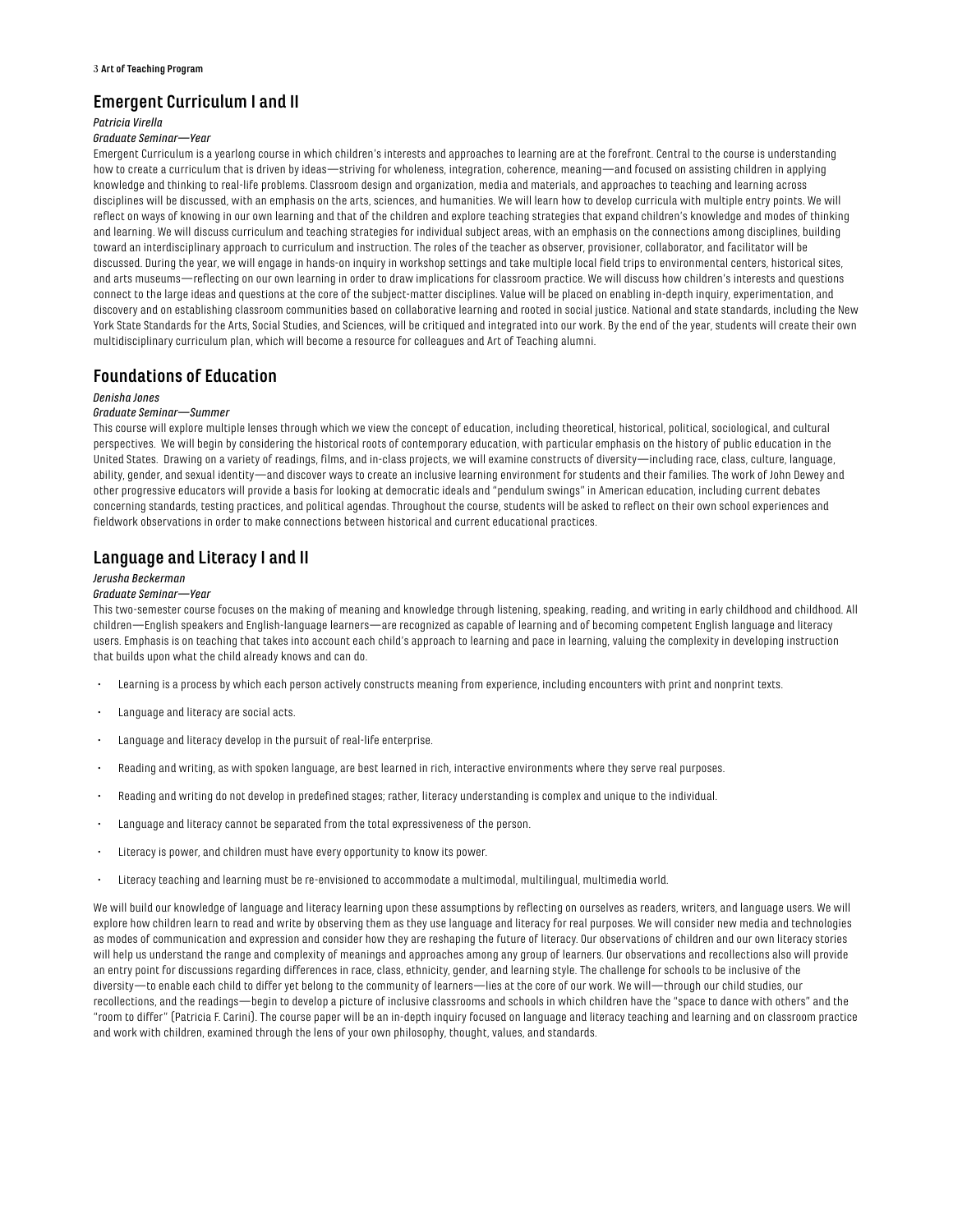# **Mathematics and Technology I and II**

## *Denisha Jones*

#### *Graduate Seminar—Year*

This course will place strong emphasis on students' own understanding of mathematics as directly related to the mathematics that they will be teaching in earlychildhood and elementary-school classrooms. The course will focus on core concepts of mathematics teaching and learning: the science of patterns and number relationships. Patterns and functions will serve as the lenses through which students will examine connections to and applications of the topics in the early childhood and childhood school curricula. Students will develop an understanding of the content, concepts, computation, and teaching and learning strategies of mathematics in schools. Emphasis will be placed on constructivist teaching and learning; inquiry-based learning; problem solving; and mathematical reasoning, connections, and communication. Students will be exposed to techniques in differentiating instruction that addresses learning differences and the special needs of English-language learners, as well as ways to identify tasks that challenge and augment mathematical understandings. The use of technology as an integral support for the understanding and application of mathematics will also be a focus of the course. Each class session will provide students with opportunities to engage in authentic mathematical activities, followed by sharing these experiences and ways to implement similar, engaging mathematical tasks in classrooms. As part of their conference work, students will create a concept teaching game and a presentation of the solutions to complex problems.

## **Observation and Documentation**

## *Jerusha Beckerman*

#### *Graduate Seminar—Fall*

In the Art of Teaching program, we place the observation and documentation of children and their learning at the center of teaching. The emphasis is on seeing every child as capable, unique, and knowable and on children as active makers of their own meaning and knowledge. Observing is focused on what the child can do and is interested in and on how each child thinks and learns. We assume that teachers create their knowledge of teaching and learning through longitudinal observation and documentation of each child as a thinker and learner. This knowledge is the foundation for curriculum development and instructional planning that accommodate individual interests and approaches to learning. The ideas and processes developed at Prospect Archive and Center for Education and Research, by Patricia Carini and others, will be the foundation of the work throughout the course. The Prospect Descriptive Processes and, in particular, the Descriptive Review of the Child will give students a formal and systematic framework for drawing together their observations of children over time. In addition, the review processes developed at Prospect Center will be discussed as avenues for collaborative inquiry and meaning-making among educators and parents. Students will participate in a Descriptive Review and will review longitudinal collections of children's work. They will also learn about descriptive inquiry processes for reviewing curricula and teaching practice. Students will share observations of children in both early childhood and childhood education settings and develop a language of description. We will discuss the importance of creating classrooms where each child is visible through strength. Students will develop a child study that includes: a description of the child using the headings of the Descriptive Review, a collection of the child's work, and reflections on the implications that the longitudinal documentation of the child holds for teaching.

## **Practicum Seminar**

#### *Patricia Virella*

#### *Graduate Seminar—Year*

The Practicum Seminar is a yearlong course that supports early childhood and childhood student-teaching experiences and provides opportunities to draw together the ideas, processes, and approaches in early childhood and childhood teaching practice, curriculum development, and instructional planning across content disciplines in prekindergarten through grade two settings and in grades one-through-six classrooms. Issues and questions that arise in student teaching and continue to be present in classrooms and schools will be explored. These include the role of observation and documentation as they inform assessments of children's learning and of teaching itself; the creation of learning environments for children from birth through grade two and in grades one through six, inclusive of all children across racial, ethnic, socioeconomic, and learning differences; the development of approaches that enable continuity for children between home and school and in their school lives; the development of classrooms as communities of learners; and the exploration of the teacher's role and approaches to classroom organization and structure that relate to very young and elementary-age children. Other topics of importance in the course are the creation of opportunities and processes for collaboration among teachers, parents, and administrators and the development of strategies to reflect on, renew, and revise teaching with an emphasis on the importance of professional development. The Practicum Seminar also supports students in their continued efforts to understand the political nature of teaching, placing emphasis on educating for a democratic society. The roles of the family, school, and community in educating children are explored, as well as current philosophies and climate regarding home, school, and community relationships. Practicum Seminar students will keep a reflective journal of their field placement and student-teaching experiences, including observation and documentation of children, classrooms, activities, curriculum planning and facilitation, materials, and media. Students will also begin to develop, refine, and share their thinking regarding their master's project topics.

# **Teaching for Diversity**

## *Carley Reidy, Patricia Virella*

#### *Graduate Seminar—Year*

This course will provide instruction in the methodologies of teaching diverse communities of learners, with an emphasis on meeting the needs of at-risk students. The course will address racial and economic inequality, multilingual education, and the educational needs of diverse families, including single-parent, multiracial, foster, adoptive, blended, LGBTQ, and immigrant families. It will bring forward new research-based practice, such as sheltered instruction operational protocol (SIOP), STEAM learning, and the project model. Engaging families and encouraging them to become collaborators in their child's schooling will be addressed. All students will attend a biweekly, discussion-based seminar and participate in campus initiatives that address key course themes, including the Art of Teaching's Film Series and the Undoing Racism Workshop. Students will integrate their experiential learning with theory, research, policy, and practice. Students in this course will be able to: identify the complex social factors of race, ethnicity, social class, gender, and ability that influence the teaching and learning process; examine their own cultural experience of race, ethnicity, social class, gender, and ability; incorporate developmentally appropriate, evidence-based practice into their classrooms; develop strategies for culturally responsive teaching and assessment; and create a learning environment that respects the dignity of all students.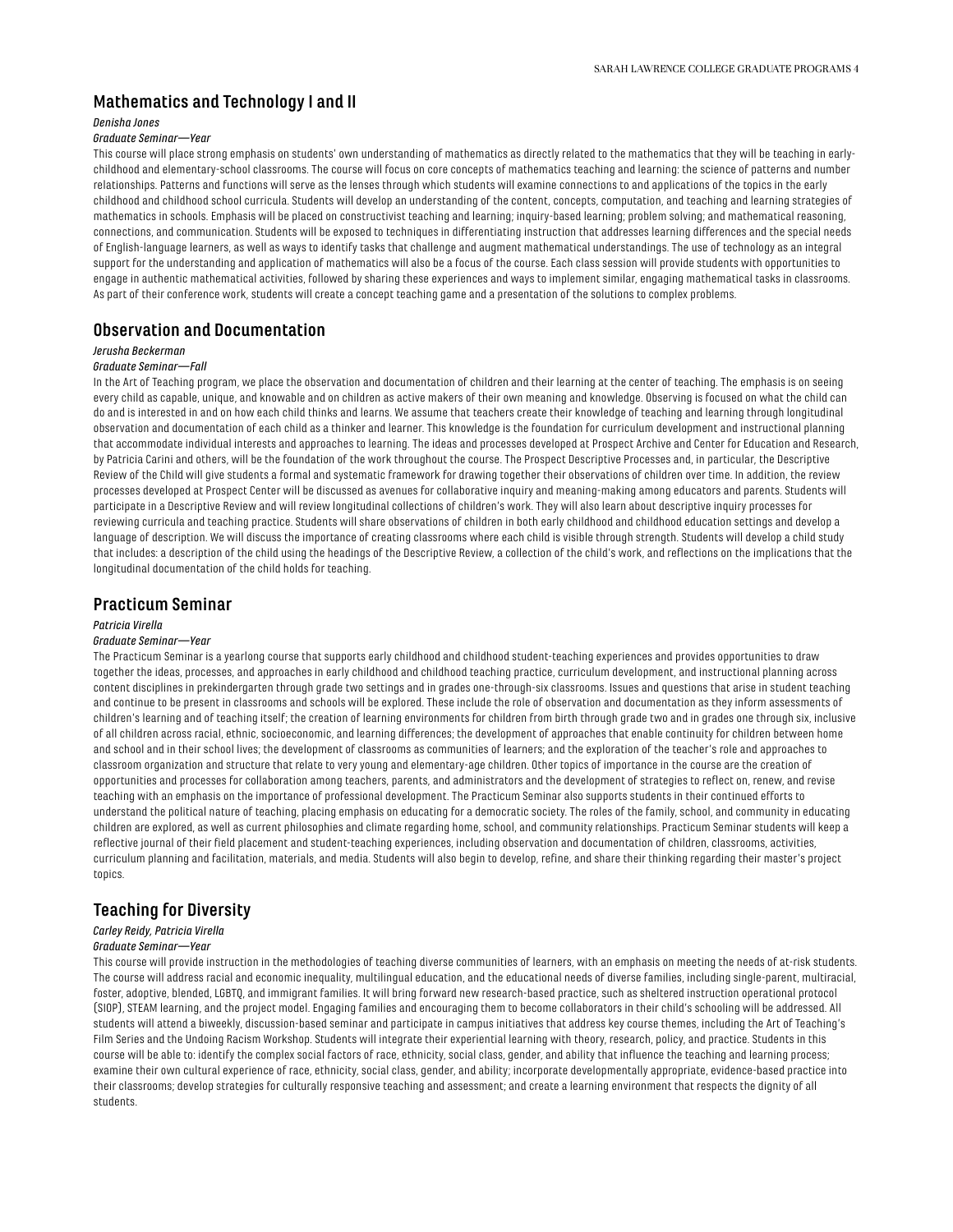# **Theories of Development**

# *Kim Ferguson (Kim Johnson)*

# *Graduate Seminar—Summer*

The field of developmental psychology has been shaped by several different, and often conflicting, visions of childhood experience. These visions have, in turn, influenced early childhood and childhood education practice. In this course, we will study the classical theories—behaviorist, psychoanalytic, and cognitivedevelopmental—as they were originally formulated and in light of subsequent critiques and revisions. We will focus on the kinds of questions that each theory asks and the "image of the child" that each puts forth. Recent challenges within the field have highlighted specific conceptual problems, which we will address. Are patterns of development universal or culture- specific? Can childhood experiences be thought of as proceeding in a series of stages? How do we construct methods for studying children that will recognize and validate the significance of differing social and cultural experiences? How can we forge a multicultural view of development such that development is understood in terms of how it is experienced within a given cultural context? The goal of the course is to prepare students to integrate theory and practice into their work with children. Required papers will reflect this integration.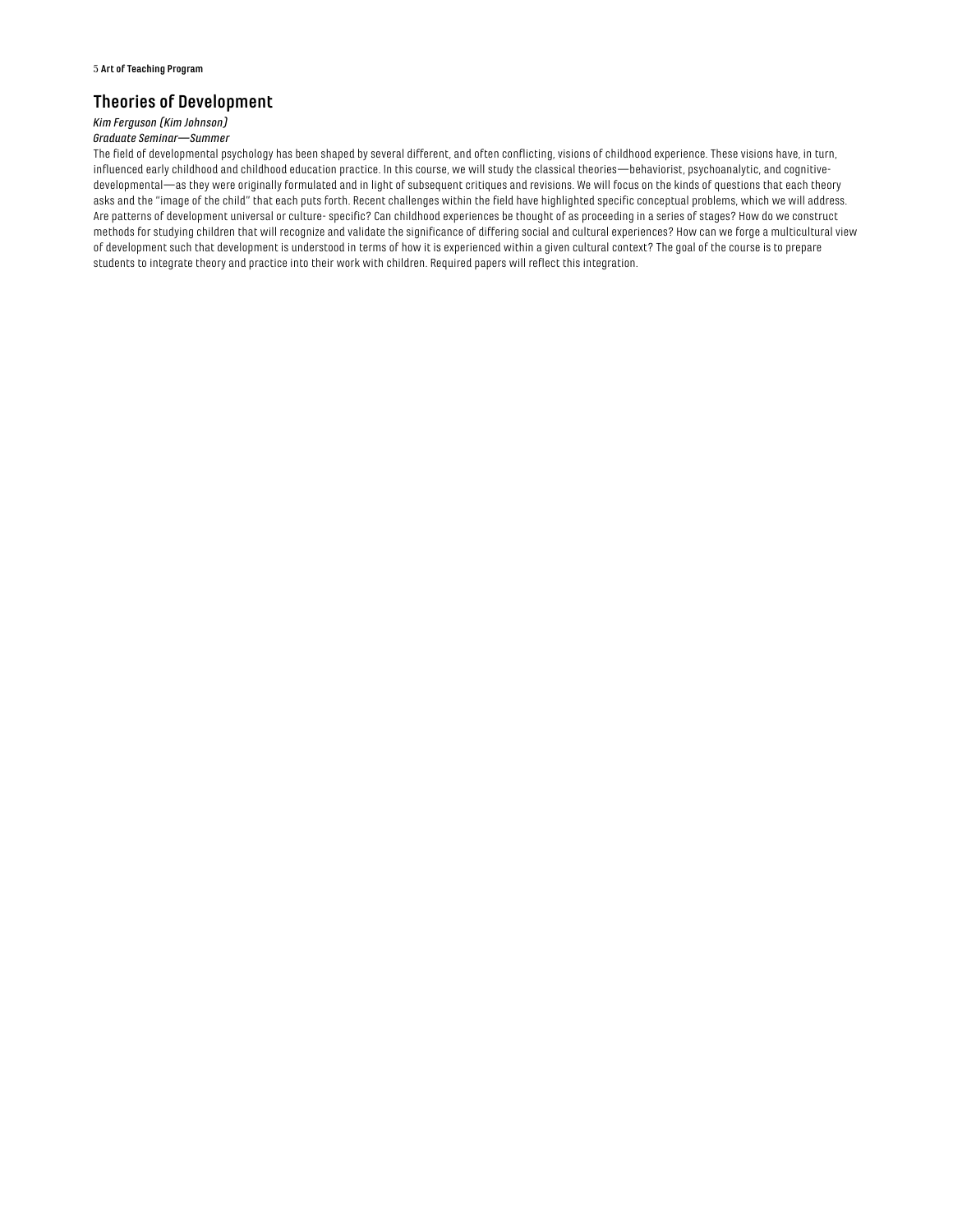# <span id="page-6-0"></span>**CHILD DEVELOPMENT PROGRAM**

Combining theoretical perspectives with practical fieldwork, the Child Development Program places the social, emotional, cognitive, and cultural lives of children at the forefront.

Students engage in research throughout the program, reading and learning directly from primary sources such as journals, current research, and the writings of leading psychologists—not textbooks. From the beginning, students are immersed in child development theory, which they relate to their experiences with children in small seminars and one-on-one conferences. Fieldwork opportunities abound, from therapeutic preschools to elementary or secondary schools to child-life programs on pediatric wards.

# **Becoming Oneself: From Freud to Contemporary Psychoanalytic Theories of Personality Development**

## *Jan Drucker*

## *Graduate Seminar—Fall*

A century ago, Sigmund Freud postulated a complex theory of the development of the person. While some aspects of his theory have come into question, many of the basic principles of psychoanalytic theory have become part of our common culture and worldview. This course will explore psychodynamic developmental concepts about how personality comes to be through reading and discussion of the work of key contributors to psychoanalytic developmental theory since Freud. We will trace the evolution of what Pine has called the "four psychologies of psychoanalysis"—drive,ego, object, and self-psychologies—as well as the more recent integrative "relational perspective." This is a different approach from the social personality work done on trait psychology, and we will consider its value for developmental understanding of the person. We will also consider the issues that this approach raises about children's development into individuals with unique personalities within broad, shared developmental patterns in a given culture. Readings will include the work of Anna Freud, Erik Erikson, Margaret Mahler, Daniel Stern, Steven Mitchell, Nancy Chodorow, George Vaillant, and others. Throughout the semester, we will return to fundamental themes such as the complex interaction of nature and nurture; as yet unanswered questions, for example, about the development of personal style; and the cultural dimensions of personality development. An interest in theory and its applications is important, as is some background in psychology. Fieldwork at the Early Childhood Center or another appropriate setting is required, although conference projects may or may not center on aspects of that experience, depending on the individual student's interest.

# **Bonding to Well-Being: How Early Attachment Bonds Shape Well-Being Throughout Life**

#### *Meghan Jablonski*

## *Graduate Seminar—Spring*

Attachment theory has become a widely accepted foundation of understanding early human development. Pioneered by John Bowlby, attachment theory emphasizes the role of infant and early childhood bonds with caregivers, usually parents, on social and emotional development. As study of attachment theory has advanced, interest in human bonding throughout adolescence and adulthood has increased. No longer confined to attachments established during infancy and early childhood, understanding how important relationships shape us during adolescence, adulthood, and older adulthood are growing areas of interest. Emerging studies of attachment in neuropsychological development, adoption, queer families, spiritual identification, social affiliation, and parenting give us new insights into how the fulfillment or deprivation of important relationships throughout life impact development and well-being. This course explores the historical and cross-theoretical roots of attachment theory, follows advances and refinements in attachment theory and research, and looks at attachment beyond childhood through adolescence, adulthood, and older adulthood. Readings include classical attachment theory, as well as contemporary attachment research, developmental psychopathology, feminist critique, identity theory, social psychology, neuropsychology, object relations, and psychoanalytic literature. Film and relevant case studies will be included for reflection and class discussion. Students will be required to complete weekly fieldwork placements in the Early Childhood Center (ECC). Students will work closely with classroom teachers one hour per week and will become part of the class (as advised and supervised by classroom teachers) while maintaining weekly observation logs relevant to seminar objectives and conference work. Conference will include observations from the ECC (child or child-parent observations). Conference work may also include observations from other settings where the students may be completing fieldwork, such as youth/adolescent programs or the Wartburg Center for Senior Living.

## **Bullies and Their Victims: Physical and Social Aggression in Childhood and Adolescence**

#### *Carl Barenboim*

#### *Graduate Seminar—Fall*

It can be the bane of our existence in childhood: the bully who simply will not leave us alone. Until fairly recently, the image that came to mind, in both the popular imagination and the world of psychological study, was that of a physically imposing and physically aggressive boy—someone who found the littlest, most defenseless boy to pick on. In recent years, however, that image has begun to change. Now we realize that the ability to harm a person's social relationships and social "standing"—usually through the manipulation of others—can be every bit as devastating to the victim. And in this new world of social aggression, girls' expertise has come to the fore. In this course, we will study the nature of bullies and victims in both the physical and social sense and the possible long-term consequences of such bullying for both the perpetrator and the picked upon. We will explore recent evidence that bullying and victimization begin even in the preschool years, far earlier than previously thought; and we will examine some modern approaches used to break this vicious cycle, such as peer programs and interpersonal problem solving. Conference work may include field placement at the Early Childhood Center or other venues, as interactions with real children will be encouraged. *Prerequisite: a prior course in psychology.*

# **Challenges to Development: Child and Adolescent Psychopathology**

#### *Jan Drucker*

## *Graduate Seminar—Spring*

We live in a society that often seems preoccupied with labeling people and their characteristics as either "normal" or "abnormal." This course covers some of the material usually found in "abnormal psychology" courses by addressing the multiple factors that play a role in shaping a child's development, particularly as those factors may result in what we think of as psychopathology. Starting with a consideration of what the terms "normality" and "pathology" may refer to in our culture, we will read about and discuss a variety of situations that illustrate different interactions of inborn, environmental, and experiential influences on developing lives. For example, we will read theory and case material addressing congenital conditions such as deafness and life events such as acute trauma and abuse, as well as the range of less clear-cut circumstances and complex interactions of variables that have an impact on growth and adaptation in childhood and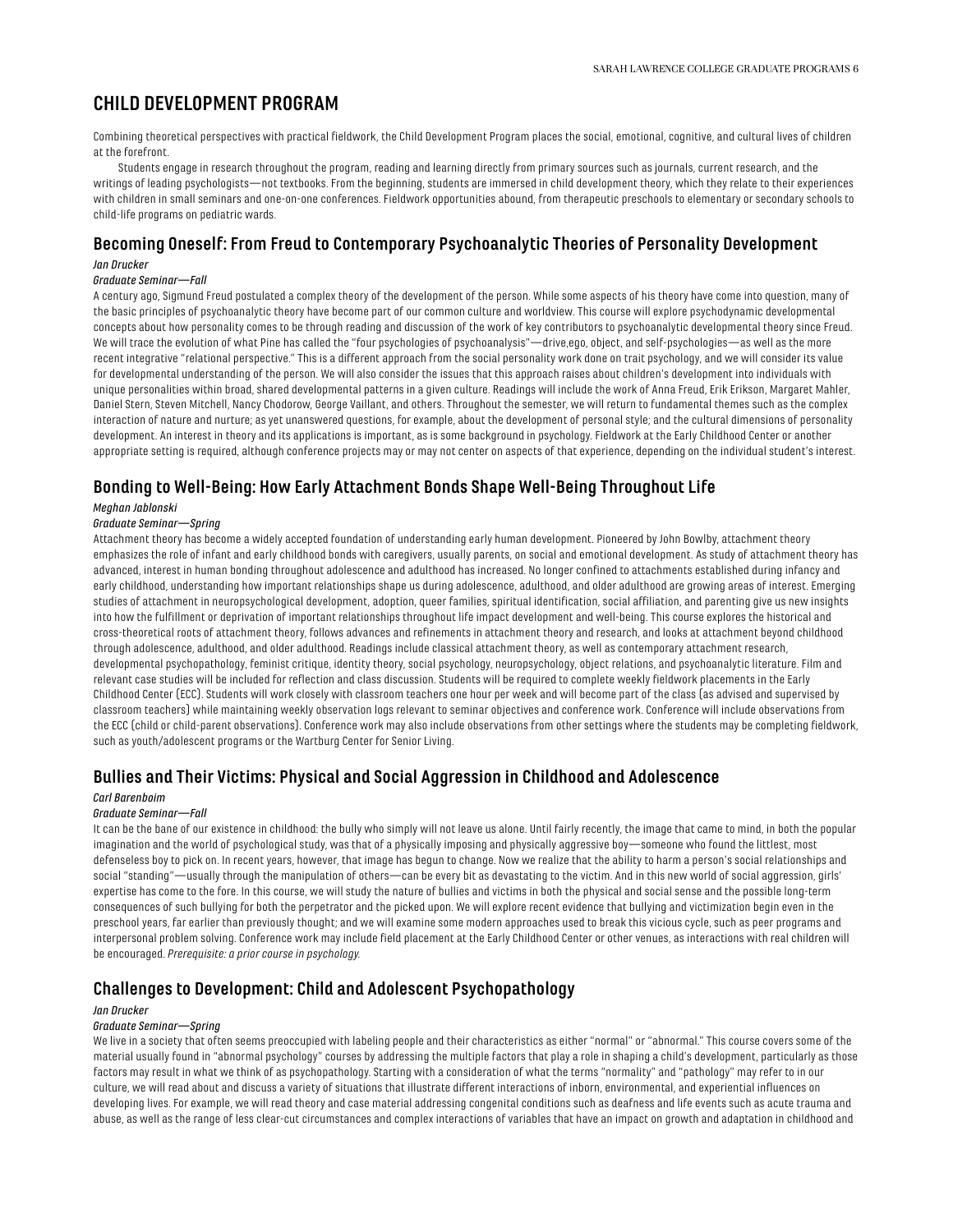#### 7 **Child Development Program**

adolescence. We will try, however, to bring to bear both critical lenses and a range of individual perspectives on our discussion of readings drawn from clinical and developmental psychology, memoir, and research studies. In this process, we will examine a number of the current conversations and controversies about assessment, diagnostic/labeling, early intervention, use of psychoactive medications, and treatment modalities. Students will be required to engage in fieldwork at the Early Childhood Center or elsewhere and may choose whether to focus conference projects on aspects of that experience.

# **Cultural Psychology of Development**

## *Barbara Schecter*

#### *Graduate Seminar—Spring*

Cultural psychology is the study of the ways in which individual and culture, subject and object, person and world constitute each other. This course will explore how children and adolescents make meaning of their experiences in the contexts in which they live—assuming that, for all of us, development is an ongoing response to the cultural life around us and that culture is a dynamic process of engagement. We will consider topics such as language and culture, early storytelling in families, transitions from home to school, and gendered and racial identities. We will read a combination of psychological and anthropological texts. Questions to be explored include: How are a sense of self and of place constituted in early childhood? How are these values expressed in children's stories, art, and play? How do adolescents navigate differing language communities and cultural values in forging their identities? What are some of the implications for public education in this country? Students will have the opportunity to do fieldwork in school or community settings and to use conference work to bridge reading and practical experience. *Prerequisite: previous course in psychology or another social science.*

# **Early Intervention Approaches for Young Children and Their Families**

#### *Cindy Puccio*

## *Graduate Seminar—Spring*

This course will explore several early intervention approaches for young children and their families, with a particular emphasis on the theory and technique of play therapy. While the course will focus mostly on child-centered play therapy (CCPT), we will also look at the methodology of other types of approaches and the ways in which those approaches address treatment issues. In addition, course material will highlight cultural considerations, therapeutic work with parents, challenges in treatment, self-reflection, and analysis of case studies. Readings, class discussion, group play-based activities, video illustrations, and reflection will provide students with both a theoretical and a clinical basis for how play-based therapeutic work with young children factors into early intervention.

# **Intersectionality Research Seminar**

#### *Linwood J. Lewis*

## *Graduate Seminar—Fall*

This class is a hands-on introduction to conducting qualitative and quantitative psychological research on the intersection of race/ethnicity, gender, and sexuality. Although research is an indispensable part of scientific endeavors, the conduct of research itself is part scientific ritual and part art form. In this class, we will learn both the science and the art of conducting ethical research with diverse participants. What is the connection of race, sexuality, and gender within an American multicultural and multiethnic society? Is there a coherent, distinct, and continuous self existing within our postmodern, paradigmatic, etc. contexts? How is the sexual/racial/gendered implicated in the creation of this self-identity? Is there principled dynamic or developmental change in our concepts of self as human beings, sexual beings, and/or racial/ethnic beings? This class explores the analysis of race, ethnicity, and sexualities within psychology and the broader social sciences; how those constructs implicitly and explicitly inform psychological inquiry; and the effects of those constructs on the "psychology" of the individual in context. This class regularly moves beyond psychology to take a broader, social-science perspective on the issue of intersectionality. *Students who have studied race/ethnicity, gender, or sexuality in at least one other class would be best prepared to take this class.*

## **Memory Research Seminar**

## *Elizabeth Johnston*

#### *Open, Graduate Seminar—Spring*

The experimental study of remembering has been a vital part of psychology since the beginning of the discipline. The most productive experimental approach to this subject has been a matter of intense debate and controversy. The disputes have centered on the relationship between the forms of memory studied in the laboratory and the uses of memory in everyday life. We will engage this debate through the study of extraordinary memories, autobiographical memories, the role of visual imagery in memory, accuracy of memory, expertise, eyewitness testimony, and the neuroanatomy of memory. Frederic Bartlett's constructive theory of memory will form the theoretical backbone of the course. Most conference work will involve experimental studies of some aspect of memory. *Some previous course work in psychology is required, and a previous course in statistics is highly recommended.*

# **Speaking the Unspeakable: Trauma, Emotion, Cognition, and Language**

## *Emma Forrester*

## *Graduate Seminar—Fall*

Psychological trauma has been described as unspeakable—so cognitively disorganizing and intense that it is difficult to put into words the experience and the emotions that psychological trauma evokes. Yet, the language that survivors use to describe their traumas provides insight into the impact of trauma and the process of recovery. This course will begin with an overview of theories of trauma, resilience, and post-traumatic growth, as well as an introduction to the study of trauma narratives and how language reflects emotional and cognitive functioning. We will then explore the cognitive, emotional, and biological impact of undergoing a trauma and how those changes are reflected in the language that trauma survivors use as they speak and write about their experiences. We will consider works by experts on trauma and language, including Judith Herman, Bessel van der Kolk, and James Pennebaker, as well as current research in the field of trauma and trauma narratives. Through these readings, we will address topics such as what makes an experience traumatic, how representations of trauma in popular culture color our perceptions of trauma and recovery, the role of resilience and growth following a trauma, and what we can learn from attending to the content and structure of language. This course will be of interest to students who are curious about how the words that we use reflect our cognitive and emotional functioning.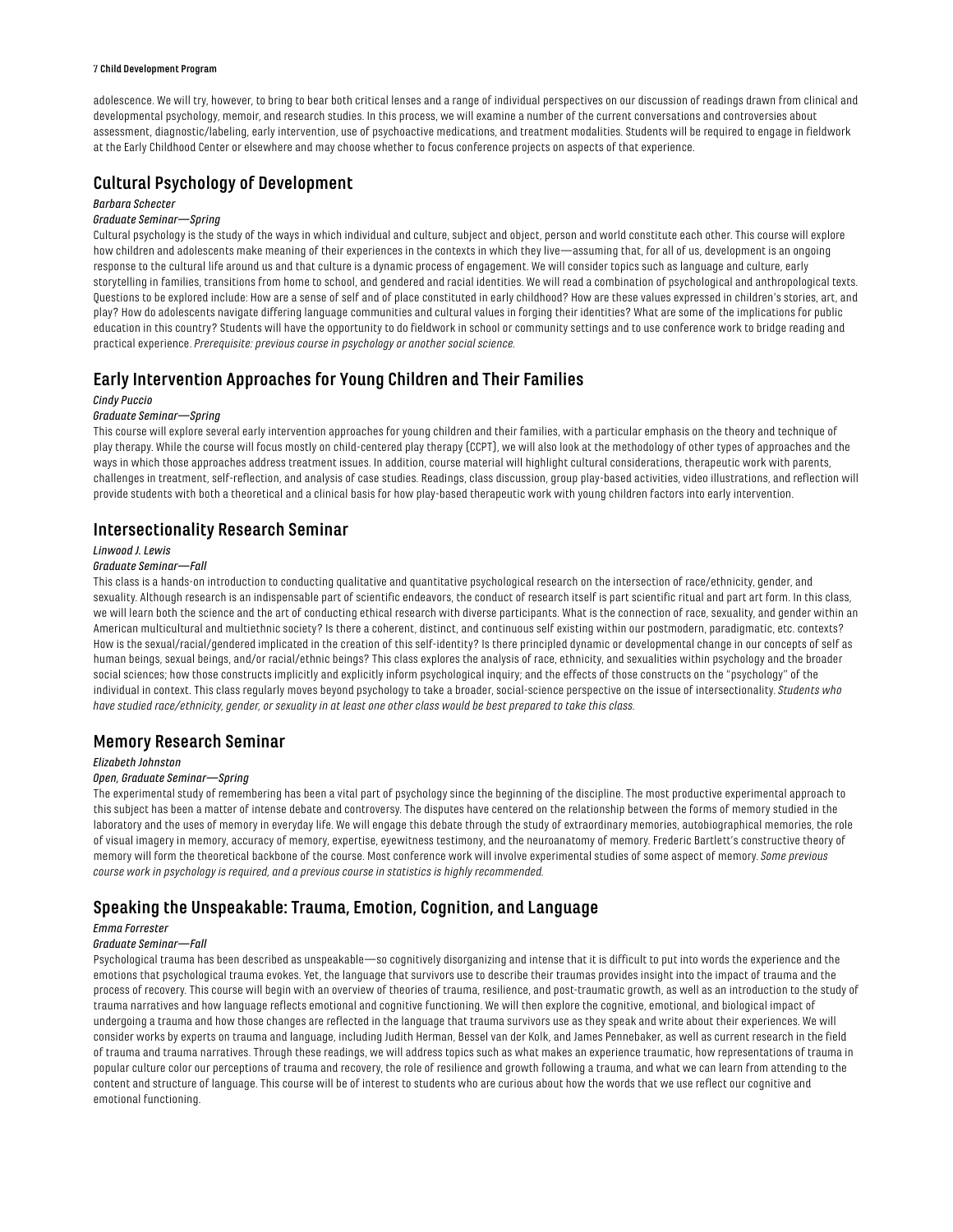# **Theories of Development**

## *Barbara Schecter*

#### *Graduate Seminar—Fall*

"Knowledge is there in the seeing." What we observe when we look at children is related to the adult assumptions, expectations, and naïve theories that we carry with us from our own families and childhoods. How are these related to the ways that theorists have framed their questions and understandings of children's experiences? Competing theoretical models of Freud, Skinner, Bowlby, Piaget, Vygotsky, Werner, and others have shaped the field of developmental psychology and have been used by parents and educators to determine child-care practice and education. In this course, we will read the classic theories—psychoanalytic, behaviorist, attachment, and cognitive-developmental—in their primary sources as they were originally formulated and in light of subsequent critiques and revisions. Questions that we will consider include: Are there patterns in our emotional, thinking, or social lives that can be seen as universal, or are these always culture-specific? Can life experiences be conceptualized in a series of stages? How else can we understand change over time? We will use theoretical perspectives as lenses through which to view different aspects of experience—the origins of wishes and desires, early parent-child attachments, intersubjectivity in the emergence of self, symbolic and imaginative thinking, and the role of play in learning. For conference work, students will be encouraged to do fieldwork at the Early Childhood Center or in another setting with children, as one goal of the course is to bridge theory and practice.

## **Theories of the Creative Process**

#### *Charlotte L. Doyle*

#### *Graduate Seminar—Fall*

The creative process is paradoxical; it involves freedom and spontaneity yet requires expertise and hard work. The creative process is self-expressive yet tends to unfold most easily when the creator forgets about self. The creative process brings joy yet is fraught with fear, frustration, and even terror. The creative process is its own reward yet depends on social support and encouragement. In this class, we will look at how various thinkers conceptualize the creative process—chiefly in the arts but in other domains, as well. We will see how various psychological theorists describe the process, its source, its motivation, its roots in a particular domain or skill, its cultural context, and its developmental history in the life of the individual. Among the thinkers that we will consider are Freud, Jung, Arnheim, Franklin, and Gardner. Different theorists emphasize different aspects of the process. In particular, we will see how some thinkers emphasize persistent work and expert knowledge as essential features while others emphasize the need for the psychic freedom to "let it happen" and speculate on what emerges when the creative person "lets go." Still others identify cultural context or biological factors as critical. To concretize theoretical approaches, we will look at how various ideas can contribute to understanding specific creative people and their work. In particular, we will consider works written by or about Picasso, Woolf, Welty, Darwin, and some contemporary artists and writers. Though creativity is most frequently explored in individuals, we will also consider group improvisation in music and theatre. Some past conference projects have involved interviewing people engaged in creative work. Others consisted of library studies centering on the life and work of a particular creative person. Some students chose to do fieldwork at the Early Childhood Center and focus on an aspect of creative activity in young children. *A background in college-level psychology, social science, or philosophy is required.*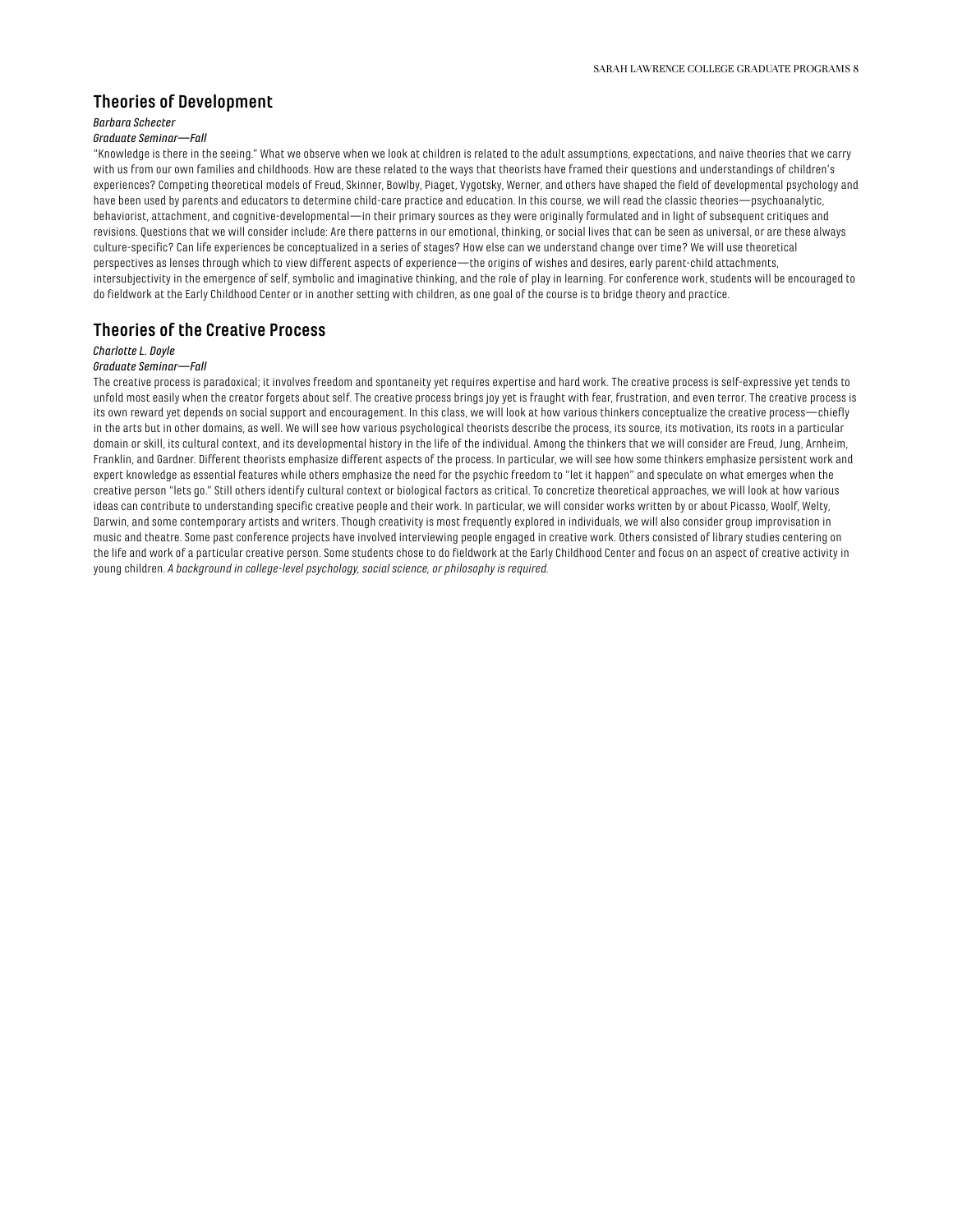# <span id="page-9-0"></span>**MFA DANCE PROGRAM**

The Sarah Lawrence College MFA in Dance is based on the premise that the art of dance is an integration of body, mind, and spirit learned through creative, technical, and intellectual practices.

Students are exposed to vital aspects of the art as performers, creators, and observers and are encouraged to study broadly, widen their definitions of dance and performance, and engage in explorations of form and function. The program combines seminars in reading, writing, and research; choreographic inquiry; and a daily physical practice chosen from contemporary dance, classical ballet, African dance, yoga, t'ai chi ch'uan, and studies in world dance. All students also study experiential anatomy, dance history, lighting design and stagecraft, and music for dancers.

# **Graduate Seminar I: Investigating the Contemporary in Practice and Theory**

## *Kyle Bukhari*

## *Graduate Seminar—Spring*

This graduate-level course explores a variety of approaches currently evident in dance studies and contemporary dance practice and examines their conceptual underpinnings, such as dance, gender, race and identity, dance and the intermedial, dance in the museum, and the embodiment of dance's past. Key case studies will be viewed and discussed, along with a critical exploration of theoretical proposals of authors such as Giorgio Agamben, Claire Bishop, Judith Butler, Thomas DeFrantz, Gilles Deleuze, Michel Foucault, Johnathan Burrows, Andre Lepecki, Fred Moten, and Irit Rogoff. Students will gain familiarity with current trends in practice and theoretical discourse through written exercises and oral presentations and develop their critical perspective as thinkers and dance makers.

# **Graduate Seminar I: Decolonizing Dance History**

## *Charmian Wells*

#### *Graduate Seminar—Fall*

Focusing on the concert stage (and its conditions of possibility), this class introduces students, through lenses of postcolonial and critical race theory, to major concepts, approaches, and issues in the study of dance as a cultural, historical, and artistic practice. By examining key texts in dance studies in relation to major developments in Western theatrical dance and the impact of Asian, African American, Native American, Caribbean, and European dance on North American stage practices, we explore multiple critical approaches to understanding the impact that histories of global (de)colonization have on dancing bodies. Each session is designed around a historical, theoretical, and aesthetic paradigm through which to explore a range of critical issues in the dance field. Through lecture, seminar, video analysis, student presentation, group discussion, and written assignments, students will learn methods of observation, analysis, interpretation, and evaluation informed by a broad understanding of dance's past and present and how that relates to their own research and practice. The goal of this course is twofold: (1) to understand how dance practices are bodily enactments of specific historical, cultural, and political developments; and (2) to investigate different historical approaches to choreography and writing history.

# **Graduate Seminar II: Choreographic Lab**

#### *John Jasperse*

#### *Graduate Seminar—Year*

This course is designed as an imaginative laboratory in choreographic practice. It is time and space for rigorous play, where we engage critically with our own respective creative processes. All class sessions are devoted to choreographic practice in a mentored laboratory setting. Students are charged with bringing in choreographic proposals or ideas to work on with their peers during these sessions. Throughout the course, specific compositional and/or artistic concerns will be highlighted that will frame our investigations. Those concerns will be used to focus our critical analysis on an aspect of our choice making rather than as a score that is defining the choreographic proposal itself. Much of our work will focus on refining the process of choreographic practice in order to better understand how the processes with which we engage to make work shapes what we make.

## **Anatomy in Action**

#### *Peggy Gould*

#### *Component—Year*

How is it possible for us to move in the countless ways that we do? Learn to develop your X-ray vision of human beings in motion through functional anatomical study that combines movement practice, drawing, lecture, and problem solving. In this course, movement is a powerful vehicle for experiencing in detail our profoundly adaptable musculoskeletal anatomy. We will learn Irene Dowd's *SpiralsTM*, a comprehensive warm-up/cool-down for dancing that coordinates all joints and muscles through their fullest range of motion, facilitating study of the entire musculoskeletal system. In addition to movement practice, drawings are made as part of each week's lecture (drawing materials provided) and three short assignments are submitted each semester. Insights and skills developed in this course can provide tremendous inspiration in the process of movement invention and composition. *Students who wish to join this yearlong class in the second semester may do so with permission of the instructor.*

# **Anatomy Research Seminar**

## *Peggy Gould*

#### *Component—Year*

This is an opportunity for students who have completed a full year of anatomy study in the SLC dance program to pursue functional anatomy studies in greater depth. In open consultation with the instructor during class meetings, each student engages in independent research, developing one or more lines of inquiry that utilize functional anatomy perspectives and texts as an organizing framework. Research topics in recent years have included investigation of motor and experiential learning, inquiry into kinetic experience and its linguistic expression, detailed study of knee-joint anatomy, and study of the kinematics and rehabilitation in knee injury. The class meets biweekly to discuss progress, questions, and methods for reporting, writing, and presenting research.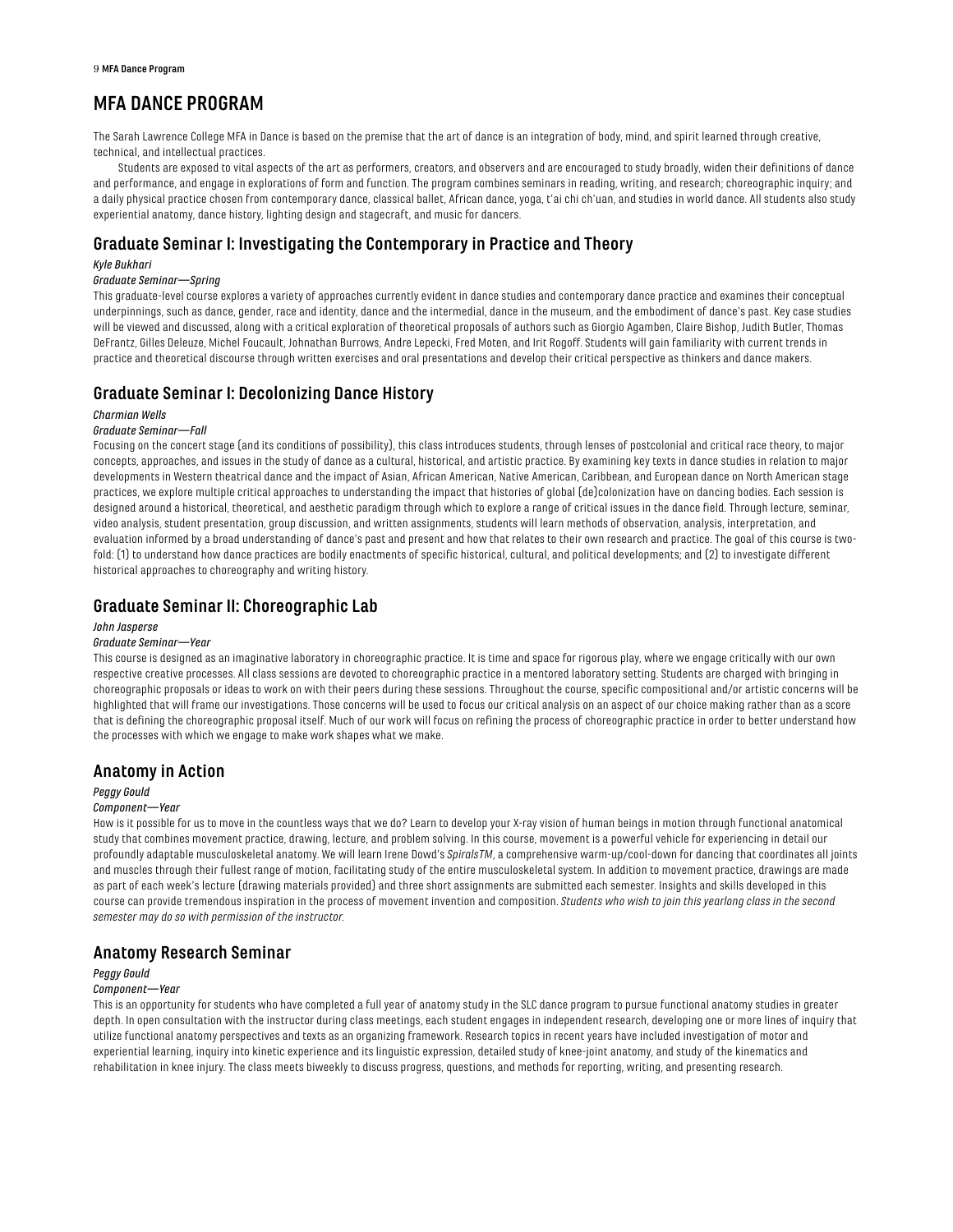## **Ballet**

#### *Barbara Forbes, Megan Williams*

## *Component—Year*

Ballet students at all levels will be guided toward creative and expressive freedom in their dancing, enhancing the qualities of ease, grace, musicality, and symmetry that define this form. We will explore alignment, with an emphasis on anatomical principles; we will cultivate awareness of how to enlist the appropriate neuromuscular effort for efficient movement; and we will coordinate all aspects of body, mind, and spirit, integrating them harmoniously. *Students may enter this yearlong course in the second semester with permission of the instructor.*

## **Beginning Improvisation**

## *Peggy Gould*

## *Component—Year*

Improvisation is a potentially limitless resource. Whether arising from movement itself or from conceptual/imaginative sources, improvisation can yield raw materials for making dances and other performance works. It can form the basis for community-building activities. It can also support the advancement of our technical skills in all dance forms, from conceptual and choreographic to performative, by giving us greater access to our personal connections to movement. In this course, we will engage in a variety of approaches to improvisation. We will investigate the properties of movement in the context of experience and performance, using activities that range from highly structured to virtually unstructured. The aim of our work is to delve deeply into the creative process in a variety of environmental settings, from the dance studio to outdoor sites around the campus. Throughout the year, goals will include building capabilities for sustained exploration of movement instincts and appetites, honing perceptive and communicative skills, and learning to use improvisation to advance movement technique. All of these goals will support the development of a durable foundation from which to work creatively.

## **Composition**

## *Juliana F. May, Beth Gill*

#### *Component—Year*

Movement and creativity are the birthrights of every human being. This component will explore expressive and communicative movement possibilities by introducing different strategies for making dances. Problems posed run the gamut from conceptually-driven dance/theatre to structured movement improvisations. Learn to access and mold kinetic vocabularies, collaboratively or individually, and incorporate music, sound, gesture, text, and objects in pursuit of a vision. Students will be asked to create and perform studies, direct one another, and share and discuss ideas and solutions with peers. Students are not required to make finished products but, rather, to involve themselves in the challenges and joys of rigorous play. *Taught by Juliana May in the fall, Beth Gill in the spring. This course is a prerequisite for Dance Making.*

# **Conditioning for Dancers**

#### *Eleanor Hullihan*

#### *Component—Spring*

This course provides students with a weekly opportunity to explore and practice supplemental training strategies to support the development of specialized skills required in dancing. Building on work done once or twice per semester in the Dance Practice Conferences, training issues such as strength, endurance, flexibility, kinesthetic awareness, and coordination will be addressed from a neuromuscular training approach based on the teachings and selected choreographies of Irene Dowd. In addition, students will be introduced to the Alexander Technique, which aims to refine and optimize function by eliminating excessive tension. This is accomplished through specific exercises and practices designed to increase awareness, implement conscious direction, and achieve gentle repatterning of postural and movement habits.

## **Moving Bodies in Frame**

#### *Andrea Lerner*

#### *Component—Spring*

This course will focus on "why and when" to convey a choreographic idea into a video. The significant dilemma that artists run into when taking dance out of the real world and onto the screen is how to maintain the corporeal and visceral aspect of the experience of feeling a body in action: its sweat, dynamic, and energy. In *Phenomenology of Perception*, Maurice Merleau-Ponty addresses the physical reality: "To be a body is to be tied to a certain world….our body is not primarily in space, it is of it." So how do we keep the flesh, the breath, the space of this body on screen? Or do we need to maintain those qualities to succeed? In our experience, the vital question relies on these basic questions: When does one's concept ask for the language of video making? What are the tools available in the video that would not only facilitate the work but demand that the work be done explicitly for the screen? This course will introduce the students to the history of video/experimental film, analyzing a variety of works, from the early experimental films made in the '20s and '30s, to the early video artworks for the '60s and '70s, to contemporary videos and installations of our time. During the semester, students will have a series of hands-on exercises that explore concepts of framing, camera movement, planes, deconstruction of space and time, and the relationship between camera movement and body movement, to name a few. Students will create a final assignment, a project where they define a concept, shoot the video, address postproduction decisions like sound, and editing, and, finally, how the work will be presented. The class welcomes dancers, performers, video makers, photographers, or anyone interested in this process.

## **Dance Making**

# *John Jasperse, Dean Moss, Juliana F. May, John Yannelli, William Catanzaro, Beth Gill*

## *Component—Year*

In this class, graduates and upperclass undergraduates with a special interest and experience in dance composition will design and direct individual choreographic projects. Students and faculty will meet weekly to view works-in-progress and, in conferences taking place the following afternoon, discuss relevant artistic and practical problems. Music, costumes, lighting, and other elements will be discussed as integral and interdependent elements in the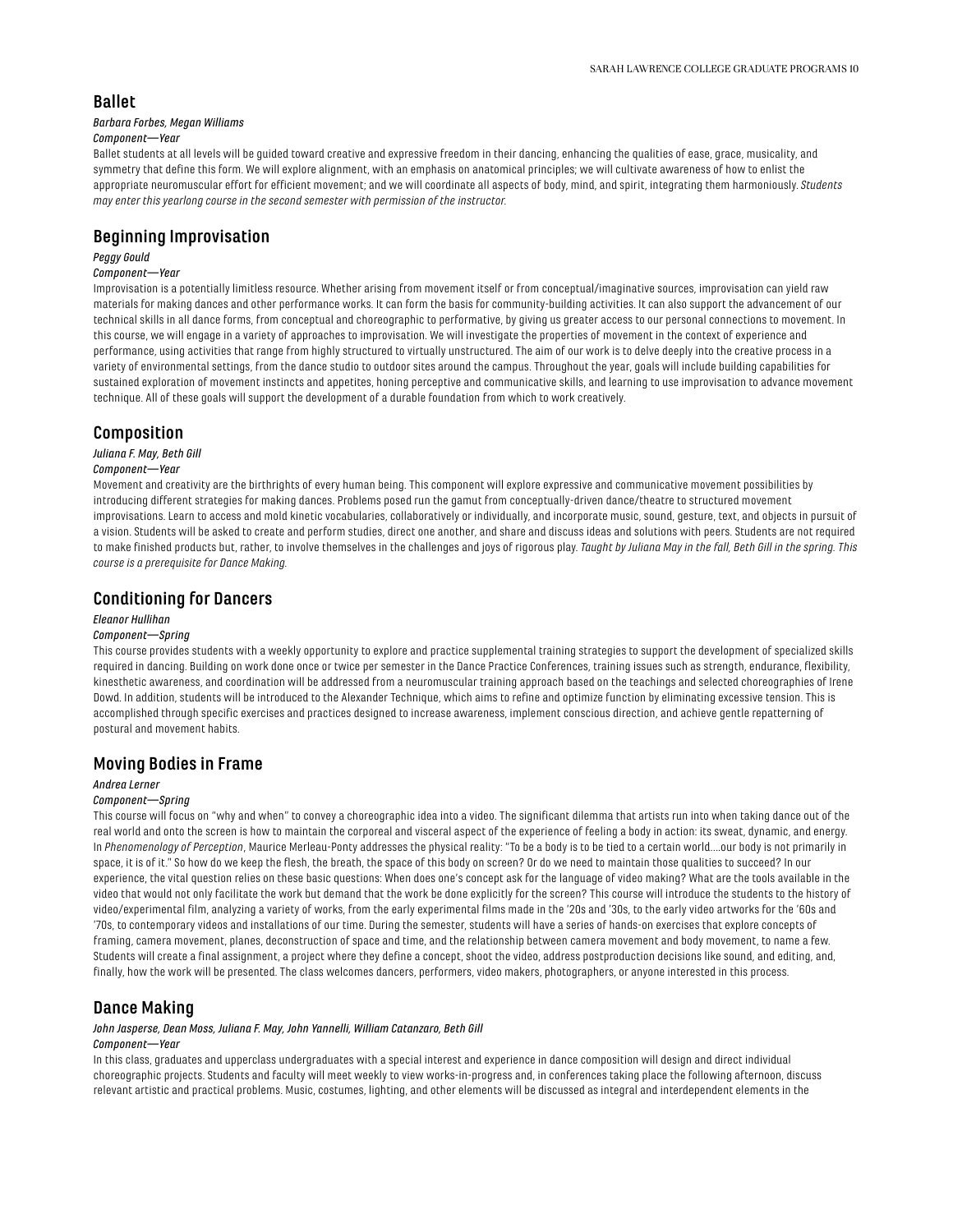#### 11 **MFA Dance Program**

choreographic work. This will culminate in performances of the works toward the end of the semester in the Winter Performance and Spring Performance programs. Performances will take place in the Bessie Schönberg Dance Theatre or elsewhere on campus in the case of site-specific work. *Prerequisites: Composition, Lighting Design and Stagecraft for Dance, and permission of the instructor.*

## **Dance Meeting**

#### *Component—Year*

This is a monthly meeting in which we gather for a variety of activities that enrich and inform the dance curriculum. In addition to sharing department news and information, Dance Meeting features master classes by guest artists from New York City and beyond, workshops with practitioners in dance-related health fields, panels and presentations by Sarah Lawrence College dance faculty and alumnae, and casting sessions for departmental concerts created by the Dance Making class. In 2018-19, guest artists included Jacalyn Carley/German Dance lecture; Mina Nishimura/Introduction to Butoh; Rocky Bornstein/Dancer's Health; Shamel Pitts/Introduction to Gaga; John Jasperse and Una Chung in conversation/*Influence, Inspiration, Homage, Appropriation, and Theft in Art Making and Dance*, and Eleanor Bauer/Choreographic Process.

# **Dance Movement Fundamentals**

## *Peggy Gould, Merceditas Mañago-Alexander*

#### *Component—Year*

Movement and dancing are definitive signs of life! In every environment and at every level of existence, from single-cell organisms to entire populations, dancing is innate to living beings. The objective here is to awaken/reawaken students' connection to movement as an elemental mode of human experience and learning. Students are introduced to some basic principles of dancing, as well as to strategies for preparing for dancing. Building fundamental skills for a wide range of movement studies, the focus is centered on learning movement and refining individual, partnered, and group performance in a variety of patterns and styles. Basic anatomical information is used to facilitate an understanding of dynamic alignment and movement potentials. Challenges in coordination, rhythm, range, and dynamic quality are systematically engaged, allowing students to gain strength, flexibility, endurance, balance, musicality, and awareness in the dance setting. While the primary emphasis is placed on learning structured material, improvisation and composition are incorporated to support students' growing engagement with dance as an art form. *This class is open to all interested participants, with no prior experience in dance required.*

## **Dance Practice Conference**

## *Peggy Gould*

#### *Component—Year*

Students will meet with the instructor for this course at least once per semester to address individual dance training issues and questions and to identify shortand long-term goals. Guided by discussion, we will develop practical strategies to address issues and questions in the context of achieving goals by means of specific supplemental exercises that address strength, flexibility, kinesthetic awareness, coordination, and effective approaches to learning. This course is designed to support and enhance students' work in dance classes, rehearsals, and performances.

## **Feldenkrais: Awareness Through Movement®**

#### *Barbara Forbes*

#### *Component—Fall*

Moshe Feldenkrais believed that rigidity—physical, mental, or emotional—is contrary to the laws of life. His system of somatic education develops awareness, coordination, and flexibility as students are verbally guided through precisely structured movement explorations. The lessons are done lying on the floor, sitting, or standing and gradually increase in range and complexity. Students practice bringing their full attention to their experience, self-generating the learning that will release habitual patterns and offer new options. Enhanced integration of the entire nervous system cultivates the capacity for spontaneous, effortless movement and powerful action in life.

## **Gaga**

## *Component—Spring*

Gaga is a new way of gaining knowledge and self-awareness through your body. Gaga provides a framework for discovering and strengthening your body and adding flexibility, stamina, and agility while lightening the senses and imagination. Gaga raises awareness of physical weaknesses, awakens numb areas, exposes physical fixations, and offers ways for their elimination. The work improves instinctive movement and connects conscious and unconscious movement; it also allows for an experience of freedom and pleasure in a simple way, in a pleasant space, in comfortable clothes, accompanied by music, each person with himself/ herself and others.

## **Hip-Hop**

## *Matthew Lopez*

#### *Component—Fall*

In this course that teaches and facilitates the practice of hip-hop/urban dance technique and performance, the class will examine the theory, technique, and vocabulary of hip-hop dance. The course will facilitate the student's development and ability to execute and perform hip hop/urban dance steps.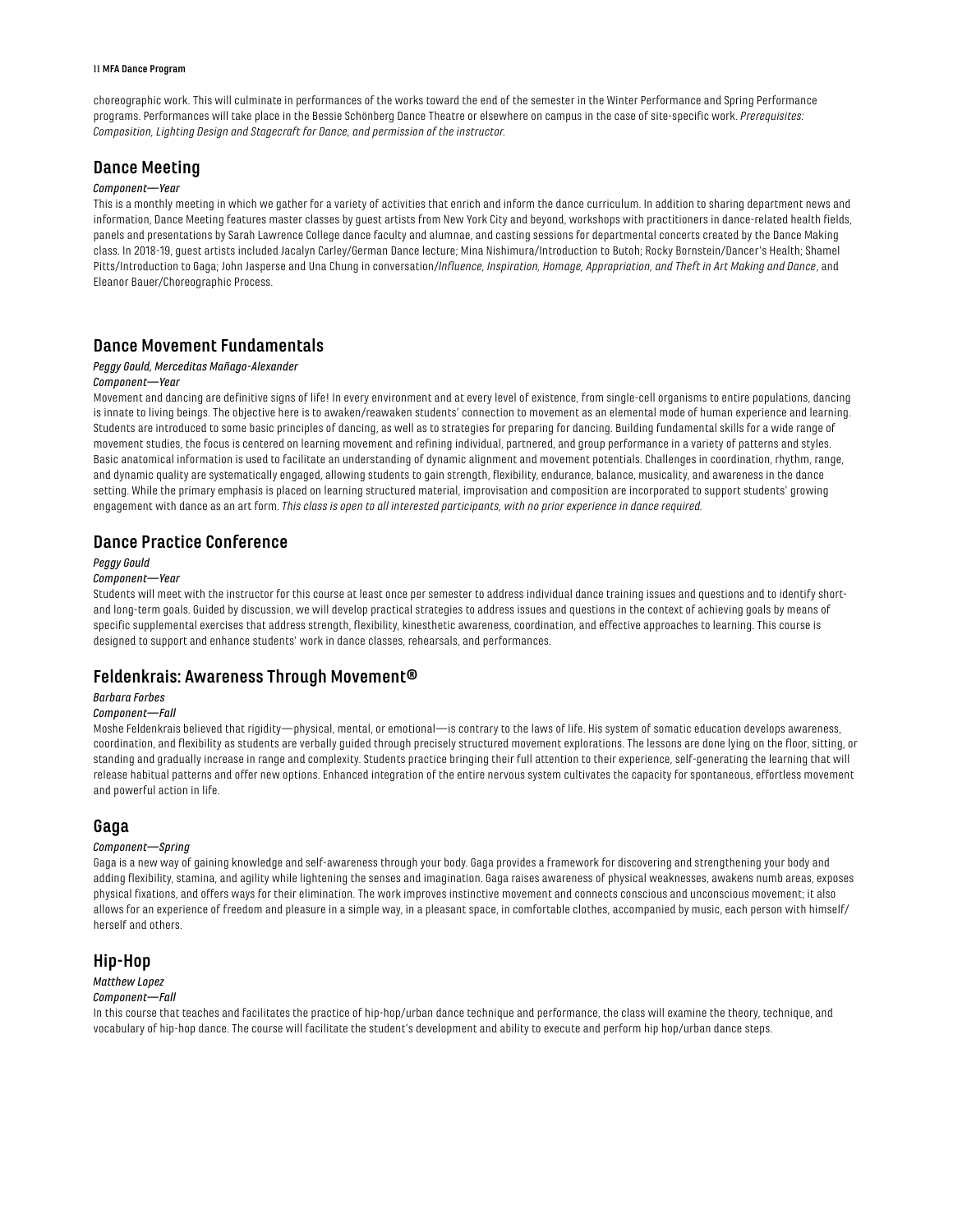# **Introduction to Dance History**

# *Kyle Bukhari, Charmian Wells*

## *Component—Year*

This course explores the history of Western theatrical dance from the courts of Catherine de' Medici to the early 20th Century. The goal of the class is first to become familiar with and then to question the dance historical canon in relation to the broader social and historical movements within which it is embedded—and how that differs from our perspective today. The class offers an overview of key artistic movements and traces the development of major forms and genres, considering them within their social, cultural, racial, and gendered contexts. Through class screenings, attendance of live performances, and written assignments, students will learn methods of observation, analysis, interpretation, and evaluation informed by a broad understanding of dance's past and present and how that relates to their own research and practice. *This course is for all students beginning the dance program.*

# **Lighting Design and Stagecraft for Dance**

## *Kathy Kaufmann*

#### *Component—Year*

The art and practice of illuminating dance is the subject of this class. We will examine the theoretical and practical aspects of designing lights for dance. Emphasis will be on learning basic lighting skills and stagecraft. Students will create original lighting designs for dance-program performances. *This class is a prerequisite for Dance Making.*

## **Contemporary Dance Practices**

#### *Stuart Shugg , Paul Singh, Jennifer Nugent, Angie Pittman, Janet Charleston, Jodi Melnick Component—Year*

In these classes, emphasis will be on the continued development of basic skills, energy use, strength, and control relevant to the particular style of each teacher. At all levels, attention will be given to sharpening each student's awareness of time and energy and to disciplining the body to move rhythmically, precisely, and in accordance with sound anatomical principles. Students will study complex movement patterns, investigate somatic use, and concentrate on the demands of performance.

# **Performance Project**

## *Lacina Coulibaly*

## *Component—Fall*

West African and European contemporary dance-trained Lacina Coulibaly will introduce students to, and develop tools to create, an intimate or sacred space within themselves and with others. In keeping with his own philosophical approach, the process will originate from walking, the natural gait. Taking this as the basis for the creation of rhythm, the students will work without judgment, either internal or external. They will also study the fundamental principles of West African dance and its sensibilities that form the base of Coulibaly's own practice, each student taking those principles into their own bodies and allowing them to give rise to new vocabulary. In Coulibaly's home culture, dance is community. In his interpretation, dance is about relationship—within our own bodies, with the Earth, with others, and with the world around us, both visible and invisible. That relationship is where rhythm takes place. Our role as dancers is to serve the spirit of the dance and all of the relationships that go with it. At the end of the semester, students will showcase their work as a performance.

# **Performance Project**

## *Elizabeth DeMent*

#### *Component—Spring*

The Big Dance Theatre is known for its inspired use of dance, music, text, and visual design. During the spring semester, students will restage *The Snow Falls in the Winter*, which is based loosely on the language and tone of the absurdist play, *The Lesson*, by Ionesco. The play was created for the OtherShore Dance Company and later danced by the Martha Graham Dance Company. Making use of Ionesco's flat tonality, his simple sentences, and his stage directions, the piece is dark, ironic, and funny. The piece involves weaving text and movement together. Students will showcase their work with an end-of-semester performance.

# **Somatics, Improvisations, and the Athletics of Intimacy**

## *K. J. Holmes*

#### *Component—Fall*

This course will combine skills and applications of somatic research that include release techniques and body-mind practices, such as Body-Mind Centering® systems and patterns of development and evolution; embodiments of contact improvisation; and tunings of somatic approaches within solo, duet (strong emphasis on partnering), and ensemble dancing. The interest and focus is in the very physical, sensorial, and imaginative and in discovering new challenges and risks within our movement—of both body and mind—toward improvisational and compositional processes.

# **Perspectives on Dance Pedagogy**

## *Jennifer Nugent, Juliana F. May*

## *Component—Year*

In this practice-based course, students will develop skills to bring their artistry into a teaching setting. We will work systematically and imaginatively to develop teaching practices in the dance/movement forms that move us most deeply. To begin, we will read and discuss selected excerpts of foundational texts in dance/ movement education. For the remainder of the fall semester, students will develop pedagogical approaches centered on individual interests. Each student will identify and deepen the knowledge of dancing that they wish to teach. In the studio, we will employ movement, observation, discussion, and class exercises. Additionally, each student will engage in independent research—surveying literature in the field of dance pedagogy, as well as potential sources beyond the field according to individual interests, and writing and presenting work to the class in the form of a practicum. Emphasis is placed on process, with the dual objectives of building metaskills (conceptualizing) and practical ones (actualizing) in constructing durable curricular structures. For the spring, focus of the class shifts to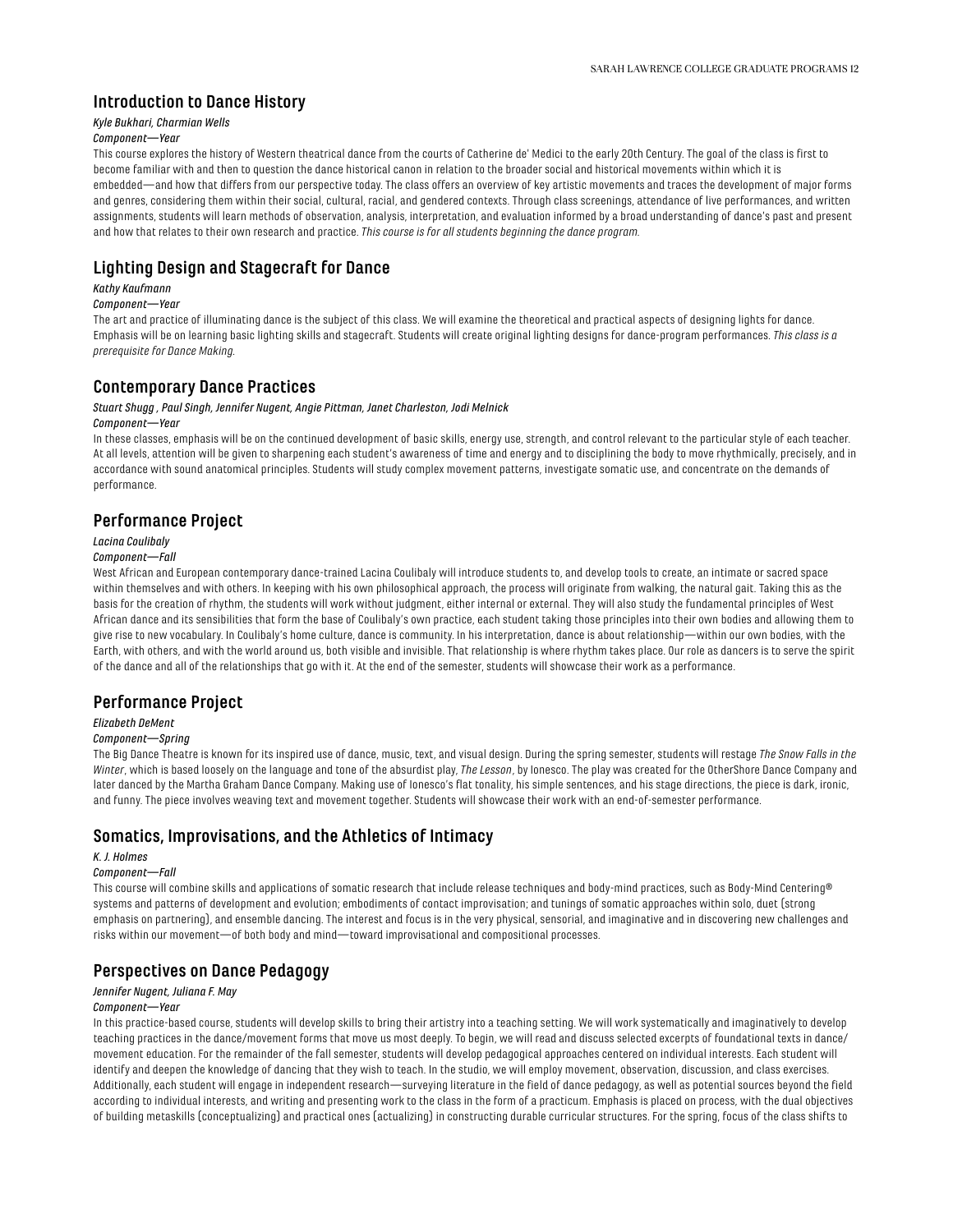#### 13 **MFA Dance Program**

teaching generative forms, including improvisation and composition, with each student developing a formalized teaching plan. Each member of the class will serve as both teacher and student, with a weekly discussion of class activities and selected class readings drawn from a range of sources and perspectives. Supplemental independent research will support, inform, and enrich creation of the teaching plan. In both semesters, individual pedagogical research and development will be summarized and submitted in a final report, with an annotated bibliography serving as documentation of the development process as well as the basis for future promotional material. *Students may enter this yearlong course in the second semester with permission of the instructor.*

# **Rotating Guest Artist Lab**

## *Component—Year*

This course is an experimental laboratory that aims to expose students to a diverse set of current voices and approaches to contemporary dance making. Each guest artist will lead a module of three-to-seven class sessions. These mini-workshops will introduce students to that artist and his/her creative process. Guests will represent emergent, as well as established, practices. Fall guests: Mary Armentrout, Angie Pittman, Joanna Kotze, and Jonathan Gonzalez. Spring guests: Fana Fraser, Eleanor Smith, and Pepper Fajans.

# **West African Dance**

#### *Darian Marcel Parker*

#### *Component—Year*

This yearlong course will use physical embodiment as a mode of learning about and understanding African diasporic cultures. In addition to physical practice, master classes led by artists and teachers regarded as masters in the field of African diasporic dance and music, along with supplementary study materials, will be used to explore the breadth, diversity, history, and technique of dances derivative of the Africa diaspora. Afro Haitian, West African, Orisha dances (Lucumi, Afro Cuban), and social dance are some genres that will be explored. Participation in year-end showings will provide students with the opportunity to apply studies in a performative context. *Students may enter this yearlong course in the second semester with permission of the instructor.*

## **Yoga**

## *Patti Bradshaw*

## *Component—Year*

This asana yoga class is designed with dancers and theatre students' interests in mind. Various categories of postures will be practiced with attention to alignment, breath awareness, strength, and flexibility. Emphasis is placed on mindfulness and presence, an approach that allows students to gain tools for reducing stress and addressing other unsupportive habits to carry into other aspects of their lives. The instructor has a background in dance and theatre, in addition to various somatically-based practices that she draws upon for designing the classes to meet the needs of the class members. This class draws upon an alignment-oriented practice, as opposed to a vinyasa style of yoga. Additionally, this class introduces various awareness-building practices borrowed from other body-oriented approaches.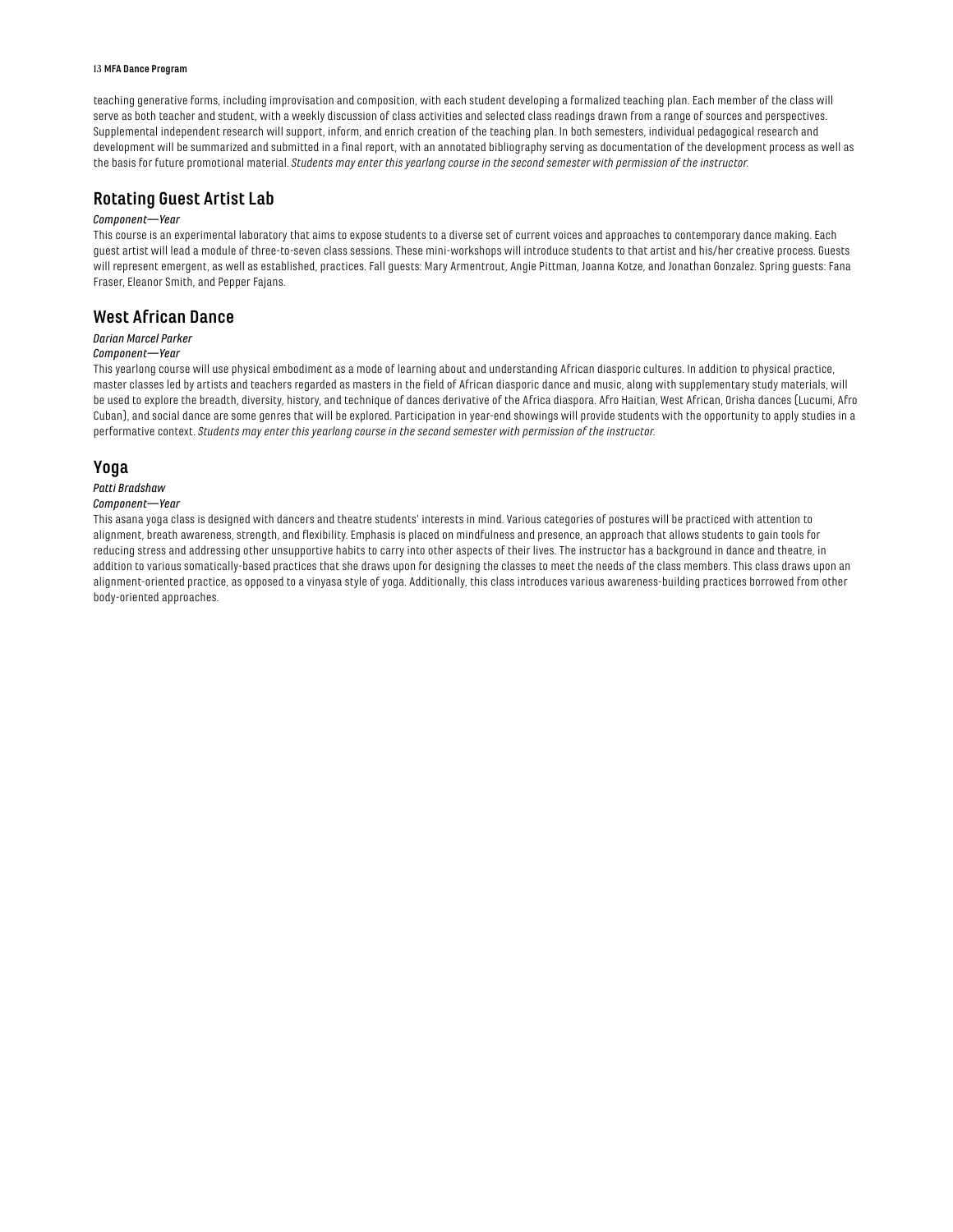# <span id="page-14-0"></span>**DANCE/MOVEMENT THERAPY PROGRAM**

Dance/movement therapy is the psychotherapeutic use of movement to further the emotional, cognitive, physical, and social integration of the individual.

Therapy is based upon the empirically supported premise that the body and mind are interconnected and interact in both health and illness. Body movement provides both a means of assessment and a mode of intervention for dance/movement therapists, working either with individuals or with groups, in the treatment of developmental, medical, social, physical, or psychological impairments.

# **Anatomy and Kinesiology**

#### *Susan Orkand*

#### *Graduate Seminar—Fall*

This course is an introduction to the study of human movement/kinesiology and human anatomy. Students will gain a beginning understanding of key systems in the human body and their integral effect on functional and expressive behavior. Key anatomical landmarks and features will be highlighted in the context of both common and individual choices and characteristics. Students will explore how understanding the different body systems aids in movement observation and intervention.

# **Clinical Fieldwork Orientation**

## *Erin Humbaugh, Nada Khodl*

## *Graduate Seminar—Fall*

Clinical Fieldwork Orientation combines course work to support fieldwork placements in a clinical setting. This course is designed to provide the student with professional orientation and direct exposure to dance/movement therapy practice, an orientation to health and educational systems, and an understanding of the role and function of the dance/movement therapist within each system. Hours earned in clinical fieldwork placement are not counted toward the clinical internship requirement of 700 hours.

# **Clinical Internship Practicum I**

#### *Erin Humbaugh, Nada Khodl*

#### *Graduate Seminar—Fall*

This course will use a group supervision format to oversee and develop the internship experience by strengthening clinical appraisal skills and movement and observation assessment through oral presentation of cases, along with written diagnostic evaluations that will include the student's clinical process and interventions. Academic content related to assessment, diagnosis, interventions, and the supervision process will be fluid within the overall structure of the course and weekly classes in order to meet the specific needs of each internship setting.

## **Clinical Internship Practicum II**

## *Erin Humbaugh, Nada Khodl*

#### *Graduate Seminar—Spring*

This course serves as a continuation of Clinical Internship Practicum I and will use a supportive group supervision format to oversee and develop the internship experience by strengthening clinical appraisal skills and movement and observation assessment through oral presentation of cases, along with written diagnostic evaluations that will include the student's clinical process and interventions. Academic content related to assessment, diagnosis, interventions, and the supervision process, including the therapeutic termination process, will be fluid within the overall structure of the course and weekly classes in order to meet specific needs of each internship setting.

# **Clinical Treatment Planning**

#### *Alma Watkins*

#### *Graduate Seminar—Fall*

In this course, students will build on concepts learned in Graduate Seminar in Methods and Theory of DMT I and II, Human Growth, Psychopathology, and Movement Observation I and II to refine their assessment skills in developing treatment plans consistent with DSM-5 criteria and the application of dance/movement therapy principles and interventions. The role of pharmacotherapy will be included. We will also examine clinical and treatment planning with a focus on developing clinical writing skills as they relate to specific settings and populations, including children, adolescents, adults, and geriatrics.

# **Graduate Seminar in Methods and Theory of DMT I**

## *Susan Orkand*

## *Graduate Seminar—Fall*

This is the first in a four-part series of process-oriented seminars that function as a laboratory for the study of dance/movement therapy methods and theory. In this course, we combine didactic, experiential, and collaborative learning to examine the historical, cultural, and clinical aspects of DMT. Students will learn about DMT pioneers, their theoretical contributions, and the relationship of DMT to the origins and development of psychology. Students will also be introduced to foundational movement-based techniques intrinsic to the practice of DMT, as they begin to develop a common conceptual and kinesthetic framework rooted in developmental and integrative movement.

# **Graduate Seminar in Methods and Theory of DMT II**

## *Susan Orkand*

## *Graduate Seminar—Spring*

This is the second part of a four-semester, process-oriented course that functions as a laboratory in which to study the methods and theory of DMT. The course will combine didactic, experiential, and collaborative learning as it builds on the first semester to synthesize dance/movement therapy practice with knowledge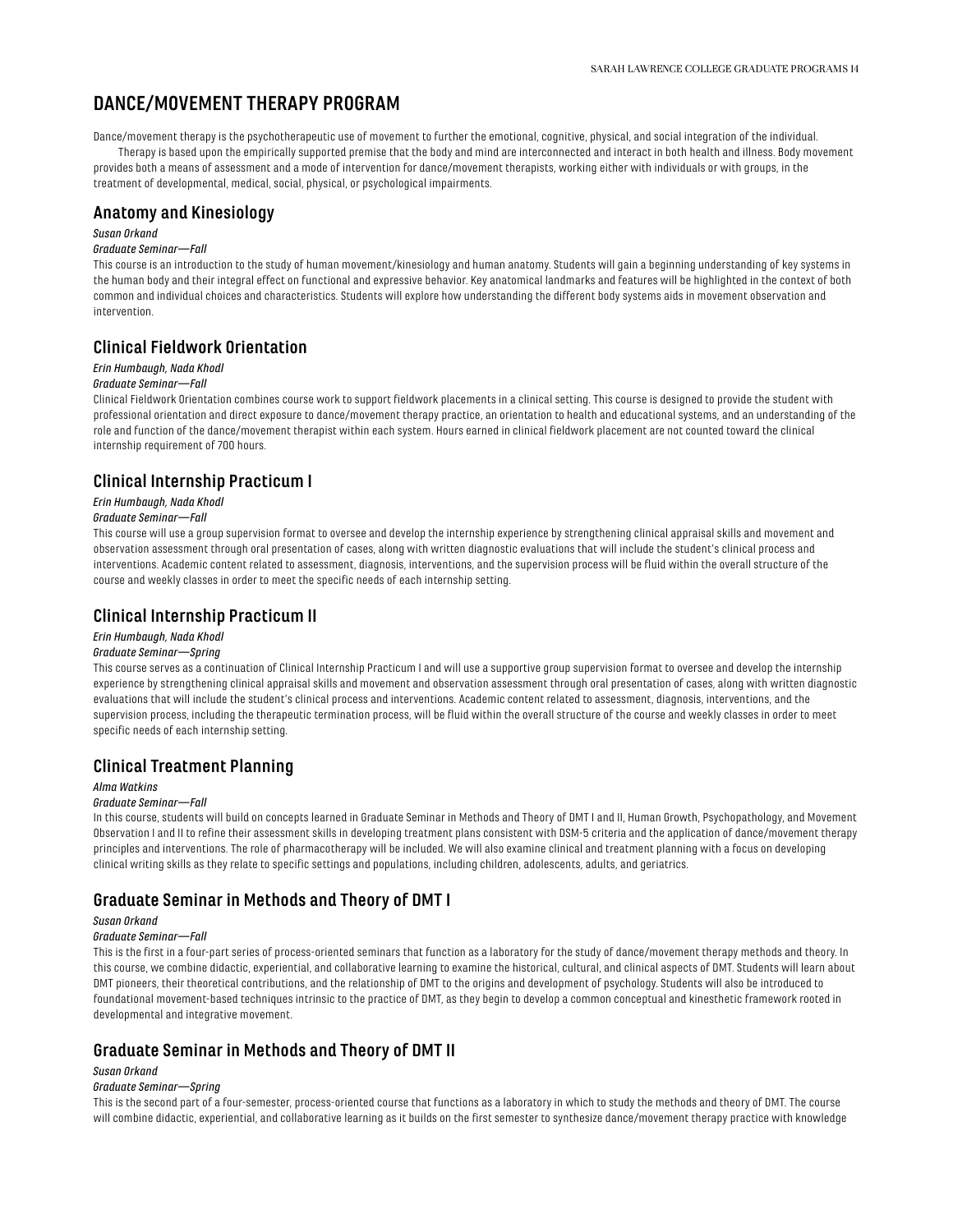#### 15 **Dance/Movement Therapy Program**

of human development for application in various clinical circumstances. Students will learn techniques of practice specific to clinical populations, such as children, adolescents, the physically ill, and/or those coping with aging, physical disabilities, mental illness, or addiction disorders—or who are survivors of physical and/or emotional trauma.

## **Graduate Seminar in Methods and Theory of DMT III**

#### *Susan Orkand*

#### *Graduate Seminar—Fall*

This course is the third in a series of four on the methods and theory of dance/movement therapy for clinical practice. Our focus will be on the experience of embodiment and on broadening and deepening the students' practice of dance/movement therapy as we examine cultural, spiritual, and socioeconomic perspectives on dance and healing.

# **Graduate Seminar in Methods and Theory of DMT IV**

#### *Susan Orkand*

## *Graduate Seminar—Spring*

This final course in the series of four on the methods and theory of dance/movement therapy for clinical practice will examine clinical applications of expressive arts modalities—such as art, music, poetry, and drama—for the purpose of understanding their relationship to DMT and how they can be used in conjunction with DMT to enhance and support treatment interventions. We will also examine the use of the artistic elements of dance—such as choreography and performance—to support a variety of mental and physical health goals. The course will have several visiting faculty with expertise in the arts and creative-arts therapies.

## **Graduate Thesis I**

#### *Elise Risher*

#### *Thesis—Fall*

Each student in the dance/movement therapy program is required to complete a thesis project. The thesis provides the opportunity to integrate, using research methods, theory from multiple disciplines, existing literature in dance/movement therapy, and personal experience. This course will offer students the structure to apply what they have learned in the Research Methods course toward developing their own research project with the goal of completing and submitting a research prospectus and outline. Group support, consultation, and technical assistance will be provided in class.

## **Graduate Thesis II**

#### *Elise Risher*

## *Thesis—Spring*

Group support, consultation, and technical assistance will be provided in this class for students who will be working with their thesis advisors and second readers to continue the work begun in Graduate Thesis I and complete their final thesis project.

# **Group Work Theory and Practice I**

#### *Alma Watkins*

#### *Graduate Seminar—Fall*

In this course, students will learn clinical skills and roles needed for the effective practice of group work as dance/movement therapists in varied clinical settings. We will examine theoretical constructs of group work that include Yalom's interpersonal approach, Shulman's interactional approach, Falck's membership perspective, and Steinberg's model of mutual aid. Students will be expected to identify the central ideas and methods of group work and recognize its emotional, cognitive, and behavioral applications, as well as behavior that disrupts the work of group process; to demonstrate an understanding of the effects of transference and countertransference; to discuss group work theory and techniques used to facilitate problem solving and specific skill building to reduce psychiatric symptoms; and to understand group characteristics, including multiculturalism, diversity, dynamics, and stages of development and interventions.

# **Group Work Theory and Practice II**

## *Alma Watkins*

## *Graduate Seminar—Spring*

In this course, students will expand their knowledge of the basic theories, methods, concepts, and clinical applications learned in Group Work Theory and Practice I. We will explore the core elements of systems approaches to group work theory and DMT clinical practice. Specifically, we will examine the contributions of Monica McGoldrick's influential work concerning ethnocultural aspects affecting families, including the impact of race, class, religion, historical factors, and migration experiences and attitudes about sexual orientation and intermarriage. Other theoretical models will include the relational-cultural paradigm developed at the Stone Center's Jean Baker Miller Training Institute and the principles of resilience theory that emerged from the research of Dr. Emmy Werner. These models have implications for the development of therapeutic interventions and will inform our study of the clinical roles and skills needed for the effective practice of DMT group work with children, adolescents, and families in various clinical settings.

## **Human Growth and Development**

#### *Elise Risher*

#### *Graduate Seminar—Fall*

This course will outline the interrelationships between physiological, psychological, cognitive, and sociocultural factors and their effects on human growth, development, and behavior. Students will gain a basic knowledge of brain development and neuroscience, as well as an overview of developmental theories and their relevance to dance/movement therapy theory and practice. In particular, students will explore the developmental basis of mirroring, attunement, and kinesthetic empathy and the implications for functioning in adulthood.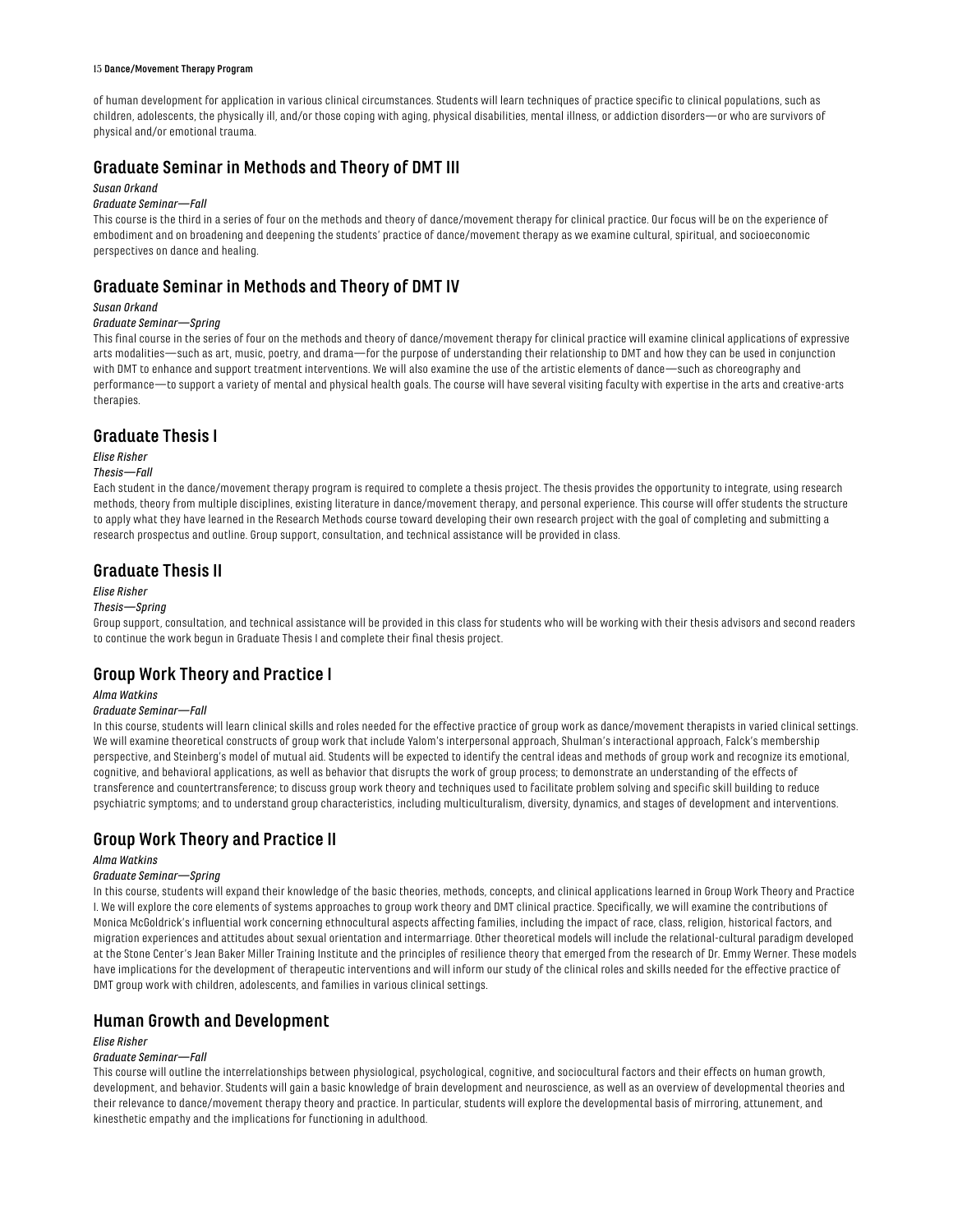## **Movement Observation I**

#### *Susan Orkand*

#### *Graduate Seminar—Fall*

This class is the first in a series of three on movement observation and assessment skills. The course provides an introduction to Bartenieff Fundamentals and Laban Movement Analysis (LMA) and their application in dance/movement therapy. The relationship of Bartenieff Fundamentals, human development, and effortspace-shape will be discussed and explored through movement. Course work in anatomy and kinesiology will be used to support understanding of these frameworks.

## **Movement Observation II**

#### *Erin Humbaugh, Sandra Muniz-Lieberman*

## *Graduate Seminar—Spring*

This course is an introduction to Laban Movement Analysis (LMA), with a primary focus on dance/movement therapy. The class is the second in a series of three on movement observation and assessment skills and is designed to familiarize the student with the Laban concepts and principles for the observation and description of movement, integrating other relevant perspectives for understanding human movement. Students will learn to embody and observe foundational components of physical action by exploring concepts in the categories of body, effort, space, and shape. LMA provides insight into one's personal movement preferences and increases awareness of what and how movement communicates and expresses. In addition—through readings, movement experimentation, and discussion—students will explore the principles of the Bartenieff Fundamentals, which involve concepts such as movement initiation and sequencing, connectivity, weight transference, spatial intent, effort intent, and breath support. These fundamental ideas, when present in movement, develop dynamic alignment, coordination, strength, flexibility, mobility, kinesthetic awareness, and expression and also help facilitate relationship.

## **Movement Observation III**

#### *Erin Humbaugh, Susan Orkand*

#### *Graduate Seminar—Fall*

Movement Observation III serves as a continuation of the course work in Movement Observation I and II. Movement Observation III introduces the fundamentals of the Kestenberg Movement Profile (KMP), a theoretically-based assessment tool that examines psychological development through body movement. Students' understanding of Laban Movement Analysis (LMA) and its application in the therapeutic process is deepened with the addition of KMP as part of the movement development, relationship, learning, and psychological process. Additionally, ways of organizing observations and developing targeted assessments utilizing KMP will be considered. Students will also learn about current theories in neuroscience and their relation to movement observation.

# **Movement Observation of Children Fieldwork**

## *Susan Orkand*

#### *Fieldwork—Fall and Spring*

Fieldwork provides opportunities for students to be exposed to an early childhood setting and to observe the role of the dance/movement therapist in that setting. Students will observe and interact with children ages six months to five years, with the goal of gaining a greater understanding of the physical, social, and emotional development that occurs during this period of growth. Additionally, students will participate in dance/movement therapy sessions and practice group leadership and also receive group and individual supervision of their work. For this first year of placement, students are expected to be participant observers, actively observing and engaging in the process of dance/movement therapy without the full responsibility of a leadership role. Students are required to complete 200 fieldwork hours in the first year of training. Those fieldwork hours must be completed before beginning the clinical internship.

# **Professional Orientation and Ethics**

#### *Alma Watkins*

#### *Graduate Seminar—Spring*

Students will learn the fundamental tenets underlying professional ethics and ethical decision-making in the practice of dance/movement therapy. We will identify and explore ethical concepts, standards, and guidelines that will inform your clinical judgment and make you aware and mindful of the ways in which your personal ethics relate to your role as a professional DMT. In addition to course readings, we will study the ADTA Code of Ethics and Standards of Ethical Practice and the New York State Education Department requirements and standards for licensure in creative arts therapy, including training in the identification and reporting of child abuse and maltreatment.

## **Psychopathology**

#### *Alma Watkins*

#### *Graduate Seminar—Spring*

This course is designed to provide students with a base of knowledge in psychopathology and to familiarize students with current conceptions and empirical findings in psychopathology research. Beginning with the question of how abnormality is defined, we will explore contemporary perspectives on psychopathology and focus more specifically on psychological disorders, their development and treatment, and controversies within the field. Additionally, this course will focus on the physiologic and motoric manifestations of illness, the role of dance/movement therapy in treatment, and challenges particular to dance/movement therapy intervention. This course will use the current version of the *Diagnostic and Statistical Manual of Mental Disorders*, the DSM-5. Reading of the current manual will include discussion of recent changes and the impact on diagnostic understanding and treatment formulation.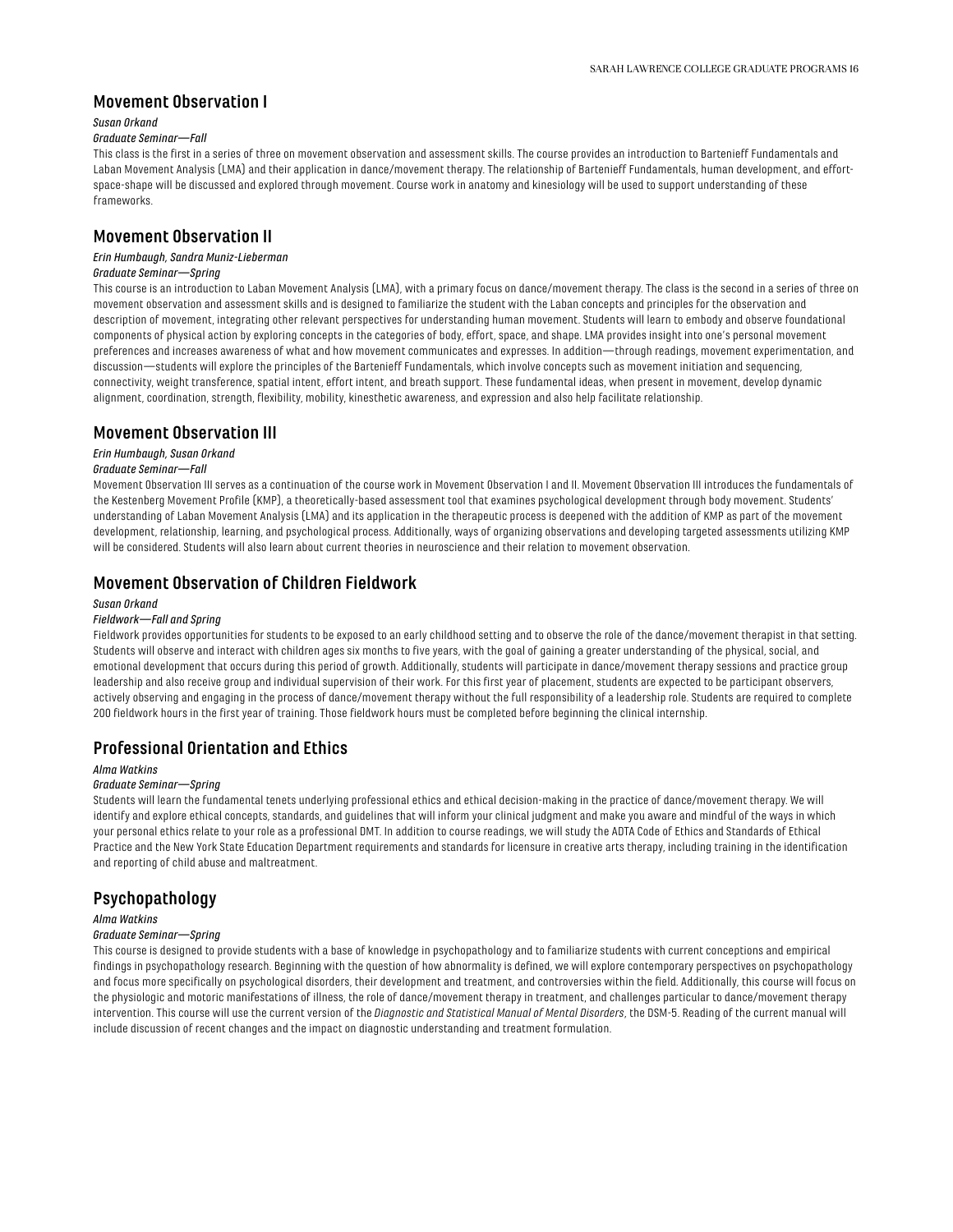## **Research Methods**

## *Elise Risher*

## *Graduate Seminar—Spring*

This course is an introduction to qualitative and quantitative research methodologies and techniques. Students will learn to apply research techniques, such as data collection and analysis, both as researchers and to enhance clinical interpretation and practice skills. We will explore issues around the importance of research to the field of dance/movement therapy, particular challenges and opportunities associated with dance/movement therapy research, and the history of research in the field. While this course will provide a base of knowledge for the practicing dance/movement therapist to interpret and evaluate research, the goal is to create not only consumers but also creators of research. As such, students will learn about the process of research design, including ethical and legal considerations, and will create their own research proposal.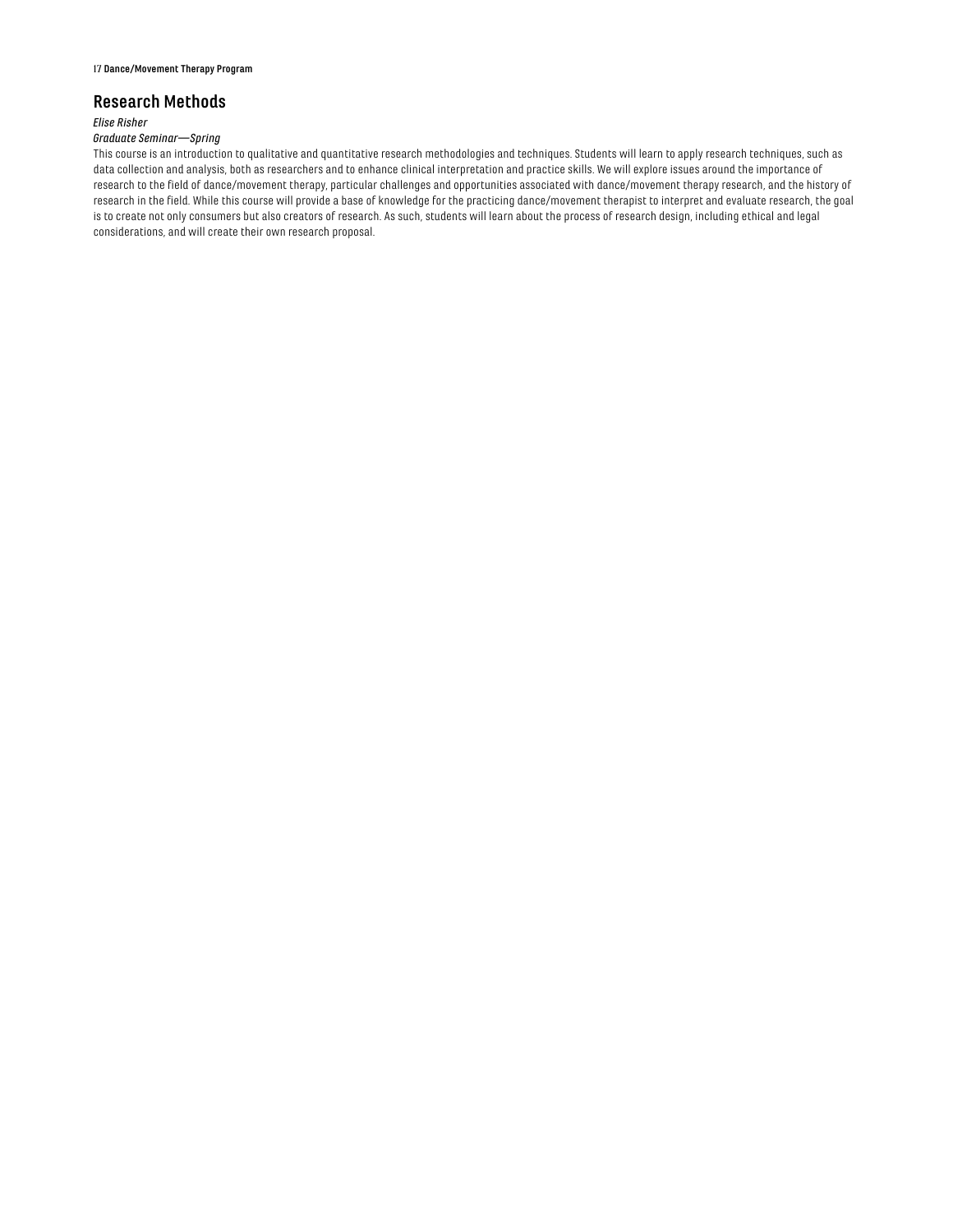# <span id="page-18-0"></span>**HUMAN GENETICS PROGRAM**

Home of the nation's first—and still the largest—program in genetic counseling, Sarah Lawrence College has trained more genetic counselors than any other academic institution in the world. This celebrated program integrates education, health care, and humanism as it prepares genetic counselors to work in a growing, dynamic field.

Students learn that the field of genetics now includes genetic disorders ranging from rare diseases to prevalent conditions such as cardiovascular disease, Alzheimer's, and diabetes. Each student is placed at a total of seven sites from a wealth of fieldwork options at nearly 50 centers in the New York City area. As the hub of international growth in the field, the College recruits to its faculty top scientists, physicians, and genetic counselors from the area's genetic centers and brings leading researchers and speakers to campus weekly to discuss current topics. Each student also develops a community outreach project, targeting an audience to educate about a particular set of relevant genetic information.

## **Advanced Human Genetics**

#### *Lindsey Alico*

#### *Graduate Seminar—Fall*

The Advanced Human Genetics course provides students with a foundation in human genetics in preparation for their clinical training and other course work in the genetic counseling program. The course is organized into lectures, self-study activities, and team-based learning. The team-based learning and other studentdriven activities enable students to apply, in a clinically relevant way, information presented in the lectures and readings.

## **Biochemistry of Genetic Disease**

#### *Katie Gallagher*

#### *Graduate Seminar—Fall*

The Biochemistry of Genetic Disease course provides an overview of major inborn metabolic diseases. Emphasis is placed on modes of inheritance, recurrence risks, pathogenesis, screening options, diagnostic testing, natural history, treatment options, and psychosocial and genetic counseling implications. The course is conducted online through prerecorded lectures, reading assignments, and online discussion.

## **Cancer Genetics**

## *Lindsey Alico, Erin Ash*

#### *Graduate Seminar—Spring*

The Cancer Genetics course provides students with an understanding of cancer genetic counseling through case-based study of clinical services. Students are introduced to the anatomy and physiology of affected organs, screening modalities, and treatment options; become familiar with the pathology and cancer genetic counseling; interpret pedigrees and utilize cancer risk models; understand testing criterion, options, and interpretation of results; and explore the psychosocial aspects of hereditary cancer syndromes.

## **Case Management Practicum**

## *Sara Gilvary*

#### *Graduate Seminar—Spring*

The Case Management Practicum utilizes a standardized patient model to provide students with the opportunity to demonstrate and assess their skill levels in competencies necessary for the practice of genetic counseling. Students participate in prepared role-playing exercises, followed by class discussion and feedback. The course structure allows students to demonstrate competence in key skills, assess their own strengths and weaknesses and those of their peers, and formulate a plan for addressing areas needing improvement.

## **Clinical Genomics**

#### *Lindsey Alico*

#### *Graduate Seminar—Spring*

The Clinical Genomics course builds upon topics covered in Advanced Human Genetics. Early, current, and future uses of genomic technologies are covered, especially as they apply to clinical care. Students develop critical thinking skills related to testing strategies and genomic data interpretation, with a focus on Whole Exome Sequencing variant interpretation. The course also explores the psychosocial, ethical, and legal factors associated with genomic testing. Students apply their learning to various case examples.

## **Clinical Pediatric Genetics**

#### *Graduate Seminar—Spring*

Clinical Pediatric Genetics provides students with an introduction to the basic vocabulary, case scenarios, and genetic counseling issues encountered in a pediatric genetics session. Emphasis is on understanding the previous medical records, symptoms, and physical signs needed to construct the targeted questioning and differential diagnosis. The course structure includes readings, lectures, and group discussions.

## **Disability Service Learning**

## *Sara Gilvary, Radhika Sawh*

#### *Graduate Seminar—Fall*

The Disability Service Learning course and practicum broadly covers contemporary topics of disability. Through guest speakers, panels, and internships, students gain an understanding of the impact of disability; improved communication skills with individuals, families, and service providers; and an increased awareness of the contributions that genetic counseling can make to persons with or without disabilities.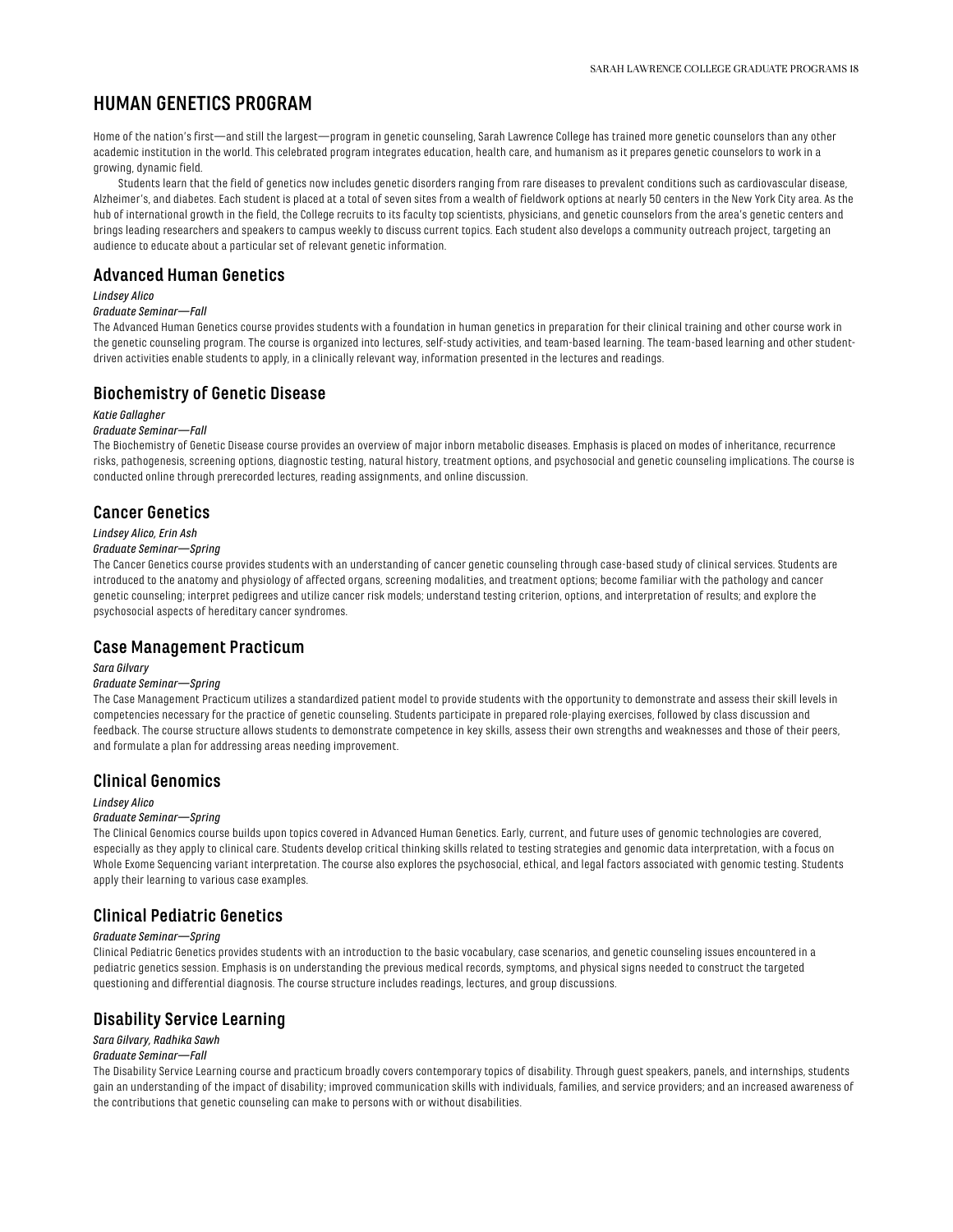# **Embryology**

# *Eva Botstein Griepp*

## *Graduate Seminar—Fall*

The Embryology course considers the normal development of the human embryo from the earliest stages to birth. The course focuses on the stages, developmental mechanisms, and organ systems with the greatest potential for improving the understanding of the pathophysiology of congenital abnormalities and malformation syndromes. Students learn from discussion and written analysis of clinical cases, as well as from didactic material.

# **Ethics**

## *Laura Hercher*

## *Graduate Seminar—Fall*

The Ethics course covers the principles of medical ethics and their application in the field of genetic counseling. The significance of current and historical examples of eugenics and how past abuses affect the clinical practices of genetic medicine today are explored. Through a combination of lecture and discussion, the class reviews hot-button issues such as abortion, "designer babies," and genetic engineering. The course also covers legal and ethical dilemmas with specific relevance to genetics, including genetic discrimination, the genetic testing of minors, and the extent of a genetic clinician's responsibility to biological relatives.

# **Fundamentals of Genetic Counseling I**

# *Claire Davis, Janelle Villiers*

## *Graduate Seminar—Fall*

Fundamentals of Genetic Counseling I introduces students to skills necessary for genetic counseling. The course is structured around key components of a genetic counseling encounter. Readings provide foundational knowledge of relevant concepts, and class discussions encourage the comparison of different perspectives and applications. Course instructors demonstrate each skill, and students then engage in skill development through role-play, peer feedback, and selfassessment.

# **Fundamentals of Genetic Counseling II**

## *Claire Davis, Janelle Villiers*

## *Graduate Seminar—Spring*

Building on the skill set of Fundamentals of Genetic Counseling I, Fundamentals of Genetic Counseling II develops skills relevant to psychosocial assessment and interventions. Focus is placed on first exploring patient characteristics and concerns, then utilizing appropriate counseling skills to respond in a patient-centered way. Course activities include discussion, small-group activities, demonstration, and role-play with peer feedback.

# **Interviewing and Counseling-Based Methods in Genetic Counseling**

#### *Erin Ash*

## *Graduate Seminar—Fall and Spring*

This Interviewing and Counseling-Based Methods in Genetic Counseling course provides exploration and practice of counseling skills applied to the genetic counseling practice. Counseling skills are applied to genetic counseling scenarios, as well as to professional interactions. Students learn to utilize different counseling models, identify counseling strategies that can be applied to specific patient scenarios, and apply motivational interviewing in a genetic counseling session to facilitate patient management. *This course is offered in both fall and spring semesters.*

# **Medical Genetics Seminar I, II**

## *Radhika Sawh*

## *Graduate Seminar—Fall and Spring*

The Medical Genetics Seminar courses introduce students to topics relevant to clinical genetic counseling. Experts in the field lecture on topics ranging from significant genetic conditions and syndromes to current testing options. Students learn from and interact with authorities in their respective fields, gaining an indepth understanding of the genetic conditions covered in the course and related issues that they will later encounter in their careers.

# **Pathophysiology**

## *Tom Evans*

## *Graduate Seminar—Fall*

The Pathophysiology course provides students with an understanding of human anatomy and physiology of most of the major organ systems. Through course readings and oral presentations, students learn to identify, synthesize, and understand physiological mechanisms of the human body; explain a genetic condition from a physiological standpoint; and identify and access information resources pertinent to physiological diseases.

# **Professional Issues in Genetic Counseling**

#### *Janelle Villiers*

## *Graduate Seminar—Fall*

The Professional Issues in Genetic Counseling I course covers topics relevant to professional development and career management, including resumé development, interviewing, membership in professional organizations, and billing and reimbursement. The course structure include guest speakers, panel discussions, and small-group work.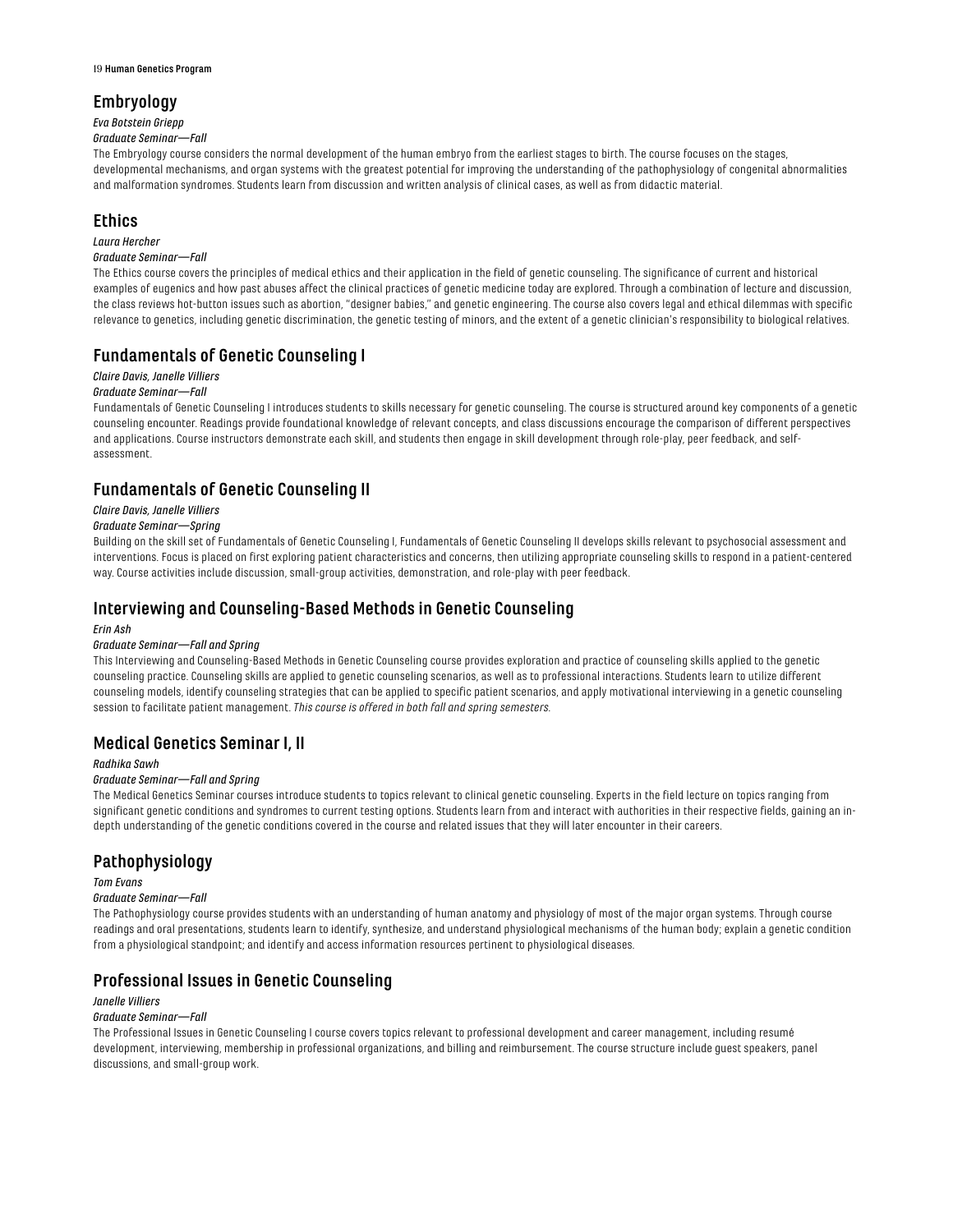# **Public Health Genomics**

#### *Lavanya Misra*

## *Graduate Seminar—Spring*

The Public Health Genomics course introduces students to the epidemiologic approach to genetic disease, counseling, and testing. The course examines the applications of genetic information and genetic counseling in both public health and international contexts. Students learn to identify various types of study design, including their strengths and weaknesses. By working through case studies and course exercises, students learn key genetic epidemiologic and public health concepts and consider application of those to the development and implementation of new initiatives.

## **Reproductive Genetics**

## *Komal Bajaj, Emily Goldberg*

## *Graduate Seminar—Spring*

The Reproductive Genetics course prepares students for clinical practice in reproductive genetic counseling. Using sample cases, students offer and interpret genetic testing and develop case management skills. Students will be expected to read and present peer-reviewed journal articles and utilize core genetics databases. Course structure includes lectures, interactive learning activities, and case discussions.

## **Research Methods**

#### *Graduate Seminar—Spring*

The Research Methods course serves as an introduction to the research process, with multiple connections to the development of thesis projects. Students are encouraged to become better consumers of the scientific literature—including the use of search engines, a reference program, and critical reading skills—in the construction of a literature review as a first step toward study design and publication. The course includes a review of qualitative and quantitative research models; development of surveys, focus groups, and questionnaires; and the basics of data analysis and working in SPSS.

# **Special Topics in Genetic Counseling**

#### *Graduate Seminar*

Students are offered the opportunity to explore an area of personal interest through this elective course. Content varies by student interest and has previously included topics such as medical Spanish, advanced psychological counseling techniques, and health humanities.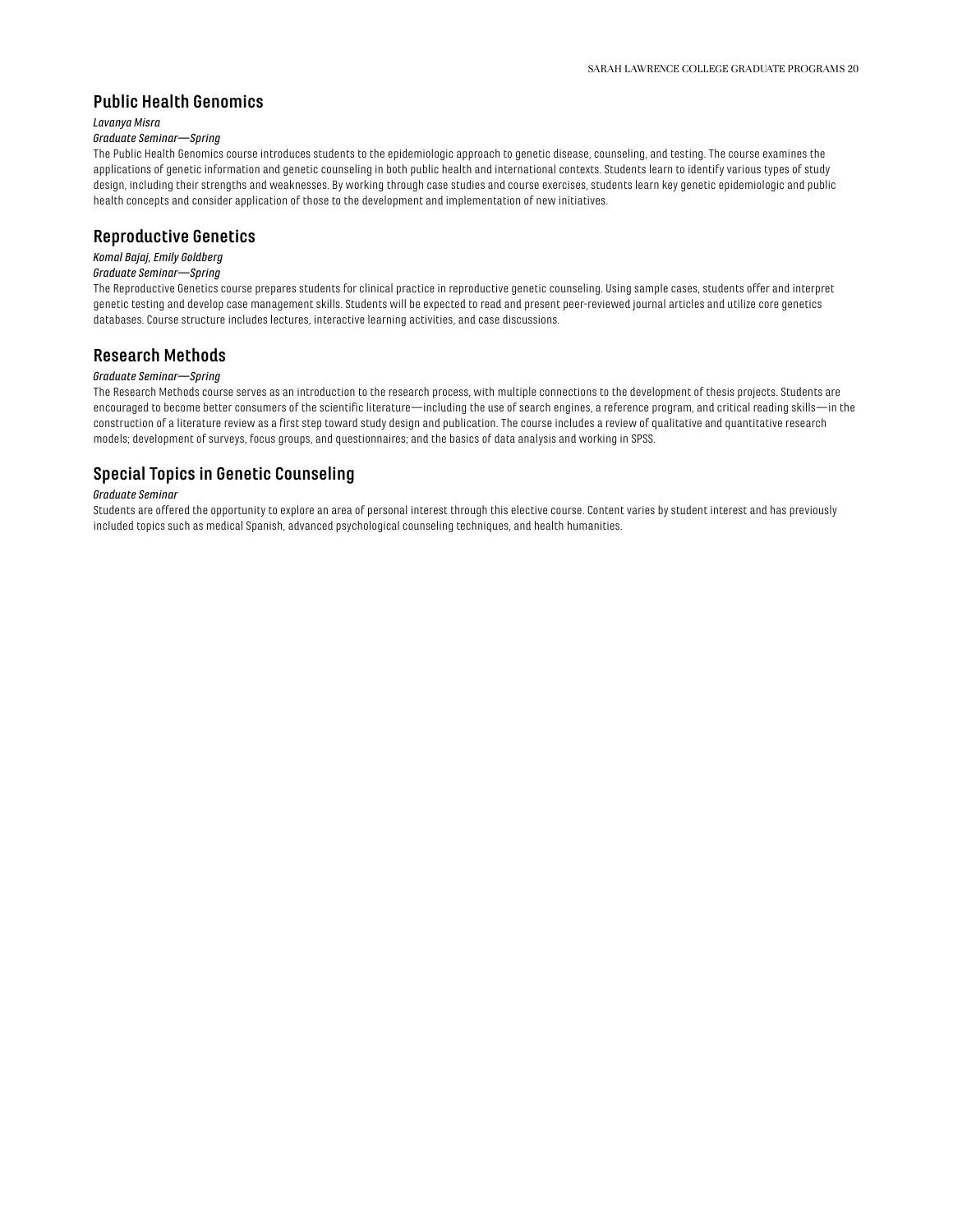# <span id="page-21-0"></span>**MFA THEATRE PROGRAM**

The Sarah Lawrence College theatre program embraces the collaborative nature of theatre. Our objective is to create theatre artists who are skilled in many disciplines: actors who write; directors who act; theatre makers who create their own projects; and sound, set, and lighting designers who are well-versed in new media and puppetry.

Students have the advantage of choosing from a multidisciplinary curriculum taught by working theatre professionals that also draws on the resources of the College's theatre, music, and dance programs. At the heart of this curriculum are focused programs in acting, directing, playwriting, and design, with supplementary offerings in production and technical work. Theatre students are encouraged to cross disciplines as they investigate all areas of theatre. The faculty is committed to active theatre training—students learn by doing—and have put together a vocabulary that stresses relationships among classical, modern, and original texts. The program uses a variety of approaches to build technique while nurturing individual artistic directions. The theatre program examines not just contemporary American performance but also diverse cultural and historical influences that precede our own. Courses include Alexander Technique, acting, comedic and dramatic improvisation, creation of original work, design, directing, movement, musical theatre, playwriting, puppetry, speech, solo performance, voice, and the art of bringing theatre into the local community.

# **Acting for Camera**

#### *K. Lorrel Manning*

#### *Component—Year*

This comprehensive, step-by-step course focuses on developing the skills and tools that the young actor needs in order to work in the fast-paced world of film and television. Through intense scene study and script analysis, we will expand each performer's range of emotional, intellectual, physical, and vocal expressiveness for the camera. Focus will also be put on the technical skills needed for the actor to give the strongest performance "within the frame" while also maintaining a high level of spontaneity and authenticity. Students will act in assigned and self-chosen scenes from film and television scripts. Students will also be taken through the process of auditioning on-camera for various film and television roles through cold reads, prepared reads, and mock auditions. Also, the course will include exposure to hands-on experience in the technical aspects of the behind-the-camera process. *This class meets once a week for three hours.*

## **Acting Shakespeare**

## *Michael Early*

#### *Component—Year*

Those actors rooted in the tradition of playing Shakespeare find themselves equipped with a skill set that enables them to successfully work on a wide range of texts and within an array of performance modalities. The objectives of this class are to learn to identify, personalize, and embody the structural elements of Shakespeare's language as the primary means of bringing his characters to life. Students will study a representative arc of Shakespeare's plays, as well as the sonnets. *This class meets twice a week.*

# **Actor's Workshop: Acting Techniques**

## *Michael Early*

## *Component—Year*

This class will explore various techniques designed to free the actor physically, vocally, and imaginatively. Students will be encouraged to give themselves permission to play, emphasizing process rather than results. Students will be assigned monologues and scenes that challenge them to expand their range of expression and build the confidence to make bold and imaginative acting choices. Particular attention will be paid to learning to analyze a text in ways that lead to defining clear, specific, and playable actions and objectives. *This class meets twice a week.*

# **Actor's Workshop: Acting the Kilroys**

#### *Kevin Confoy*

#### *Component—Year*

An on-your-feet acting class, Acting the Kilroys is a script-based approach to acting and performance that uses the works of the Kilroys, "a gang of playwrights…who came together to stop talking about gender parity in theatre and start taking action." Students will perform given scenes written in a variety of styles by female, queer, and trans writers. The course calls for full and unbridled expression as the foundation of a vital approach to performance and way of looking at theatre. "We make trouble. And plays." The course is open to actors of any and all identities. *This class meets twice a week.*

# **Actor's Workshop: Suit the Action to the Word, the Word to the Action—***Hamlet***, III, ii, 17-18**

## *Ernest H. Abuba*

## *Component—Year*

Students will work on voice work, script analysis, sensory exercises, a Shakespeare sonnet, cold readings, improvisation, auditioning, and extensive scene work from the following playwrights: Sara Ruhl, Theresa Rebeck, Susan Yankowitz, Maria Irene Fornes, Suzan-Lori Parks, Jean-Paul Sartre, Eugene Ionesco, Jean Anouilh, Edward Albee, Tennessee Williams, Samuel Beckett, Oscar Wilde, Lynn Nottage, Katoria Hall, Arthur Miller, and Edward Baker. Required text: *The Art of Acting*, by Stella Adler. *This class meets twice a week.*

# **Advanced Media Design**

## *Tei Blow*

## *Component—Year*

This course will prepare students to solve problems in video, sound, and multimedia design for live theatre and performance. We will look at the creative use of live video and audio playback and processing, multichannel sound, and interactive performance systems. By creating a cohort of designers committed to working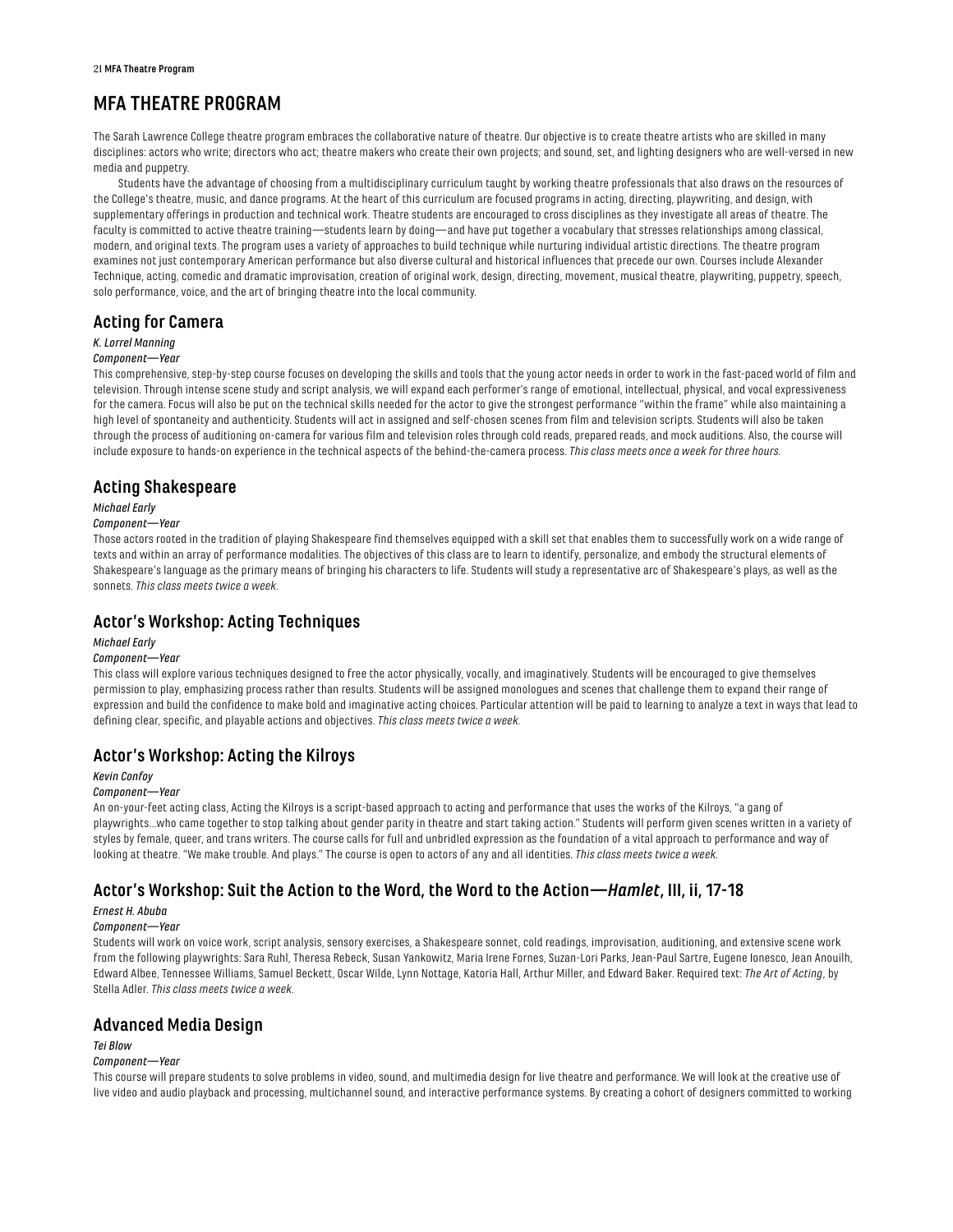on campus theatrical productions, the course will serve to mentor, troubleshoot, and critically analyze theatrical design. Students will be expected to be working on designs for theatre or dance productions or their own solo work. *Prerequisites: Intro to Media Design, Sound 1, Intro to Projection, or instructor consent. This class will meet once a week. Students will be required to attend additional technical meetings/rehearsals and design productions over the course of the year.*

## **Advanced Stage Combat**

## *Sterling Swann*

## *Component—Year*

This course is a continuation of Introduction to Stage Combat and offers additional training in more complex weapons forms, such as rapier and dagger, single sword, and small sword. Students receive training as fight captains and have the opportunity to take additional skills proficiency tests, leading to actor/combatant status in the Society of American Fight Directors. *This class meets once a week.*

## **Alexander Technique**

#### *June Ekman*

#### *Component—Year*

The Alexander Technique is a neuromuscular system that enables the student to identify and change poor and inefficient habits that may be causing stress and fatigue. With gentle, hands-on guidance and verbal instruction, the student learns to replace faulty habits with improved coordination by locating and releasing undue muscular tensions. This includes easing of the breath and the effect of coordinated breathing on the voice. It is an invaluable technique that connects the actor to his or her resources for dramatic intent. *This class meets once a week. Audition required. Four sections of this class.*

## **Breaking the Code**

#### *Kevin Confoy*

#### *Component—Year*

This is an acting scene study class that uses a practical, on-your-feet, script-driven approach to performance. Students will tear open and dissect given plays to find the clues for their characters' truths and behaviors, fears and vulnerabilities, and the tactics and strategies they use to to get what they need. Students will act scenes from contemporary plays and adaptations. The class is open to both actors and directors. *This class meets twice a week.*

# **Breathing Coordination for the Performer**

## *Sterling Swann*

#### *Component—Year*

Students improve their vocal power and ease through an understanding of basic breathing mechanics and anatomy. Utilizing recent discoveries of breathing coordination, performers can achieve their true potential by freeing their voices, reducing tension, and increasing vocal stamina. In the second semester, principals of the Alexander Technique are introduced; students consolidate their progress by performing songs and monologues in a supportive atmosphere. *This class meets once a week.*

## **The Broadway Musical: Something Great Is Coming**

#### *Stuart Spencer*

#### *Component—Spring*

For some 60 years, roughly from 1920 to 1980, the Broadway musical was in its Golden Age. The subjects were for adults, the lyrics were for the literate, and the music had a richness and depth of expression never since equaled in American composition. That music evolved from three separate strands—Jewish, African, and European—and the libretti sprung from a great vibrant stew that included vaudeville, burlesque, operetta, minstrel shows, musical comedy-farce, and musical extravaganza. We'll study how these widely disparate forms began to coalesce in the 1920s into the quintessentially brash, toe-tapping, effervescent Broadway form known as "musical comedy." Then we'll watch as Oscar Hammerstein II—paired with a new collaborator, Richard Rodgers—revolutionized the form with the so-called "integrated musical." Beginning with *Oklahoma!,* R&H (as they were universally known) insisted on putting the story first and making the songs—along with everything else—serve that story. The inevitable apotheosis of their efforts is the musical play of the 1950s, and we'll end this section by looking at several of them. Finally, the musical showed yet another face: the "concept musical"—Broadway's answer to cubist painting. It took a subject and looked at it from every conceivable angle except one: a plot. We'll end the year by looking at, among others, Stephen Sondheim's masterpiece, *Company*. *This course meets twice a week.*

# **Comedy Workshop**

## *Christine Farrell*

#### *Component—Year*

An exploration of the classic structures of comedy and the unique comic mind, this course begins with a strong focus on improvisation and ensemble work. The athletics of the creative comedic mind is the primary objective of the first-semester exercises. Status play, narrative storytelling, and the Harold exercise are used to develop the artist's freedom and confidence. The ensemble learns to trust the spontaneous response and their own comic madness. Second semester educates the theatre artist in the theories of comedy and is designed to introduce students to *commedia dell'arte*, vaudeville, parody, satire, and standup comedy. At the end of the second semester, each student will write five minutes of standup material that will be performed one night at a comedy club in New York City and then on the College campus on Comedy Night. *This class meets twice a week.*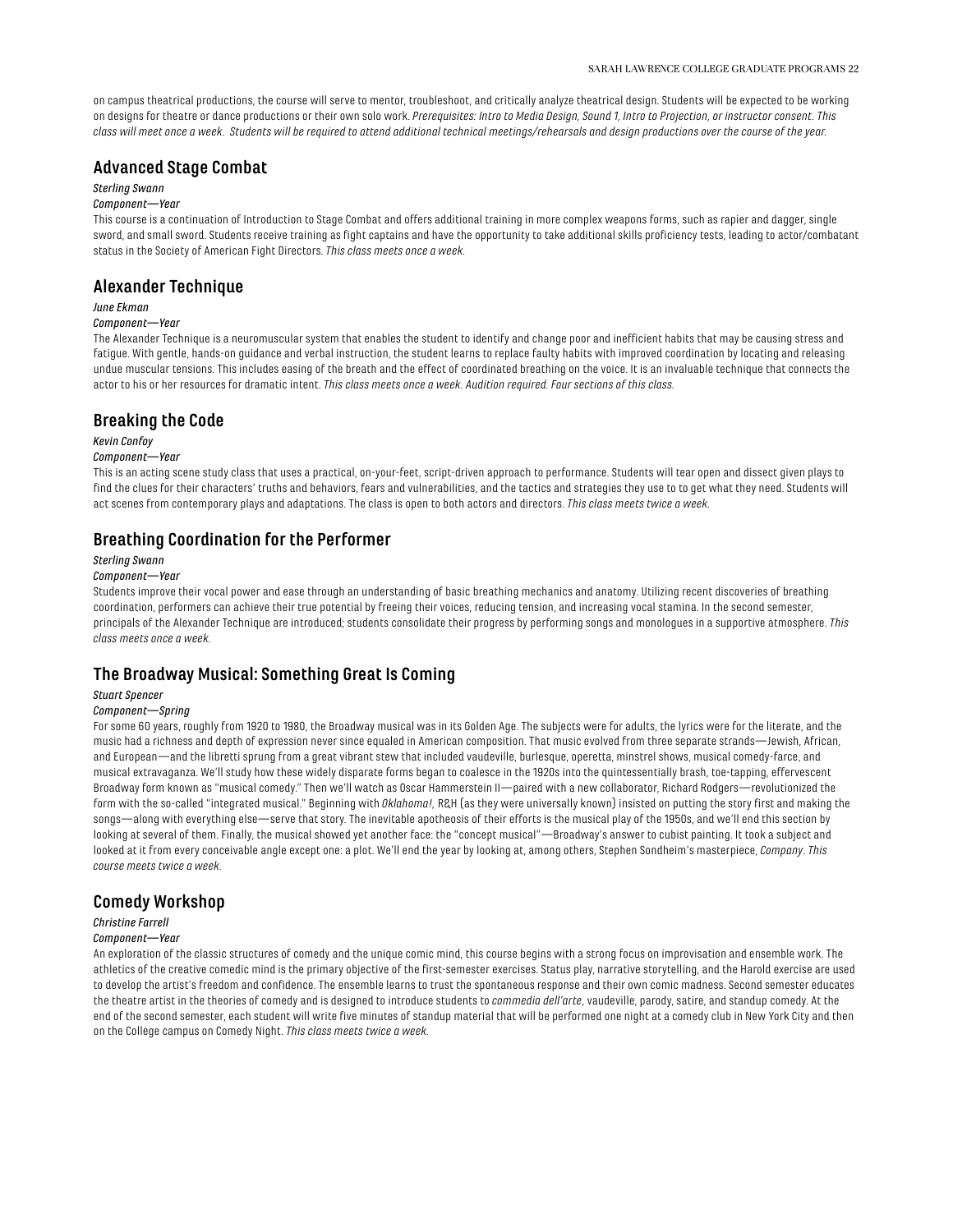# **Contemporary Practice**

## *Caden Manson*

## *Component—Year*

How do we, as artists, engage with an accelerating, fractured, technology-infused world? How do we, as creators, produce our work under current economic pressures? Contemporary Practice is a yearlong course that focuses on artists and thinkers dealing with those questions and looks at how we situate our practice in the field. During the first semester, students will investigate current and emerging practices in performing care, contemporary choreography, speculative theatre, immersive theatre, co-presence, performance cabaret, post-digital strategies, socially engaged art, and mixed reality performance. Classes will be structured around weekly readings/discussions and embodied exercises. During the second semester, students will attend and write about performances in New York City; interview artists; create individual artist statements, bios, resumes, and websites; develop pitches for new work; and learn how to engage with funders, artistic directors, and presenters. Through field research, embodied laboratories, and creative/professional development, we will build a skill set, network, and knowledge base for supporting our work and engaging with collaborators, organizations, and audiences. *This class meets once a week.*

# **Contemporary Scene Study**

## *K. Lorrel Manning*

#### *Component—Year*

In this course, students will explore scenes and monologues from contemporary playwrights, including Lynn Nottage, Lucas Hnath, Annie Baker, Theresa Rebeck, Dominique Morisseau, Kenneth Lonergan, Stephen Adley Guirgis, David Henry Hwang, Branden Jacobs-Jenkins, Sarah Ruhl, and many, many others. Along with an intense focus on script analysis, story structure, and character work, students will learn a set of acting tools that will assist them in making their work incredibly loose, spontaneous, and authentic. Scenes and monologues will be chosen by the instructor in collaboration with the students. *This class meets twice a week.*

# **Costume Design I**

#### *Liz Prince*

#### *Component—Year*

This course is an introduction to the basics of designing costumes and covers ideas about the language of clothes, script analysis, the elements of design, color theory, fashion history, and figure drawing. We will work on various theoretical design projects while exploring how to develop a design concept. This course also covers various design-room techniques, including stitching by machine and by hand, as well as working as a wardrobe technician. Students will have the opportunity to assist a costume designer on one of the departmental productions to further their understanding of the design process. No previous experience is necessary. Actors, directors, designers and theatre makers of all kinds are welcome. *This class meets once a week.*

# **Costume Design II**

#### *Liz Prince*

#### *Component—Year*

This course expands upon Costume Design l to hone and advance existing skill sets in both design and construction as we cover and review a range of topics. Students will explore theoretical design projects, as well as have the likely opportunity to design a departmental production, further developing the student's abilities as they research and realize a design concept for the stage in collaboration with the director and design team. *Prerequisite: Costume Design l or by permission of the instructor. This class meets once a week.*

# **Creating a Role**

## *Ernest H. Abuba*

#### *Component—Year*

It is a sanctum of discovery, enabling the actor to explore non-Western movement—centering energy, concentration, the voice, and the "mythos" of a character to discover one's own truth in relation to the text, both contemporary and the classics. Traditional as well as alternative approaches to acting techniques are applied. Fall semester concentrates on roles: Hamlet, Leontes, Caliban, Othello, Lear, Macbeth, Richard III, Hecuba, Medea, Antigone,Lady Anne,Tamara, Portia, Lady Macbeth; spring semester, applied to scene study from works by Chekhov, Ibsen, Arrabal, Beckett, Ionesco, Sarah Kane, Amira Baraka, Edward Albee, and Jean Genet. Required reading: *The Art of Acting*, by Stella Adler. *This class meets twice a week.*

# **Creative Impulse: The Process of Writing for the Stage**

## *Sibyl Kempson*

## *Component—Year*

In this course, the vectors of pure creative impulse hold sway over the process of writing for the stage—and we write ourselves into unknown territory. Students are encouraged to set aside received and preconceived notions of what it means to write plays or to be a writer, along with ideas of what a play is "supposed to" or "should" look like, in order to locate their own authentic ways of seeing and making. In other words, disarm the rational, the judgmental thinking that is rooted in a concept of a final product and empower the chaotic, spatial, associative processes that put us in immediate formal contact with our direct experience, impressions, and perceptions of reality. Emphasis on detail, texture, and contiguity will be favored over the more widely accepted, reliable, yet sometimes limiting Aristotelian virtues of structure and continuity in the making of meaningful live performance. Readings will be tailored to fit the thinking of the class. We will likely look at theoretical and creative writings of Gertrude Stein, George Steiner, Mac Wellman, Maria Irene Fornes, Adrienne Kennedy, Mircea Eliade, Kristen Kosmas, Richard Maxwell, and Roland Barthes, as well as work that crosses into visual-art realms and radical scientific thought from physicists David Bohm and F. David Peat. The course will be conducted in workshop fashion, with strong emphasis on the tracking and documenting of process. *This class meets once a week for three hours. Two sections of this class.*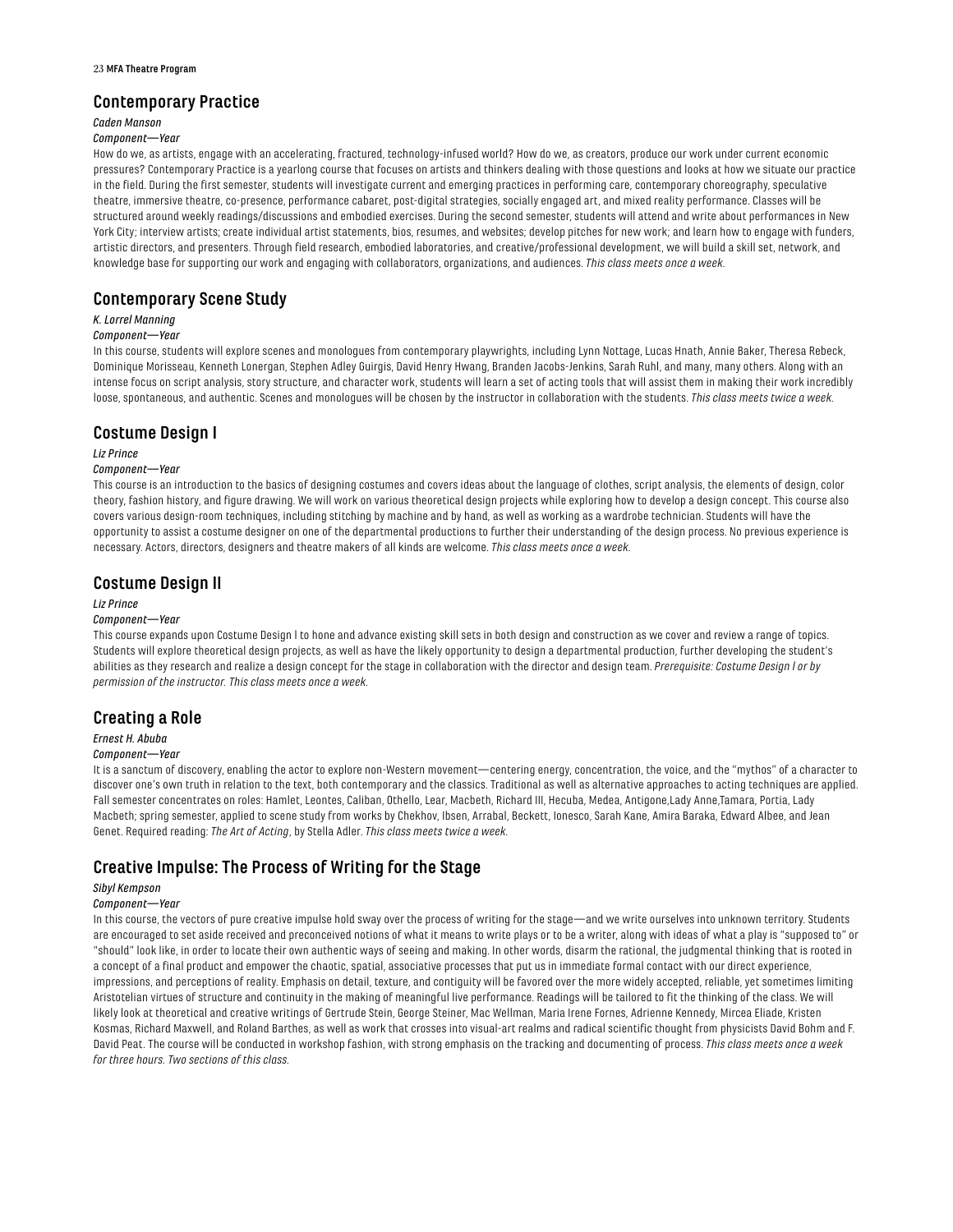# *Design and Media*

# **Developing the Dramatic Idea**

## *Sandra Daley*

#### *Component—Year*

It never ceases to amaze me: the awesome ritual of live actors bringing words to life, resulting in laughter, catharsis, and, at best, transformation. This magic begins with you, the playwright. Developing the dramatic Idea offers you the opportunity to explore what a play can be and what it can mean to write a play. You will investigate the potential and the challenges of playwriting through analysis of existing plays, writing and workshopping your own plays-in-progress, offering constructive feedback to your classmates, and effectively revising your own work. You will develop the skills and vocabulary to talk about plays and to recognize structure, story, and content challenges. By the end of the year, you will have seen plays and read a number of plays and essays on playwriting. You will have written several scenes, short plays, and a one-act play. *This class meets once a week.*

# **Digital Devising: Creating Theatre in a Post-Digital World**

#### *Caden Manson*

#### *Component—Year*

This class explores the histories, methods, and futures of ensemble and co-authored performance creation with a focus on new skills and concepts of digital and post-Internet. After an overview of historical devising companies, artists, concepts, and strategies, we will develop skill sets and frameworks for creating work in a lab setting using the formal aspects of digital and post-Internet performance. Some of the frameworks included are digital time; avatars and the double event; embodied and representational strategies in the uncanny valley; staging digital tools, interfaces, and structures; aspects of connectivity, politics, and economics; post-Internet materiality; and using code to generate and control performances and creation of texts. *This class meets once a week.*

# **Directing, Devising, and Performance**

#### *David Neumann, Tei Blow*

#### *Component—Year*

Through the creative reuse of mass media, this course is designed to introduce students to a performance strategy that synthesizes an experimental performance practice from existing material. By stripping found media materials from their original context and arranging them in new ways, participants will explore the methods and politics of appropriation in performance work. By then extending those techniques into embodied practices, students will experiment with various methods of extracting movement, text, and intention from those source materials. Biweekly workshops on text, sound, and video manipulation in a collaborative format will alternate with experiments in performance composition and lectures on the historical use of appropriation in a variety of art forms. Participants should have an interest in both performance and performance technology, though experience in either is not a prerequisite. The course culminates in a rehearsal and performance period. *This class meets once a week for four hours. Mr. Neumann will teach the fall semester; Mr. Blow will teach the spring semester.*

## *Directing, Devising, Performance, Movement & Voice*

## **Directing Workshop**

#### *William D. McRee*

## *Component—Year*

Directors will study the processes necessary to bring a written text to life, along with the methods and goals used in working with actors to focus and strengthen their performances. Scene work and short plays will be performed in class, and the student's work will be analyzed and evaluated. Common directing problems will be addressed, and the directors will become familiar with the conceptual process that allows them to think creatively. The workshop is open to beginning directors and any interested student. *This class meets twice a week.*

# **Directing Brechting**

## *Kevin Confoy*

#### *Component—Year*

This hands-on directing class offers directors a vital technique and way of working based upon Bertolt Brecht's theories of dialectical theatre. Brecht was a social activist. He used theatre to affect change. Brecht's plays and techniques changed the way we look at theatre and view the world. His approach continues to shape the way directors dissect text, incorporate production elements, and create dynamic theatre productions. Students in Directing Brechting will use Brecht's plays and plays by contemporary theatre makers that he deeply influenced—like Larry Kramer, Moises Kaufman, Anna Deavere Smith, and Suzan Lori-Parks, among others—for a personalized directing technique built upon an expansive Brechtian model. Students will direct scenes from chosen plays and create and mount their own original work; they will act in scenes directed by their classmates for in-class presentations. The class is open to serious directors, actors, designers, writers, poets, etc. who are interested in developing an approach to work and to theatre that is rooted in activism and social change. *This class meets twice a week.*

# **DownStage**

## *Graeme Gillis*

#### *Component—Year*

DownStage is an intensive, hands-on conference in theatrical production. DownStage student producers administrate and run their own theatre company. They are responsible for all aspects of production, including determining the budget and marketing an entire season of events and productions. Student producers are expected to fill a variety of positions, both technical and artistic, and to sit as members of the board of directors of a functioning theatre organization. In addition to their obligations to class and designated productions, DownStage producers are expected to hold regular office hours. Prior producing experience is not required. *This class meets twice a week.*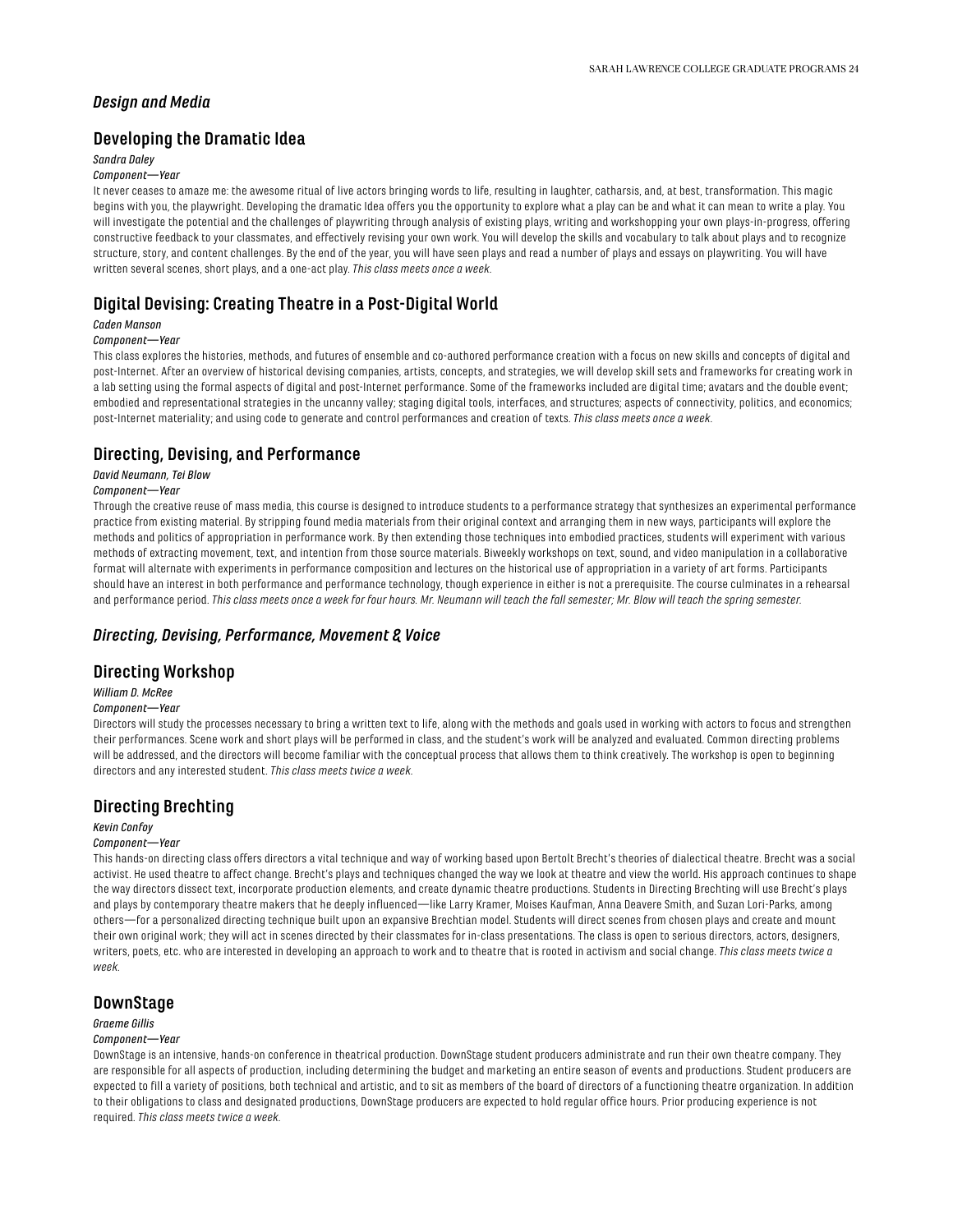# **Dramaturgy**

# *Stuart Spencer*

*Component—Fall*

Dramaturgy is a term that refers both to the study of dramatic theory as well as to the practical job of working with the creative team of a production to provide background and information on the play in question. This class will address both of these aspects of dramaturgy. Students will spend roughly half the time studying dramaturgical theory while simultaneously learning how to do the necessary research, which they will then distill into a concise form that can be easily digested by the director, actors, and designers. *This class meets twice a week.*

# **Experiments in Theatrical Writing**

## *Melisa Tien*

## *Component—Year*

In this course, we will explore, discuss, and write side-by-side with contemporary experimental theatrical texts. What pushes against theatrical traditions and orients outward toward the new and unfamiliar is what we will think of as experimental. Areas of experimentation that we'll encounter on our yearlong journey will include time, setting, structure, character, language, and genre. Experimentation finds purpose in the notion that departure from theatrical convention is a move toward altering how an audience responds and reflects upon a play—which, in turn, changes how an audience perceives and behaves in the world. We'll explore the landscape of the plays that we read in terms of how each play looks, feels, and sounds. We'll discuss the cultural, historical, and personal contexts of the plays. We'll look for ways in which those contexts may inspire and inform our own writing. We'll generate our own experimental work using the assigned texts as points of departure, with the intention of arriving at a different destination. We'll write from different parts of the brain, from the deeply subconscious to the acutely analytical. We'll consider how the unique structure of a play can derive organically from the story being told. And we'll examine ways in which modern technology may assist—or hinder—our storytelling. *This class meets once a week for four hours (with a half-hour break).*

# **Far-Off, Off-Off, Off, and On Broadway: Experiencing the 2019–2020 Theatre Season**

## *William D. McRee*

## *Component—Year*

Weekly class meetings in which productions are analyzed and discussed will be supplemented by regular visits to many of the theatrical productions of the current season. The class will travel within the tristate area, attending theatre in as many diverse venues, forms, and styles as possible. Published plays will be studied in advance of attending performances; new or unscripted works will be preceded by examinations of previous work by the author or company. Students will be given access to all available group discounts when purchasing tickets. *This class meets once a week.*

# **Global Theatre: The Syncretic Journey**

## *Mia Yoo, David Diamond*

#### *Component—Year*

*Good evening, ladies and gentlemen, and welcome to La MaMa, dedicated to the playwright and to all aspects of the theatre.* —Ellen Stewart

La MaMa Experimental Theatre Club in New York City has been the host of contemporary and international theatre artists for 55 years. You will have the opportunity to attend performances, meet the artists, participate in workshops led by them, as well as have access to the La MaMa archives on the history of international theatre in New York. Your personal "syncretic theatre journey" is enhanced by the observance of fellow theatre makers and oneself that is informed concretely by the application of text, research, movement, music, design, puppetry, and multimedia, as well as social and political debate in class. Coordinators of the LaMaMa International Symposium for Directors, David Diamond and Mia Yoo, will host you in New York City, where you will exchange ideas with visiting and local artists from Yara Arts Group and the Great Jones Repertory Theatre. Historical/contemporary experimental texts will be discussed, such as: *Psychosis* by Sarah Kane, *Death and the Kings Horseman* by Wole Soyinka, *Strange Interlude* by Eugene O'Neill, *The Caucasian Chalk Circle* by Bertolt Brecht, *A Dream Play* by August Strindberg, *Thunderstorm* by Cao Yu, *Goshram Kwotal* by Vijay Tendulkar, *Venus* by Susan-Lori Parks, *Ruined* by Lynn Nottage, and *Mistero Buffo* by Dario Fo, as well as works by Fernando Arrabal, Antonin Artaud, and Martin Crimp. Required reading: TBA. *This class meets once a week.*

# **History and Histrionics: A History of Western Theatre**

## *Stuart Spencer*

## *Component—Year*

You will explore 2,500 years of Western drama to discover how dramaturgical ideas can be traced from their origins in fifth-century Greece to 20th-century Nigeria, with many stops in between. We will try to understand how a play is constructed rather than simply written and how how each succeeding epoch has both embraced and rejected what has come before it in order to create its own unique identity. We will study the major genres of Western drama, including the idea of a classically structured play, Elizabethan drama, neoclassicism, realism, naturalism, expressionism, comedy, musical theatre, theatre of cruelty, and existentialism. And we will look at the social, cultural, architectural, and biographical context to better understand how and why they were written as they were. Classroom discussion will focus on a new play each week. *This class meets twice a week.*

# **Internship Conference**

## *Neelam Vaswani*

## *Component—Year*

For students who wish to pursue a professional internship as part of their program, all areas of producing and administration are possible: production, marketing, advertising, casting, development, etc. Students must have at least one day each week to devote to the internship. Through individual meetings, we will best determine each student's placement to meet individual academic and artistic goals.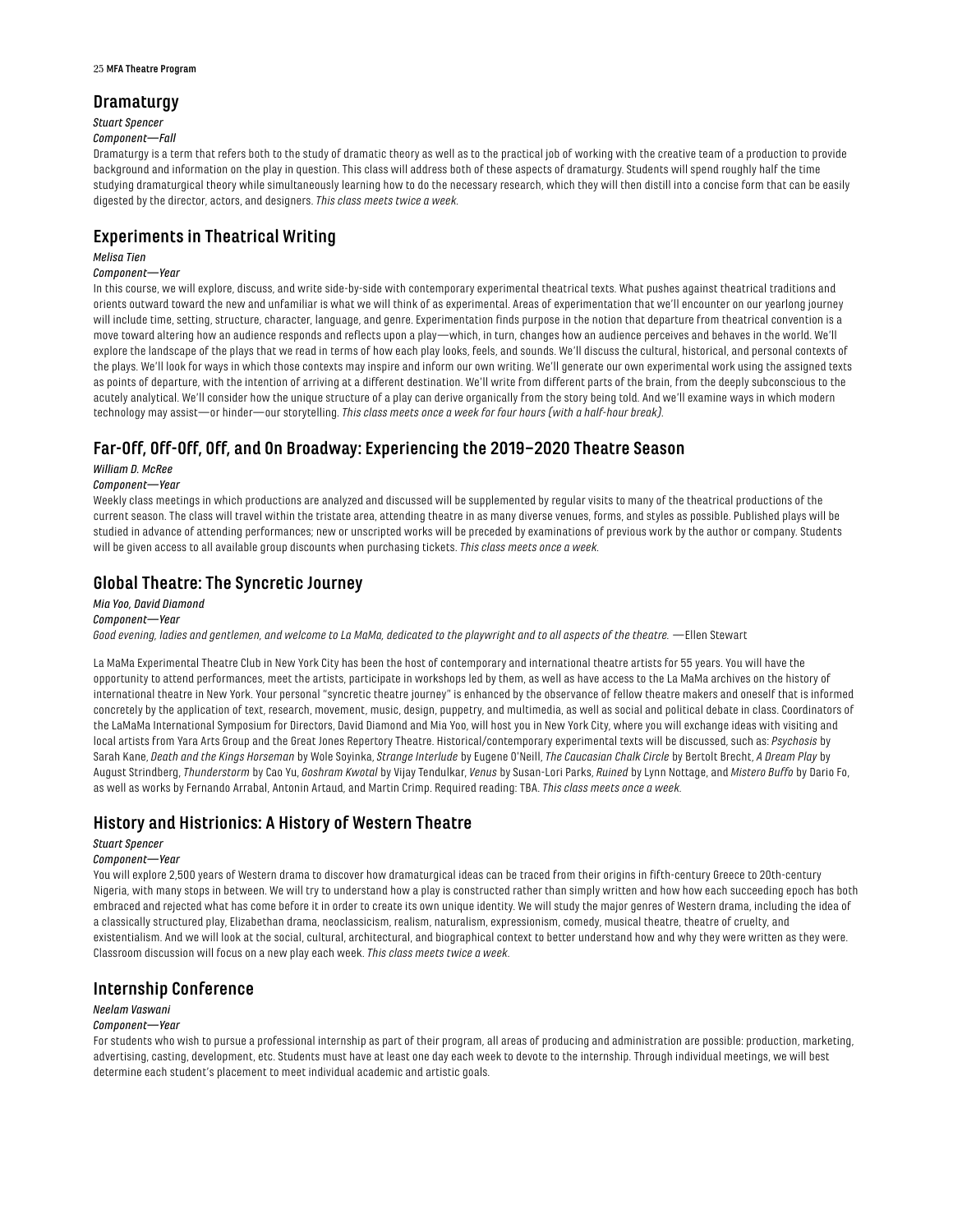## **Intro to Media Design**

## *Tei Blow*

## *Component—Year*

This course serves as an introduction to theatrical sound and video design that explores the theory of sound, basic design principles, editing and playback software, content creation, and basic system design. The course examines the function and execution of video and sound in theatre, dance, and interdisciplinary forms. Exercises in sampling, nonlinear editing, and designing sequences in performance software will provide students with the basic tools needed to execute sound and projection designs in performance. *Two sections of this class.*

## **Introduction to Stage Combat**

## *Sterling Swann*

#### *Component—Year*

Students learn the basics of armed and unarmed stage fighting, with an emphasis on safety. Actors are taught to create effective stage violence, from hair pulling and choking to sword fighting, with a minimum of risk. Basic techniques are incorporated into short scenes to give students experience performing fights in both classic and modern contexts. Each semester culminates in a skills proficiency test aimed at certification in one of eight weapon forms*. This class meets once a week. Two sections of this course.*

# **La MaMa E.T.C.**

#### *Intersession—Summer*

La MaMa E.T.C. sponsors two summer events in Umbria, Italy, in conjunction with Sarah Lawrence College: International Symposium for Directors, a month-long training program for professional directors, choreographers, and actors in which internationally renowned theatre artists conduct workshops and lecture/ demonstrations; and International Playwright Retreat, a 10-day program where participants have ample time to work on new or existing material. Each day, master playwright Lisa Kron will meet with the playwrights to facilitate discussions, workshops, and exercises designed to help the writers with whatever challenges they are facing. More information is available at: lamama.org/programs/la-mama-umbria.

# **Lighting Design I**

## *Greg MacPherson*

## *Component—Year*

Lighting Design I will introduce the student to the basic elements of stage lighting, including tools and equipment, color theory, reading scripts for design elements, operation of lighting consoles and construction of lighting cues, and basic elements of lighting drawings and schedules. Students will be offered handson experience in hanging and focusing lighting instruments and will be invited to attend technical rehearsals. Students will also have opportunities to design productions and to assist other designers as a way of developing a greater understanding of the design process. *This class meets once a week.*

## **Lighting Design II**

## *Greg MacPherson*

#### *Component—Year*

Lighting Design II will build on the basics introduced in Lighting Design I to help develop the students' abilities in designing complex productions. The course will focus primarily on CAD and other computer programs related to lighting design, script analysis, advanced console operation, and communication with directors and other designers. Students will be expected to design actual productions and in-class projects for evaluation and discussion and will be offered the opportunity to increase their experience in design by assisting Mr. MacPherson and others, when possible. *This class meets once a week.*

# **London Theatre Tour**

# *William D. McRee*

## *Intersession*

The purpose of this course is to experience and examine present-day British theatre: its practices, playwrights, traditions, theatres, and artists. This is a twocredit academic course, and any student enrolled at Sarah Lawrence College is eligible to take the class. During two weeks in London, students will attend a minimum of 12 productions, tour various London theatres, meet with British theatre artists, attend regularly scheduled morning seminars, and make an oral presentation on one of the plays that the group is attending. Plays will be assigned prior to the end of the fall semester, and preparation and research for the presentation should be complete before arriving in London. Productions attended will include as wide a variety of venues, styles, and periods of theatre as possible. Seminars will analyze and critique the work seen, as well as discover themes, trends, and movement in the contemporary theatre of the country. Free time is scheduled for students to explore London and surrounding areas at their leisure*. These intersession credits are registered as academic, not arts, credits.*

# **Movement for Performance**

#### *David Neumann*

## *Component—Fall*

This class will explore the full instrument of the performer; namely, the human body. A daily warmup will open the body to larger movement ranges while introducing students to a better functioning alignment, efficient muscle and energy use, full breathing, clear weight transfer, and increased awareness while traveling through space. A combination of improvisation, contact improvisation, set phrases, and in-class assignments creating short, movement-based pieces will be used to explore a larger range of articulation that the body reveals regardless of the words spoken on stage. In all aspects, the goals of this class are to enable students to be courageous with their physical selves, more articulate with their bodies, and more personally expressive in performance. No movement background is required—just a healthy mix of curiosity and courage. In addition to occasional reading handouts, there will be opportunities to attend rehearsals and performances of professional theatre and dance in New York City. Please wear loose, comfortable clothing. *This class meets twice a week.*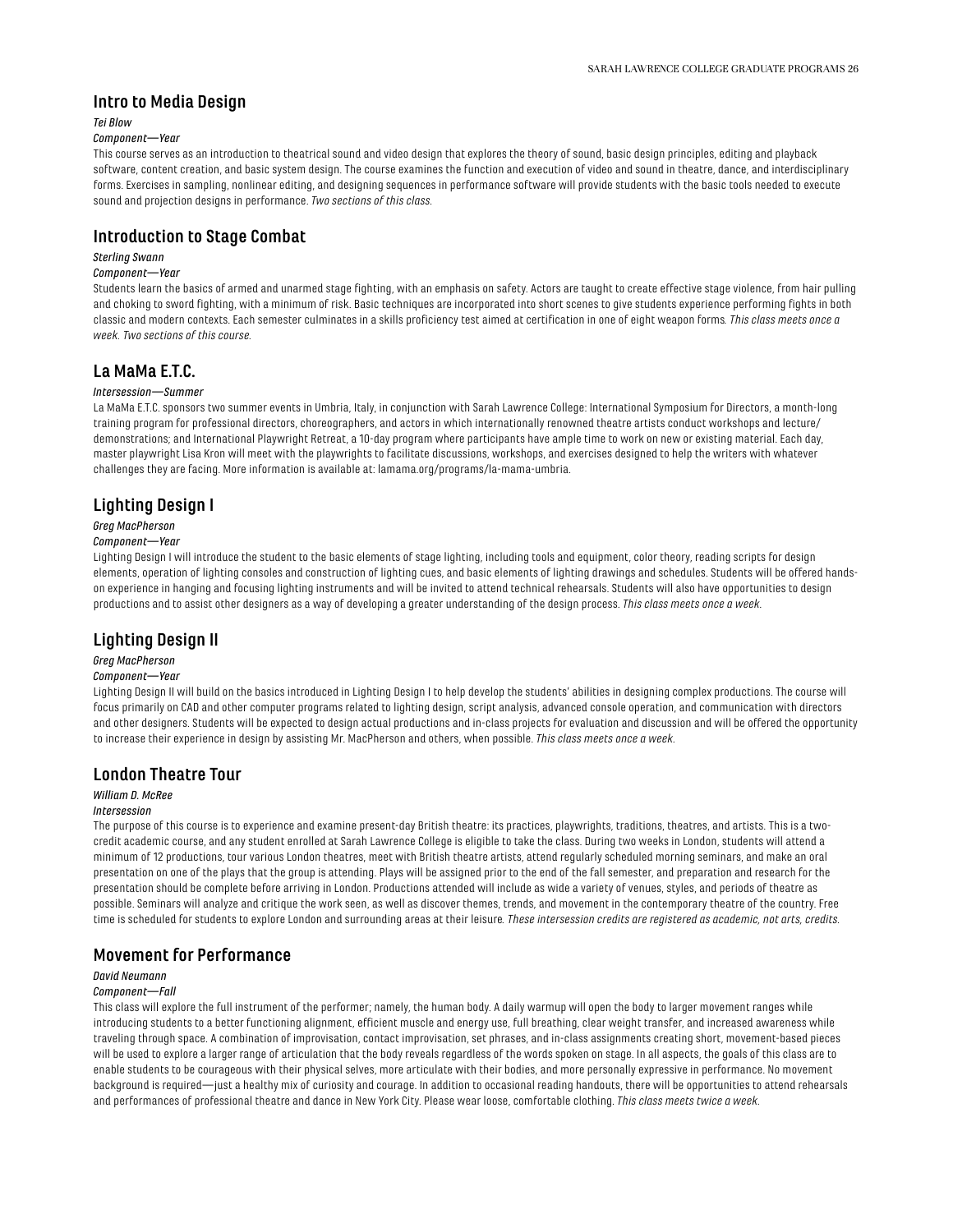## **Music as Theatre Lab**

## *Stew Stewart*

#### *Component—Year*

This lab is open to any artists committed to exploring a variety of music-driven, song-centric, spirit-derived approaches to music-theatre creation. Music as Theatre Lab invites students into an investigation of the work of prophets, faith healers, and wild politicians—as well as blues, gospel, and old-school rock-androll artists. Commitment to risk-as-truth, with an eye toward creating pieces and performances that conjure transcendence, is a founding principle of the Lab. Students will work in evershifting teams to create and perform short pieces; e.g., scenes, sermons, songs, or situations that include set and costume designs, choreography, and video. The Lab will also feature an ongoing "compare and contrast" investigation of rock music and show tunes, with an emphasis on what we have to learn about acting and singing effectively from those differences. *This class meets once a week for four hours.*

# **NOW PLAYING: Theatre in This Moment**

#### *Kevin Confoy*

#### *Component—Year*

This is a seminar class that looks at the plays and types of theatre happening right now. Students will read scripts from plays being performed across the country and attend theatre in New York City as a way of figuring out how theatre responds to the events that shape our lives even as they occur. A great variety of plays and playwrights will be discussed. NOW PLAYING addresses the relevance of theatre in the 21st century. Do plays matter? Has the form been exhausted? Or is there a need now, more than ever, for what theatre can distinctly provide? Scenes and portions of plays will be read aloud in class. Students will create solo or group performance pieces—of a type to be agreed upon in conference—to be presented in class at the end of each semester. *This class meets twice a week.*

# *Performance/Acting*

# **Playwright's Workshop**

## *Stuart Spencer*

#### *Component—Year*

Who are you as a writer? What do you write about, and why? Are you writing the play that you want to write or the play that you *need* to write? Where is the nexus between the amorphous, subconscious wellspring of the material and the rigorous demands of a form that will play in real time before a live audience? This course is designed for playwriting students who have a solid knowledge of dramatic structure and an understanding of their own creative process—and who are ready to create a complete dramatic work of any length. (As Edward Albee observed, "All plays are full-length plays.") Students will be free to work on themes, subjects, and styles of their choice. Work will be read aloud and discussed in class each week. The course requires that students enter, at minimum, with an idea of the play that they plan to work on; ideally, they will bring in a partial draft or even a completed draft that they wish to revise. We will read some existent texts, time allowing. *This class meets twice a week.*

# *Playwriting*

# **Playwriting Techniques**

## *Stuart Spencer*

#### *Component—Year*

You will investigate the mystery of how to release your creative process while also discovering the fundamentals of dramatic structure that will help you tell the story of your play. Each week in the first term, you will write a short scene taken from *The Playwright's Guidebook*, which we will use as a basic text. At the end of the first term, you will write a short but complete play based on one of these short assignments. In the second term, you'll go on to adapt a short story of your choice and then write a play based on a historical character, event, or period. The focus in all instances is on the writer's deepest connection to the material—where the drama lies. Work will be read aloud in class and discussed in class each week. Students will also read and discuss plays that mirror the challenges presented by their own assignments. *This course meets once a week. Two sections of this course.*

# **Production Workshop**

#### *Robert Lyons*

#### *Component—Fall and Spring*

The creative director of the theatre program will lead a discussion group for all of the directors, assistant directors, and playwrights participating in the fall theatre season (including readings, workshops, and productions). This is an opportunity for students to discuss with their peers the process, problems, and pleasures of making theatre at Sarah Lawrence College (and beyond). This workshop is part problem-solving and part support group, with the emphasis on problem-solving. *This course is required for directing, assistant directing, and playwriting students whose productions are included in the fall 2019 and spring 2020 theatre program seasons. This class meets once a week.*

# **Puppet Theatre**

#### *Lake Simons*

#### *Component—Year*

This course will explore a variety of puppetry techniques, including *bunraku* style, marionette, shadow puppetry, and toy theatre. We will begin with a detailed look at these forms through individual and group research projects. We will further our exploration with hands-on learning in various techniques of construction. Students will then have the opportunity to develop their own manipulation skills, as well as to gain an understanding of how to prepare the puppeteer's body for performance. The class will culminate with the creation and presentation of puppetry pieces of the student's own making. *This class meets once a week for two hours.*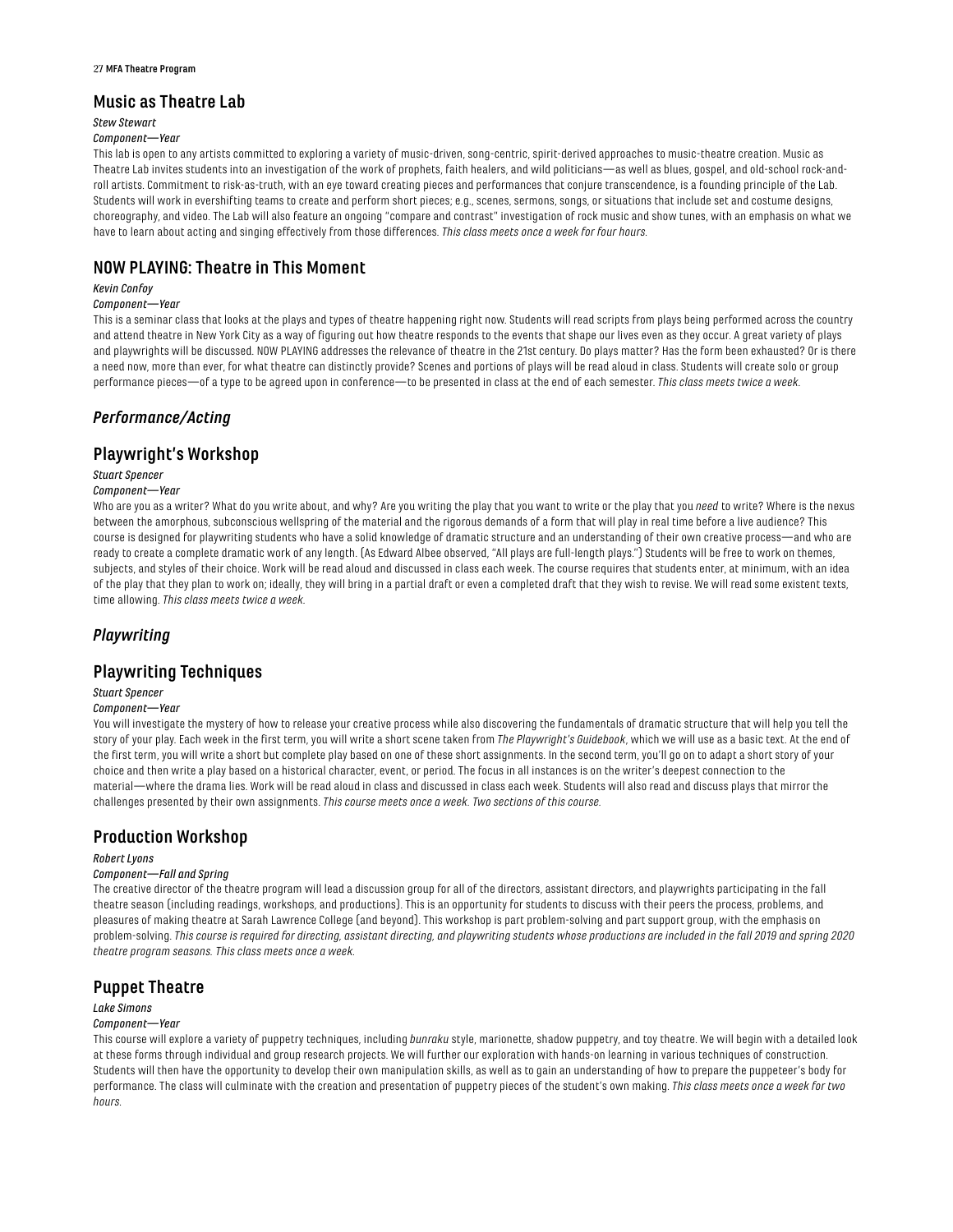## **Scenic Design**

#### *Lake Simons*

#### *Component—Year*

This course introduces basic elements of scenic design, including developing a design concept, drafting, and practical techniques for creating theatrical space. Students will develop tools to communicate their visual ideas through research, sketches, and models. The class will discuss examples of design from theatre, dance, and puppetry. Student projects will include both conceptual designs and production work in the department. *This class meets once a week. There is a \$50 course fee.*

# **Singing Workshop**

## *William D. McRee, Thomas Mandel*

## *Component—Year*

We will explore the actor's performance with songs in various styles of popular music, music for theatre, cabaret, and original work—emphasizing communication with the audience and material selection. Dynamics of vocal interpretation and style will also be examined. Students perform new or returning material each week in class and have outside class time scheduled with the musical director to arrange and rehearse their material. Students enrolled in this course also have priority placement for voice lessons with faculty in the music program and enrollment in Alexander Technique classes or other movement courses of their choosing. *This class meets once a week. Audition required.*

## **Stage Management**

## *Neelam Vaswani*

#### *Component—Year*

This course is a hands-on laboratory class in the skills, practices, and attitudes that help a stage manager organize an environment in which a theatrical team can work together productively and with minimum stress. Classroom exercises and discussion augment the mentored production work that is assigned to each student. Script analysis, blocking notation, prop management, and cue writing/calling are among the topics covered. Knowledge of and practice in stage management are essential tools for directors and useful supplements for actors and designers. *This class meets once a week during fall semester; Spring semester is devoted to mentored production practicums.*

# **Theatre Outreach: Methods of Theatre Outreach**

#### *Allen Lang*

#### *Component—Year*

Developing original, issue-oriented dramatic material using music and theatre media, this course will present the structures needed for community extension of the theatre. Performance and teaching groups will work with small theatres, schools, senior-citizen groups, museums, centers, and shelters. Productions and class plans will be made in consultation with the organizations and our touring groups. We will work with children's theatre, audience participation, and educational theatre. Teaching and performance techniques will focus on past and present uses of oral histories and cross-cultural material. Sociological and psychological dynamics will be studied as part of an exploration of the role of theatre and its connections to learning. Each student will have a service-learning team placement. Special projects and guest topics will include the use of theatre in developing new kinds of after-school programs, styles and forms of community on-site performances, media techniques for artists who teach, and work with the Sarah Lawrence College Human Genetics Program. This class is suited for students new to community work. *This class meets once a week.*

## **Theatre Outreach: Teaching Artist Pedagogy Conference Course**

#### *Allen Lang*

#### *Component—Year*

*I believe that education, therefore, is a process of living and not a preparation for future living.* —John Dewey

This weekly conference course explores the experiential perspectives of the practicing teaching artist, developing teaching skills and techniques through a yearlong community placement. The course explores making connections and crossovers between teaching theories and interdisciplinary theatre course work that leads toward transformative practices. Course readings will explore the writings of Paulo Freire, M. C. Richards, bell hooks, and others. *This class meets once a week; open to graduate students.*

# **Theatre Outreach: The Theatre and the Community**

## *Allen Lang*

## *Component—Year*

This course will provide a strong foundation from which to explore and extend teaching and theatre-making skills in the community. An interest in exploring personally expressive material and in extending and developing skills is needed. Students will find a practical approach to experiential learning that builds teaching skills through a weekly Theatre Outreach placement. Such placements—at schools, libraries, museums, community centers, homeless shelters—are typically yearlong and usually culminate in a process-centered informal presentation that is reflective of the interests, stories, and experiences of the individual participants. We will explore the applications of contemporary sociopolitical and artistic issues of community work. Class readings and discussions will explore theoretical and practical applications about theatre making and the political role of teaching artists working in the community as agents for social change and social justice. The course is open to all students who want to explore personal material through a sociopolitical lens and to students interested in responding to the mad politics of our time by making a difference—however they can, large or small—through the sharing of theatre skills. The course is open to movers and shakers, playwrights, actors, designers, and visual artists. Extended class projects in urban areas may include performance in public spaces, creating site-specific videos, recording community oral histories, and touring. Educator John Paul Lederach asks the artist to connect with the "moral imagination"—the ability to "stay grounded in the here and now, with all its violence and injustice, while still imaging and working toward a more life-affirming world." *This class meets once a week.*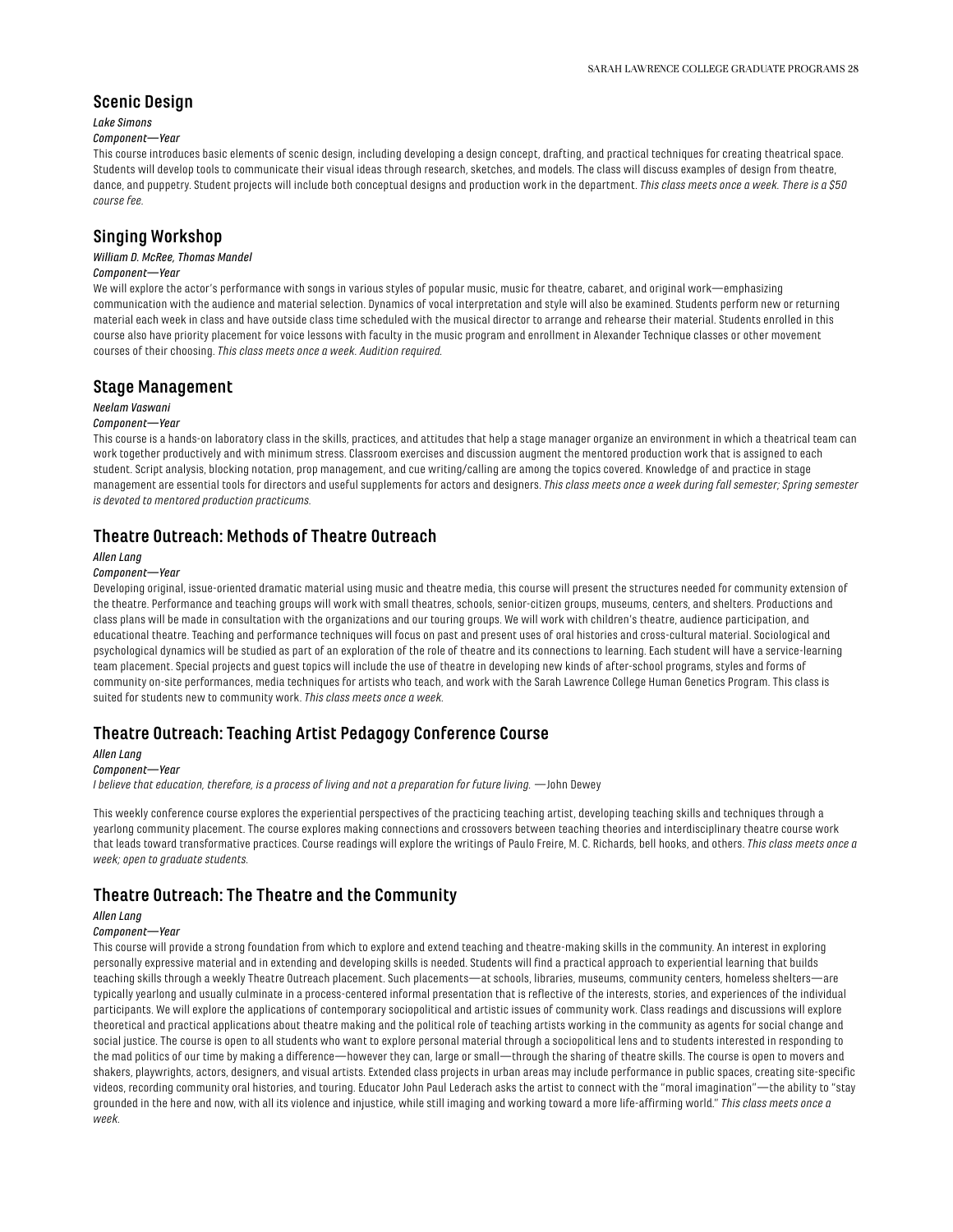# *Theatre Outreach, Theatre History, and Production*

# *Theatre students may be invited to participate in outside programs, including:*

# **Tools of the Trade**

## *Robert Gould*

## *Component—Year*

This is a stagehand course that focuses on the nuts and bolts of light-board and sound-board operation and projection technology, as well as the use of basic stage carpentry. This is not a design class but, rather, a class about reading and drafting light plots, assembly and troubleshooting, and basic electrical repair. Students who take this course will be eligible for additional paid work as technical assistants in the theatre department. *This class meets once a week.*

# **Voice and Speech I: Vocal Practice**

## *Francine Zerfas*

## *Component—Year*

This course will focus on awakening the young artist to the expressive range of the human voice, as well as to the intricacies of developing greater clarity of speech and playing with sound. A thorough warmup will be developed to bring power, flexibility, and range to the actor's voice and speech. Exercises and text work will be explored, with the goal of uniting body, breath, voice, and speech into an expressive whole when acting*. This class meets once a week for two hours.*

## **The Writer's Gym**

*Sandra Daley Component—Year Inspiration exists, but it has to find you working.* —Pablo Picasso

This yearlong writing workshop is designed for writers of any genre and any level of experience from beginner to advanced. So, whether you've never written anything before or are an experienced poet or a playwright looking to perfect your craft, The Writer's Gym offers exercises dedicated to inspiration, process, and craft. You will discover story structure and plot and how to introduce character and conflict. In class, you will write, share work, learn how to give feedback, and bravely discuss your work. Our goal is to build muscle for honest and fearless writing based on first instincts and to write from sources, dreams, and personal experiences. We will read and discuss short stories, essays, poems, and plays. Assignments will challenge you to observe what's around you and the settings in which you live, writing from prompts, images, and sensory experiences. *This class meets once a week.*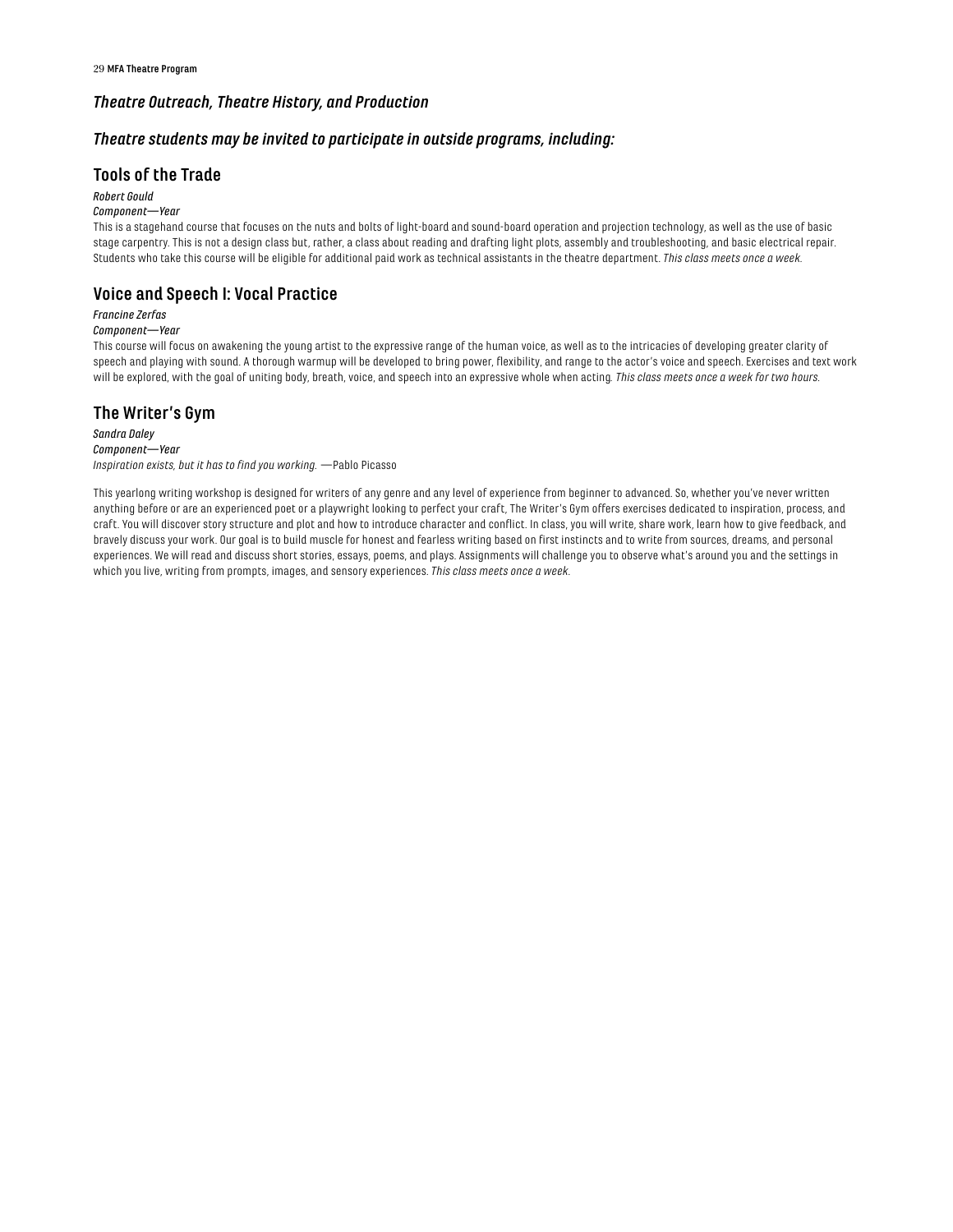# <span id="page-30-0"></span>**WOMEN'S HISTORY PROGRAM**

Sarah Lawrence College's women's history program immerses students in a combination of historical studies, feminist theory, and gender studies. The program also draws extensively upon resources in the social sciences and literature and on a legacy of continuing activism both within and outside the College community.

Students in the program find internship opportunities with groups such as the New York Historical Society, The Tenement Museum, and the Association for Union Democracy. Students also actively promote causes and agendas, including women's equality and reproductive freedom; prison reform; lesbian, gay, and transgender issues; and HIV/AIDS education. Close interaction with faculty members helps students find direction, chart individual paths to the degree, and research and produce original theses.

# **Class, Race, Gender, Work: Readings in US Labor History**

## *Priscilla Murolo*

## *Graduate Seminar—Year*

This course explores American labor systems and labor struggles from the colonial era to the present. Core topics include slavery and other forms of bondage, as well as wage work, the enduring legacy of settler-colonial regimes, and intersections of class, racial, and gender hierarchies. Along the way, we will focus especially on the complex relationship between oppression and collective forms of resistance—from slave revolts to political parties, from bread-and-butter unionism to revolutionary movements, and from immigrant worker centers to campaigns for gay and lesbian rights. Readings include fiction, autobiography, and scholarship ranging from classics such as W. E. B. Du Bois's *Black Reconstruction* to recent work on labor issues and labor organizing in the 21st century.

## **Diversity and Equity in Education: Issues of Gender, Race, and Class**

#### *Nadeen M. Thomas*

#### *Graduate Seminar—Year*

The education system is a central institution in the socialization of young people and the maintenance of the modern nation-state. Schools support meritocratic models of society by providing opportunities for social mobility. Paradoxically, schools also reproduce gender, racial, and class inequality. In this course, we will examine the roles that schools play in the transmission of culture, formation of identity, and reproduction of social structures. Paying special attention to gender and its intersection with other social categories, we will look at practices and policies that shape students' performance as they strive for competence, achievement, and acceptance. We will also analyze the larger political and economic contexts that shape both schools and the communities in which they are situated.

# **Gender, Race, and Media: Historicizing Visual Culture**

## *Rachelle Sussman Rumph*

#### *Graduate Seminar—Fall*

What does it mean, from a historical perspective, to live in a society immersed in visual technologies? How does power figure into past and contemporary viewing practices? In this course, we will explore the field of visual culture in order to develop a critical framework through which we may understand visual perception as a set of practices that inform, and are informed by, structures of power. We will accomplish this by focusing on the rich scholarship of visual culture theory, on media and communication scholarship that foregrounds gender and racial analysis, and on the excellent scholarship that bridges media/visual studies and women's history. We will work with a variety of mediums, including art, advertising, film, and digital media. Readings span the 19th century through the contemporary era. Nineteenth-century scholarship focuses on the rise of "commodity racism" and the production and circulation of imagery of the other within the context of industrialization, commercial advertising, and immigration. Twentieth-century topics include the development of modern/postmodern aesthetic and philosophical frameworks, the notion of the gaze, and the rise of a global media landscape. An examination of contemporary viewing practices will enable us to consider some of the implications of an increasingly fractured "mediascape" and hyperniche digital content.*Women's history graduate students who register for this course must, in the following spring semester, take Who Tells Your Story? Cultural Memory and the Mediation of History.*

## **History Colloquium**

## *Nadeen M. Thomas*

#### *Graduate Seminar—Year*

Students in this course undertake independent projects in close consultation with the instructor. The projects range widely, from primary research and explorations of historiography to fieldwork and internships at agencies engaged in advocacy, policymaking, public history, or other initiatives of interest to women's historians. While students pursue individual goals and meet one-on-one with the instructor, the whole class convenes several times each term for dinner, presentations on independent projects, and discussion of common concerns. *Core class required of all first-year women's history graduate students.*

# **Women, Culture, and Politics in US History**

#### *Lyde Cullen Sizer*

#### *Graduate Seminar—Year*

Through fiction, memoir and cultural criticism, political activism, and popular culture, American women have expressed their ideas and their desires, their values and their politics. This course will approach US history through the words and actions of all kinds of American women from the early 19th century through the late 20th century. Using both primary sources and histories narrow and broad, we will explore questions of race, class, sexuality, and gender and analyze the ways in which women have intervened and participated in the political and cultural world. This is a research seminar. Considerable attention will be paid to the development or refinement of a fluent and graceful expository writing style, well buttressed by the careful use of evidence.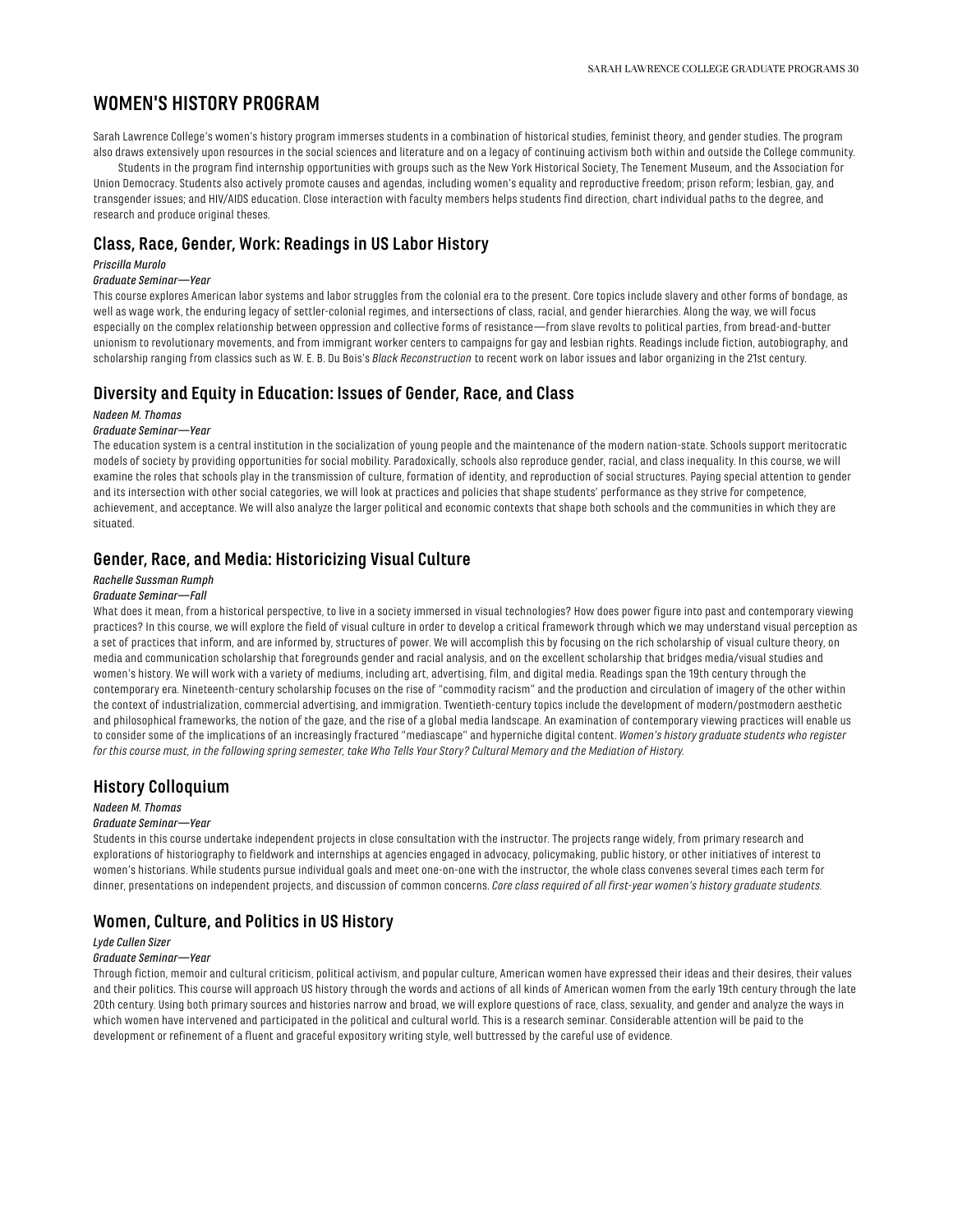# **Research Methods Workshop**

## *Margot Note*

## *Workshop—Year*

Students in Research Methods Workshop become acquainted with the campus library; train in the use of online bibliographic databases (Project Muse, JSTOR, and others) and primary sources, including digital material online; and learn methods of locating hard-copy archives relevant to one's research. In the spring, students, along with the instructor, take a field trip to an archive. This class meets monthly during the fall semester and once in the spring. *Core class required of all first-year women's history graduate students.*

# **Thesis Seminar in Women's and Gender History**

## *Mary Dillard*

## *Graduate Seminar—Year*

This yearlong course is designed for students who are writing MA theses in women's and gender history. We will discuss the historiographical dimensions of thesis work; assess various research methods, interpretive models, and theories of history; and grapple with practical questions about writing and documentation. Readings include historical with scholarship, theoretical works, and research guides. At critical junctures, students will also read and evaluate each other's work. *Core class required of women's history graduate students in the two-year program. Open only to students in their thesis year.*

# **Visions/Revisions: Issues in the History of Women and Gender**

## *Lyde Cullen Sizer*

## *Graduate Seminar—Year*

This seminar surveys pathbreaking studies in the history of women, gender, and related subjects. Course readings, which include both theory and historiography, exemplify major trends in feminist scholarship since the 1960s—from early challenges to androcentric worldviews to the current stress on differences among women and multiple systems of dominance and subordination. Class discussions range from fundamental questions (e.g., What is feminism? Is "women" a meaningful category?) to theoretical, interpretive, and methodological debates among women's historians. The course is designed to help advanced students of women's history clarify research interests by assessing the work of their predecessors. MA candidates will also use the course to define thesis projects. *Core class required of all first-year women's history graduate students.*

# **Who Tells Your Story? Cultural Memory and the Mediation of History**

## *Rachelle Sussman Rumph*

## *Graduate Seminar—Spring*

Media scholar Marita Sturken states that cultural memory "represents the many shifting histories and shared memories that exist between a sanctioned narrative of history and personal memory." Sanctioned sites of remembrance, such as memorials and museums, indicate the extent to which cultural memory operates on a regional, national, and global level. As memorials are created to represent a specific point or event in history, they may also be understood as forms of media or as technologies of cultural memory that produce meanings and contain their own revealing histories. This course examines the way in which objects of historical mediation, such as memorials, have a story to tell about the politics of remembrance and forgetting. We explore how, through these objects, shifting histories collapse into one another, and how the technologies of cultural memory continue to take on renewed interest and urgency in the present. In addition to memorials, we focus on museums, documentaries, historical fiction, and the role of oral history in shaping regional and national historical narratives. We take an intersectional approach to this topic. Our time span falls roughly between the Civil War and the Civil Rights era and focuses primarily on the United States but also includes African, European, and Latin American histories of memorialization. *Prerequisite: Gender, Race, and Media: Historicizing Visual Culture (fall).*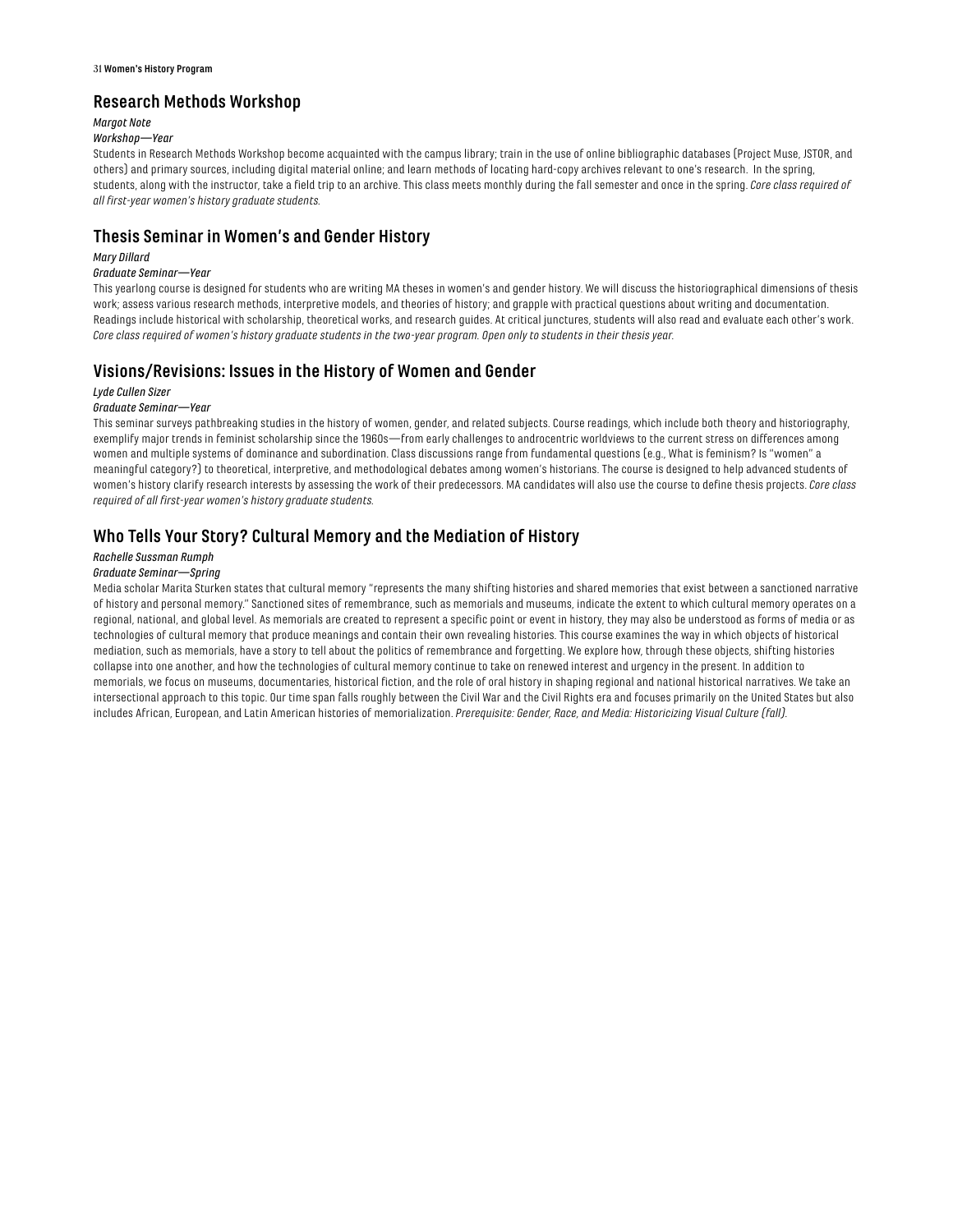# <span id="page-32-0"></span>**MFA WRITING PROGRAM**

One of the oldest programs of its kind in the country, Sarah Lawrence College's nationally recognized graduate writing program brings students into close mentoring relationships with active, distinguished writers. Students concentrate in fiction, poetry, creative nonfiction, speculative fiction, or screenwriting, developing a personal voice while honing their writing and critical abilities.

The program seeks to enroll students who bring rich life experience to the writing process and fosters a stimulating community of writers who get to know one another in workshop discussions and remain connected throughout their lives. In addition to workshops, students benefit from one-on-one biweekly conferences with faculty. There are plenty of opportunities to read, hear, and share work on campus, including a monthly reading series, a festival that brings nationally known writers to campus, and an annual literary publication.

## **Fiction Workshop: Beginning the Novel**

# *Victoria Redel*

## *Workshop—Fall*

This workshop is for writers considering novel writing. It is a class that will involve a good deal of mucking around in the beginnings of a novel, trying to find the first nub and hopefully more; so it will involve a good deal of trial, error, trial, error...or, seen another way, the great frustrating, and often exhausting, novel adventure. We will spend quite a bit of time on the opening of a novel, the structure, voice, POV, initial imagery, recurring imagery, recursion, and novel shapes. We will look to many published works and essays to study the range and possibility from linked-story novels, genre-bending novels, experimental novels, and character-driven novels. Writers to be studied include: Marquez, Lispector, Strout, Baldwin, Twain, Dickens, Winterson, Ward, Fitzgerald, Schutt, Robinson, and Morrison.

# **Fiction Craft: Plot/Unplot: Structure, Voice, and the Narrative Unconscious**

## *David Ryan*

## *Craft—Fall*

This class will discuss what makes contemporary narrative move, as well as what gives it its haunted power. We'll begin with some fundamental ideas on plot and form, then progress to less traditional thoughts on narrative's internal circuitry. Each story that we tell is a kind of consciousness with its own repressed activity living in the space around the words. This narrative unconscious—the madness within the syntax and word choice of its symbolic order—is critical to a reader's engagement. It's the heat in a story, the daemonic life within the text. But what is this heat? Why do certain stories have it while others don't? How do we produce it in our own writing? We'll start with Aristotle's *Poetics*—his ideas on tragic vs. epic plots, unity, and magnitude. How do they relate to contemporary structure and dynamics? I'll show you how we can adapt them to suit more open and fragmented forms. Then we'll move into theories of the narrative unconscious: the sublime, Duende, the uncanny, abjection. How is creative writing a kind of madness of language? What does John Dewey mean when he says that art is a "living creature"? How—through plot and the distortions of ambiguity, ellipsis, fragmentation, and metaphor—do we navigate that line between internal logic and lucid creative confusion? Readings will move from somewhat conventional formal structures to more open forms—Paula Fox, Denis Johnson, Marilynne Robinson, Michael Ondaatje, and Fleur Jaeggy. Theory will draw from Aristotle, Dewey, Bergson, Chatman, Barthes, Freud, Bly, Lorca, Lacan, and Kristeva. Weekly writing exercises will produce self-contained flash pieces, using plot in compressed, unconventional ways to support and counter the week's theory and creative readings.

## **Fiction Craft: The Prose Experiment**

## *Nelly Reifler*

#### *Craft—Fall*

All fiction is written taking into account the basic constraints of prose: grammar, punctuation, and the formal standards of style. In this class, we will explore the use of other structures to build compelling, surprising works of fiction. A writing constraint can be as hypnotic as an illusionist's sleight of hand, freeing the writer's mind for magic. We'll examine the effects of lists, footnotes, erasures, numbering, and omissions; the impact of experiments with verb mood, unexpected points of view, and tense; different approaches to intentionally breaking established rules; and the ways in which other formulae can help us and our readers find new paths to our imaginations. Students will work with writing assignments, play writing games, and occasionally collaborate to generate stories. We'll read fiction—by authors such as Gertrude Stein, Thomas Bernhard, Georges Perec, Robert Lopez, Maurice Kilwein Guevara, Renee Gladman, Joshua Ferris, Matthew Sharpe, Elizabeth Crane, and others—created using such techniques. We'll also discuss some theories around constraints in writing. We'll talk with contemporary authors about their writing processes, and each student will design a constraint that we will use for writing in class.

# **Fiction Craft: Visual Storytelling: Writing for the Screen**

#### *Rona Naomi Mark Craft—Fall To make a great film you need three things—the script, the script, and the script.* —Alfred Hitchcock

The world's directors are in agreement—a solid screenplay is the foundation of any great film. The screenwriter is the architect of a film, the one to sit down with a blank page and create something out of nothing. The job of the screenwriter is to convey complexity of character and plot visually rather than through verbal explanation. The screenwriter shows rather than tells. In this craft class, students will learn the fundamentals of visual storytelling, specifically for narrative fiction screenplay writing. The class will cover story structure, character development, dialogue, outlining, and formatting. Students will have outside writing assignments that will be reviewed during class in a workshop format. In addition, students will be responsible for reading several screenplays and providing analysis. Students may work on short or feature-length films, web-isodes, or full television episodes; there are no limitations on content.

## **Fiction Workshop: Against Perfection**

#### *Carolyn Ferrell*

#### *Workshop—Fall*

Does it ever happen to you that you feel your draft is never finished—that you could go on revising forever? Number 10 on Zadie Smith's "Rules of Writing" reads as follows: "Tell the truth through whichever veil comes to hand—but tell it. Resign yourself to the lifelong sadness that comes from never being satisfied." How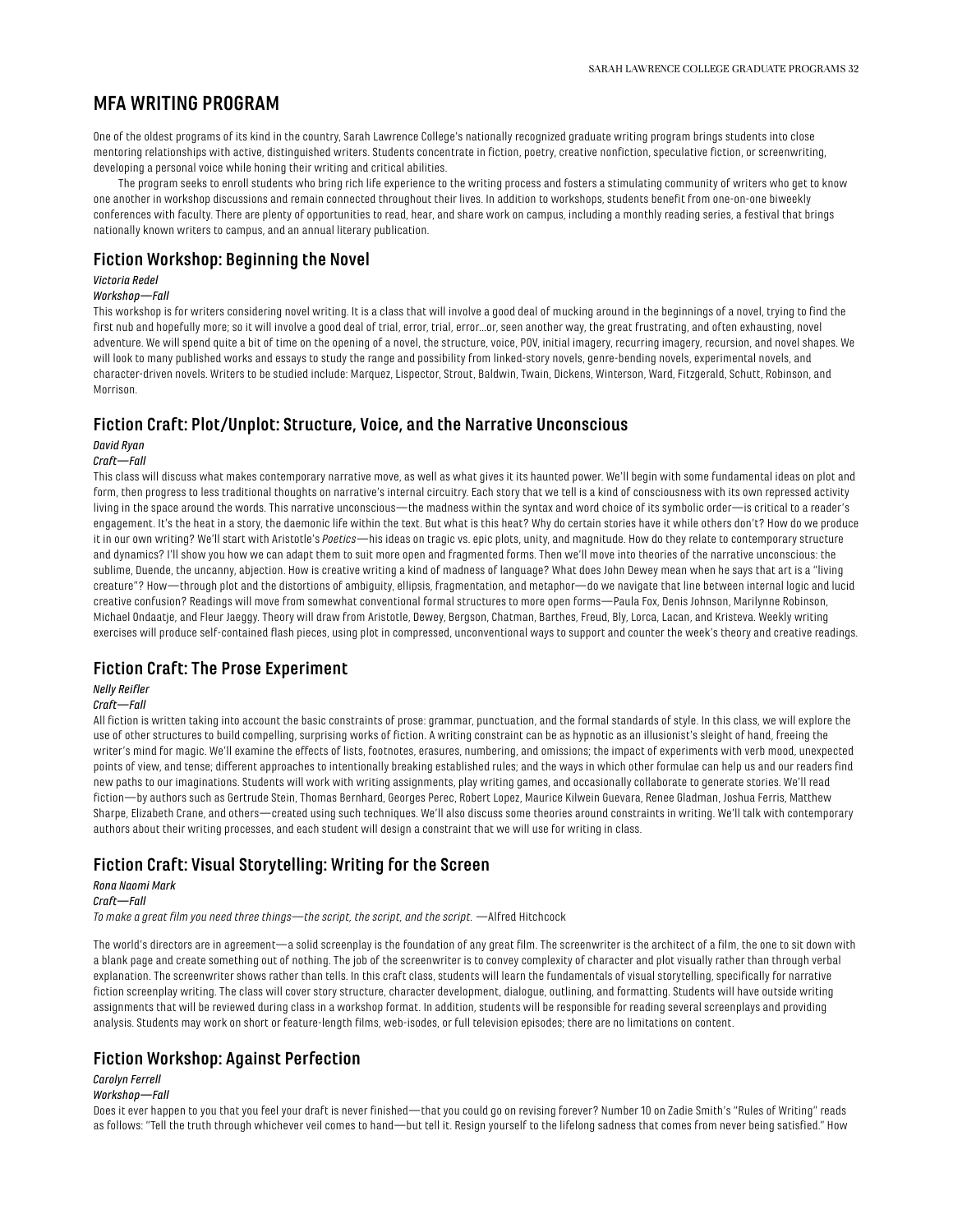#### 33 **MFA Writing Program**

might the quest for perfection in a draft actually prevent one from completing it? What role does writer's block play—or is writer's block even a thing? In this workshop, we will try to figure out ways to handle our own challenges about writing perfection by doing writing exercises (Brian Kitely's *The Three A.M. Epiphany*), reading craft essays (from authors such as Mark Childress, Ann Patchett, and Jane Smiley), comparing early and late drafts from certain authors (Tobias Wolff, Lorna Simpson), and trying to figure out what makes a completed story and how we can get there. We will read a few stories a week by established authors such as Edward P. Jones, Dan Chaon, and Steven Millhauser—and by newer voices such as Camille Acker, Rattawut Lapcharoensap, and Nana Kwame Adjei-Brenyah. We want to understand what works in a draft and what can be improved—and find the tools we need to move forward on our own. Hopefully, that "lifelong sadness" will transform itself into confidence, as well as into a strong piece of writing in which one can take pride.

## **Fiction Workshop**

#### *David Hollander*

#### *Workshop—Fall*

The formulaic nature of many fiction-writing workshops seems (to me) antithetical to what it means to make art. I've been trying desperately for years now—with varying degrees of success—to find a way to "teach" writing that feels open, honest, and playful. Want to know what I'd like? For a class to encourage innovation and experimentation, to come to the collective epiphany that the possibilities for story are endless and that not everything that comes through the classroom has to be discussed in terms of what John Hawkes once called "the enemies of fiction"—plot, character, setting, and theme. I am suspicious of peer critique that uses, as its engine, the words "I want." In an ideal situation, we would try to see stories from the inside out and try to imagine how they might become more purely what they are rather than something we want them to be. We would value language, style, and structure. Voice would take precedence over plot. We would encourage ambitious failure more than careful success. We would applaud a writer for taking a risk rather than bury him or her for the risk's inscrutability. We wouldn't treat every story as something to be made publication-ready and wouldn't be so small-bore in the way that we think and talk. These are ideas, of course, and tell you nothing about how I actually run my classroom. So here are a few things about which I'm (relatively) sure. Each student will bring at least one story into the classroom over the course of the semester. We will often write in response to prompts designed to help you find a voice, take a chance, do something you wouldn't expect of yourself. We will, on two or three occasions, take a break from our routine to discuss a great (and, for those of you who don't know me, likely unorthodox) novel. We will try to spend some time talking about aesthetics and discussing essays from writers of all stripes who think they've got it all figured out. It's having it all figured out that scares me. In the end, I want us to follow Socrates's lead and to realize that we only know that we know nothing. Every class should be equal parts rigor, play, and discovery. If this sounds interesting, show up—and we'll work out the details.

## **Mixed-Genre Craft: Beginnings**

## *Suzanne R. Hoover*

## *Craft—Fall*

At the moment when a spider sends out the first strands of a new web or when a bird positions the first twigs of a new nest, the eternal contest between imaginative freedom and natural constraints begins. This course will explore the complexity of written beginnings through weekly readings of poems, essays, and narratives, both fictional and nonfictional. Decisions will have to be made, concerning: Who is speaking the narrative, essay, or poem? Who is experiencing it? Who is receiving it? How much context (backstory) does the reader need at the outset? Where in the story should the telling of it begin, and what difference might that choice make? How do we pull or push the reader, decisively, through the looking-glass into this new world? And, finally, how do we END the beginning, intriguingly, so the reader will want to move on to the MIDDLE? Readings will be chosen from works that raise these questions—and many others—in provocative and instructive ways. Each week, students will lead the discussions (with the instructor) from a writer's perspective. There will be biweekly, one-on-one conferences.

# **Nonfiction Craft: Emersonians and Montaignians: Two Approaches to the Essay**

#### *Vinson Cunningham*

## *Craft—Fall*

When you say that you'd like to start working on an "essay," you're probably referring to one of two related but distinct forms, each with its own history. There's the argumentative essay that, here in America, is descended from the work of Ralph Waldo Emerson—developed out loud, in sermons and speeches, for the purpose of persuading (and, just as importantly, entertaining) an audience. Then there's the more ruminative essayistic tradition that stretches back to Michel de Montaigne and the French Renaissance. In this course, we'll explore both traditions and play with what we find. We'll start with classic Early American sermons by John Winthrop and Jonathan Edwards, as well as Montaigne's first attempts to map his restless consciousness onto the page—in prose. Then we'll wind through time, visiting Emerson and Douglass, Didion and Sontag, Dr. King and Zadie Smith. We'll make work informed by their tendencies and strategies on either side of the essay's enduring line.

# **Nonfiction Craft: Experiments in Form**

## *Sarah Gerard*

#### *Craft—Fall*

Creative nonfiction is a fusion of genres that uses elements of fiction such as dialogue, scene, character, and metaphor. Creative fiction also employs the tools of poetry, journalism, memoir, and even visual art to tell its stories. In this class, we'll see how this open field of possibility allows us to venture into new kinds of expression, style, and form. We'll see how those newly crafted modes uniquely position us, as writers, to be agents of social and political change and to practice finding the universal in our personal stories. To this end, we'll discuss the use of research: how to conduct it, its ethical boundaries, and how to balance it with personal content. We'll also explore the possibilities of point of view, tense, and voice—and practice using them as tools of storytelling. This class will involve assigned readings, in-class discussions, sharing and discussion of student work, written responses, and writing prompts to help you find the voice and shape of your creative nonfiction. Among our readings will be works by Hilton Als, Leslie Jamison, Patty Yumi Cottrell, Wayne Koestenbaum, Kelly Sundberg, Italo Calvino, Durga Chew Bose, Mary Ruefle, Anna Journey, Elena Passarello, Emily Witt, Justin Taylor, Margo Jefferson, Lidia Yuknavitch, Diana Spechler, T. Kira Madden, Jacqueline Woodson, and John Jeremiah Sullivan.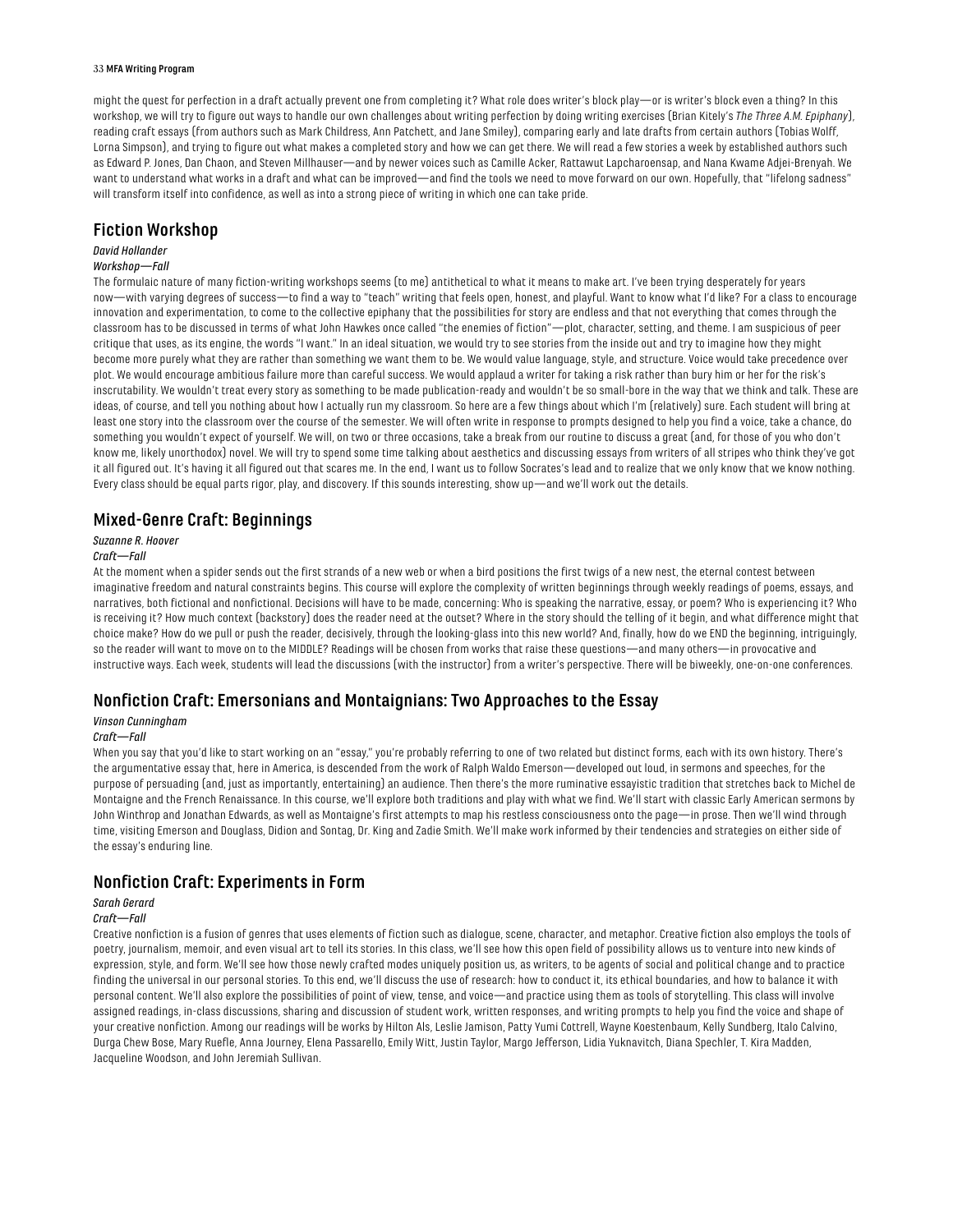# **Nonfiction Workshop: The Brief Encounter Essay**

## *Jo Ann Beard*

## *Workshop—Fall*

In this class, we will focus first on close reading and then on close writing—developing small essays that encompass something very large. We will do much of our work on the micro- as opposed to the macro-level, distilling ideas and language down into perfect sentences, one after another, until we have created concise, beautiful works of art. We'll read and discuss short, powerful pieces by outside writers, studying their craft techniques in order to perfect our own styles and voices. Of our six conferences, four will be individual meetings and two will be group meetings held in the evening to watch and discuss documentary films. In addition, there will be four monthly peer group meetings. Note: This is not a class in which to work on thesis material; the essays will be generated through writing exercises designed with specific topics and goals in mind.

# **Nonfiction Workshop**

## *T Kira Madden*

#### *Workshop—Fall*

This generative workshop will be more about process and experimentation than publication. I want us to piece together the messy. I want risk. Often the most riveting stories do not make the most riveting works of writing, and I am interested in the ways in which we arrange narrative and shape it—from the mundane to the unwieldy—until it creates spark, friction, and meaning. Be prepared to revise and reimagine. I will encourage you to try on a new tense, a new point of view, a new structure, just to see how it feels. We might spend an entire conference on one sentence or paragraph in order to unpack what a piece is trying to say. We'll examine sonics and metaphorical properties within each piece as a way to magnify its engine. We'll also read works of all genres and challenge the limitations of genre as a construct.

## **Nonfiction Workshop**

## *Jacob Slichter*

#### *Workshop—Fall*

This course is intended to help students settle into their voices and produce work that resonates with their experiences, interests, and insights. The prime focus will be personal essay and memoir. The course work will include workshop pieces that students develop in conversation with the instructor and shorter exercises intended to open the student's awareness of his/her process. We will engage in a deepened practice of reading and learn to draw connections between writing and other creative fields, such as music and film.

# **Pedagogy Craft and Internship: Teaching Good Prose**

## *Amparo Rios*

## *Craft—Fall*

This course will prepare student teachers with a working knowledge of theories, methods, and procedures for teaching functional and academic reading and writing skills to first-year college students. The course has two main components: attendance in the Teaching Good Prose pedagogy seminar, held on Fridays from 12:30 to 2:10 pm; and a supervised teaching assistantship in a freshman writing class at SUNY Purchase. In the pedagogy seminar, readings and class discussions will explore strategies for designing and teaching lessons that will improve the student's ability to compose analytical college essays; to express ideas clearly and effectively in well-developed, focused arguments with relevant and adequate evidence; and to use the style and conventions of standard academic prose. Student teachers are supervised by the instructor and are required to attend one session of a freshman writing class per week. Additionally, student teachers are expected to meet with students outside of class for 1-2 hours per week. *Taught by Dashielle Horn, SUNY Purchase faculty, and Amparo Rios, Craft Class Adviser Prerequisite: Completion of at least two semesters in the MFA Writing program.*

# **Poetry Craft: Managing Your Material**

## *Martha Rhodes*

## *Craft—Fall*

*In a good poem, the elements work together as a unit, just as our own combinations of body and mind work together. But if we are studying body and mind as medical students do, we would soon realize that it is impossible to consider all parts at once. The way to deal with a complicated subject is to look at it part by part….Regarding poetry, we have to talk separately about the elements that make it up—such as imagery, diction, rhythm—even though we know they cannot exist in isolation.* —from *Western Wind* by John Frederick Nims

We will examine how poets manage their content by isolating elements such as diction, syntax, structure, pacing, tone, imagery, and metaphor, among others, so that we can see how the elements work on their own and how they cooperate and don't cooperate with each other. What decisions is the poet making? And how do those decisions influence us as readers? There will be assignments throughout the semester that include generating poems, reading, writing a short paper (2-3 pages), teaching a poem to the class, and more. We will read work by Carson, Francis, McClain, and many others—both as full books and through class handouts.

# **Poetry Craft: New Chords: Topics in Craft (and Daring)**

## *R. A. Villanueva*

## *Craft—Fall*

Two ideas power the imaginative and critical fascinations of this course. The first idea is from CAConrad: "We are not alone in our particular stew of molecules and the sooner we admit, even admire, the influence of this world, the freer we will be to construct new chords of thought without fear"; the second, from the opening lines of a sonnet by Terrance Hayes: "Our sermon today concerns the dialectic/Blessings in transgression & transcendence." Together we will complicate—and celebrate—formal traditions, exploring how writers work *with* and *within* and *against* conventions, expectations, and architectures. By way of spirited engagements with contemporary poems and translations, we will consider defiance and deference, structure and surprise, the tensions between rebellion and innovation. And all the while, we will provoke new drafts and invent forms of our own through play and collaboration.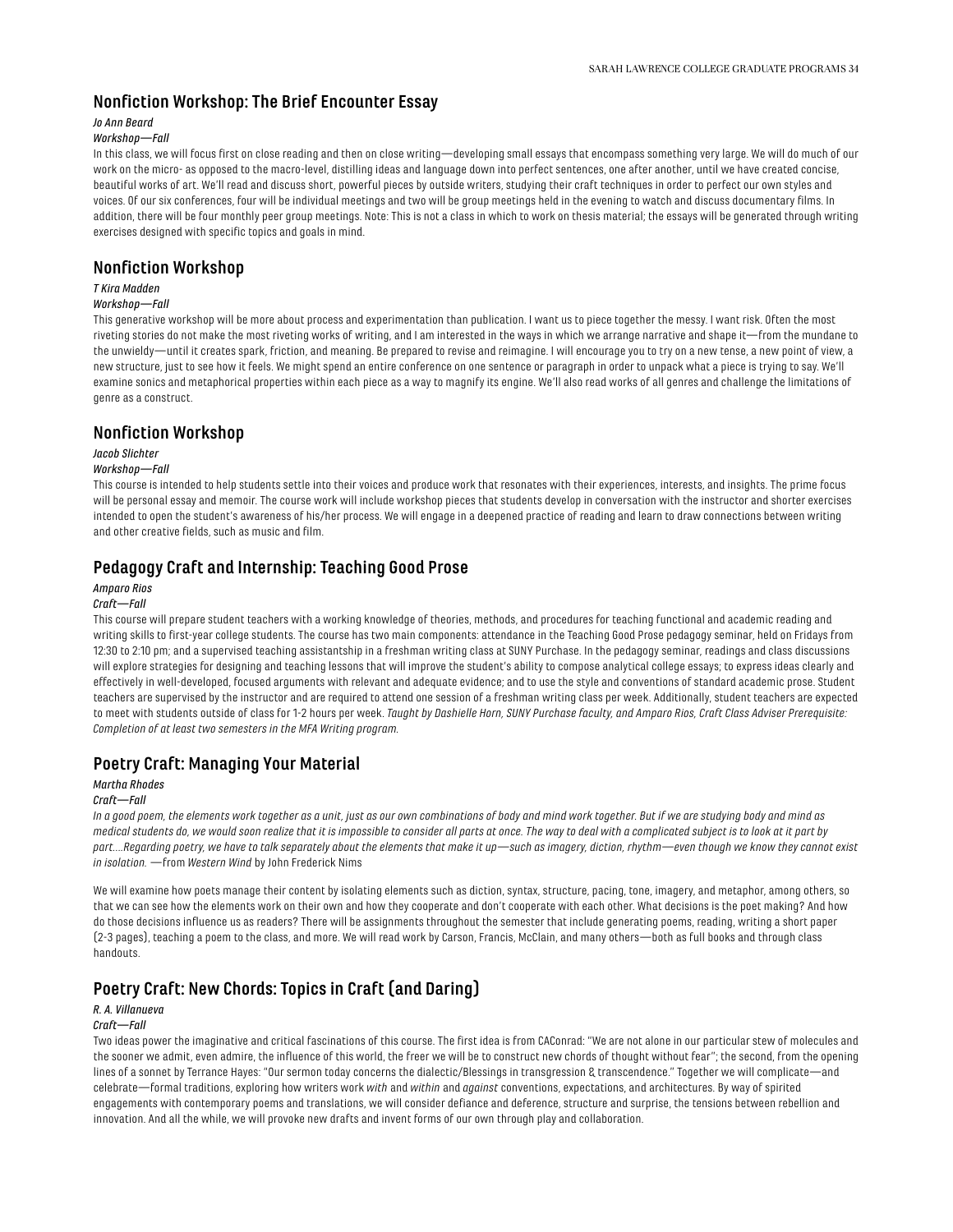#### 35 **MFA Writing Program**

# **Poetry Workshop/Mixed-Genre Craft**

# *Jeffrey McDaniel*

## *Workshop—Fall*

In this class, we will read and discuss books that do not fit cleanly in a single genre, work that blurs the boundaries between poetry and prose or fiction and memoir. Authors to be read include: Maggie Nelson, Eula Biss, Aurelie Sheehan, Ben Lerner, and others. Half of each class will be devoted to discussing the weekly book. The other half will be spent discussing student work. So the class itself will be a hybrid of craft and multigenre workshop. Students will be encouraged, but not required, to embark on a project that explores hybrid forms. For workshop, students may bring in poetry or prose or anything in between. There will be biweekly, one-on-one conferences where any genre of creative writing will be welcomed and discussed. *Poetry students may take this class as either a craft class or a workshop. Please email Paige Ackerson-Kiely (packerson@sarahlawrence.edu) if you have any questions.*

# **Poetry Workshop: Metamorphosis**

## *Matthea Harvey*

## *Workshop—Fall*

*Metamorphosis is a painful process. I imagine the exquisite agony of the caterpillar turning itself into a butterfly, pushing out eye-stalks, pounding its fat-cells into iridescent wing-dust, at last cracking the mother-of-pearl sheath and staggering upright on sticky, hair's-breadth legs, drunken, gasping, dazed by the light.* —from *The Untouchable* by John Banville

*He could feel his eyes leaning out of his skull on their little connectors.* —from *Autobiography of Red* by Anne Carson

In this poetry workshop, we will rigorously attend each poem's metamorphosis, paying attention to whether it wants to sprout wings, antlers, or both. We will try to plot out the poem's most unique path according to the signposts that the rough draft gives us. We will also read a book of contemporary poetry every other week. Students will be asked to extrapolate from those works, detailing the elasticities and limits of each poetic voice in order to further develop their own.

# **Poetry Workshop: Speaking in Tongues, Wearing the Mask: Speaker, Persona, Impersonation, Ventriloquism, Fragment**

# *Marie Howe*

## *Workshop—Fall*

*When I state myself, as the representative of the verse, it does not mean me, but a supposed person.* —Emily Dickinson in a letter to Thomas Wentworth Higginson.

For centuries, poets have spoken in the voices of other people. From the early Greeks to Shakespeare, to Walt Whitman, to Emily Dickinson, to Robert Frost, Sylvia Plath, Robert Hayden, Lucille Clifton, Louise Gluck, Patricia Smith, Nick Flynn, Jorie Graham, Tyehimba Jess, etc. What is made possible when one speaks in the voice of a character in an ancient story or myth? What is made possible when one gives voice to a character that lived in another time? Who dares to speak in the voice of a flower? Of a bee? Of a storm? Of a star? What if one gives voice to the fragments of voices within one's consciousness? In this class, we will read poems where the poet has spoken in a different tongue, or worn the mask of someone else, or of something else. Each participant will be expected to deeply read assigned collections each week, to meet with another student in a weekly poetry date, and to bring in one new persona poem each week. I hope we will find that outside the limits of the personal story is a cosmos of possibilities for empathy, revision, wonder, instruction, and finding another way in: *slant*.

# **Speculative Fiction Craft: Fable, Surrealism, and Madness**

## *David Ryan*

## *Craft—Fall*

This class will investigate the narrative theory, history, and mental processes relating to fabulist and surrealist storytelling. The goal is to understand their cognitive, formal, and historical contexts so that your own writing avoids the trap of simple reiteration and cliché and, instead, pushes beyond conventional genre boundaries into a personally idiosyncratic, vital voice. We will focus on the Brothers Grimm, Kafka's parables, and selected surrealist texts with an interest in the processes by which they reify the impossible, much the way the mind fuses the irrational to the rational in hallucinatory states. We'll discuss related theories of cognition and psychology from Aristotle, Jaynes, Jung, Freud, Artaud, Lacan, Kristeva, and Deleuze/Guattari. Finally, we'll read contemporary experimental and fabulist writing. By then, you should have a deeper understanding of how the imagination works through the history, form, and presentation of the real, the unreal, and the magical operation that erases the wall between the two.

# **Speculative Fiction Craft: Keeping It Surreal: Writing the AfroSurreal and Other Surrealisms**

*Rochelle Spencer*

#### *Craft—Fall*

*Surrealists, even those who haven't met before, always tend to recognize each other.* —Jayne Cortez

This course will explore surrealism, AfroSurrealism, and related movements and will (hopefully) provide helpful advice for writing the surreal, rediscovering humor and play, and imagining change. The historian Robin D. G. Kelley describes surrealism as a "movement that invites dreaming, urges us to improvise and invent, and recognizes the imagination as our most powerful weapon." This course will be an invitation to discover the marvelous, to create the strange surreal fiction that teeters on the edge of reality and tilts towards a better understanding of the social problems facing us. And it will be an invitation to look at the way writers use humor to question power and authority, confront problems, and create new, freer ways of living. We may read André Breton's *Nadja*. We'll definitely read short stories from Octavia Butler, Henry Dumas, Gayl Jones, Nao-Cola Yamazaki, Rene Depestre, and Franz Kafka; view selections from Rungano Nyoni's *I Am Not a Witch* and Jordan Peele's *Us*; take a look at the script from Boots Riley's *Sorry to Bother You* (published in *McSweeney's*); discuss essays from Toni Morrison; listen to a song from Haruki Murakami's playlist or Shana L. Redmond and Kwame M. Phillips' Listening Party playlist; and examine excerpts from Marie NDiaye's *Self-Portrait in Green*. And, of course, we'll use writing exercises and play writing games that will help us delve deeper into our imaginations.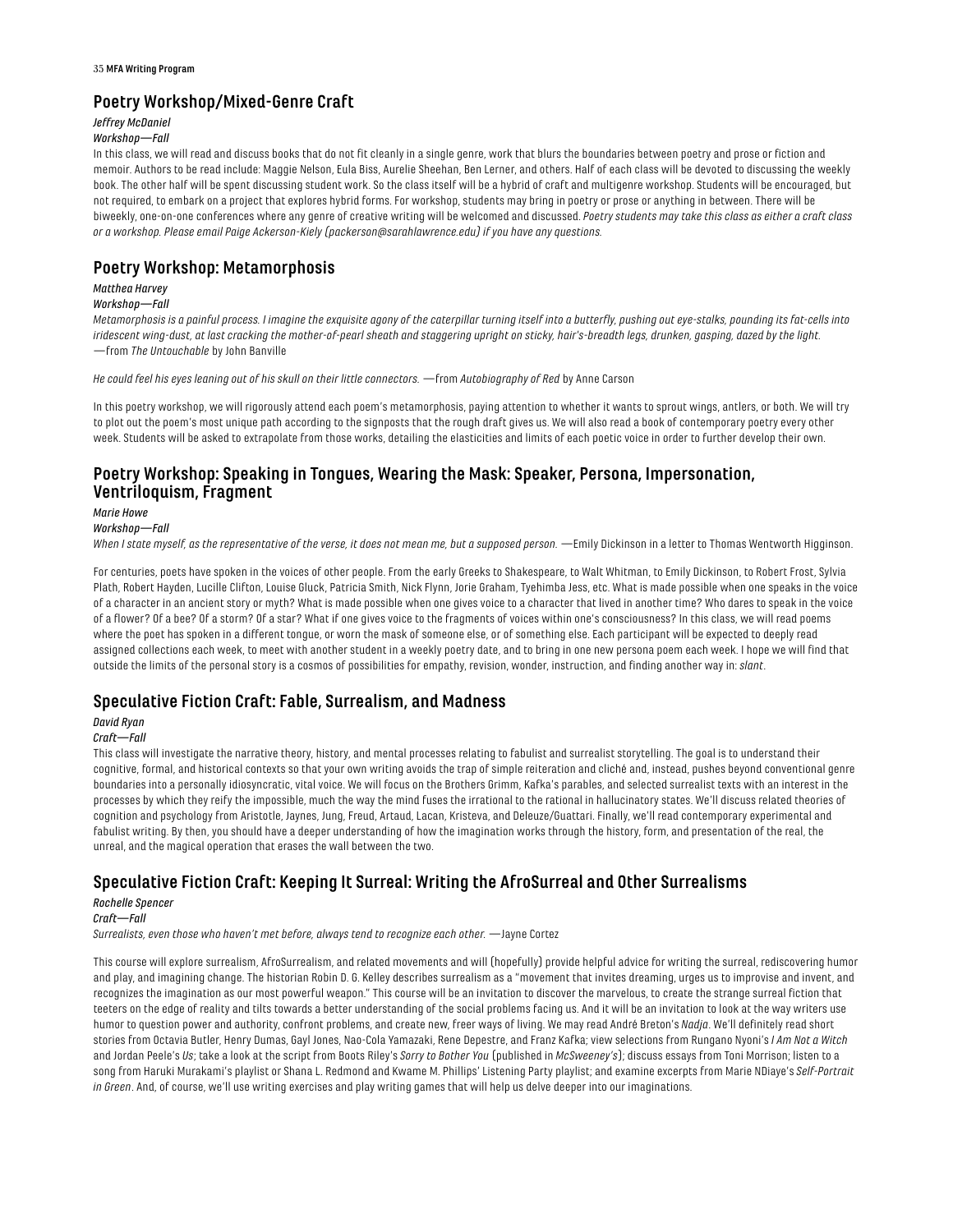# **Fiction/Speculative Fiction Mixed-Genre Workshop: Reading and Writing the Real and the Fantastical**

## *Myla Goldberg*

## *Workshop—Fall*

In this class, you'll train your writerly eyes on published work and each other's work with the same goal in mind: to understand what makes good writing tick. Outside reading—by writers like Aimee Bender, Ayse Bucak, Richard Bausch, Ted Chiang, and Lauren Groff, plus fresh looks at canonical works by the likes of Kafka and Gogol—will be designed to take you in and out of your comfort zones, running the gamut from realism to fabulism, and featuring a multitude of rule makers and rule breakers to admire and inspire, love and loathe—sometimes simultaneously. We'll take a craft approach to examine fantastical and verité writers from across time and the globe to get at some of the universal writing principles that underlie powerful, memorable writing of all persuasions. In workshop, we'll band together to create a constructive community of readers with the kindness, toughness, honesty, and sensitivity that can make group critique a unique and valuable writing tool. Ambition and risk-taking will be wildly encouraged.

# **Speculative Fiction Workshop**

## *Tracy O'Neill*

## *Workshop—Fall*

Speculative fiction is a generic term that has been imagined variously, originating to describe a particular type of science centered on fundamental human concerns and now understood to encompass several genres including horror, science fiction, fantasy, postapocalyptic fiction, revisionist historical fiction, and other "nonmimetic" narrative forms. This class will be a workshop in which discussion is sustained around craft and questions particular to speculative fiction: how to suggest the governing logics of other worlds, entry points into formulating a conceit, probability and the willing suspension of disbelief, and the social function of nonmaterially realistic literature. Throughout the semester, we will read selected works from the genre, including writing by Roque Larraquy, Ling Ma, Jamaica Kincaid, Ted Chiang, Nana Kwame Adjei-Brenyah, Yukiko Motoya, Octavia Butler, Charles Yu, and others.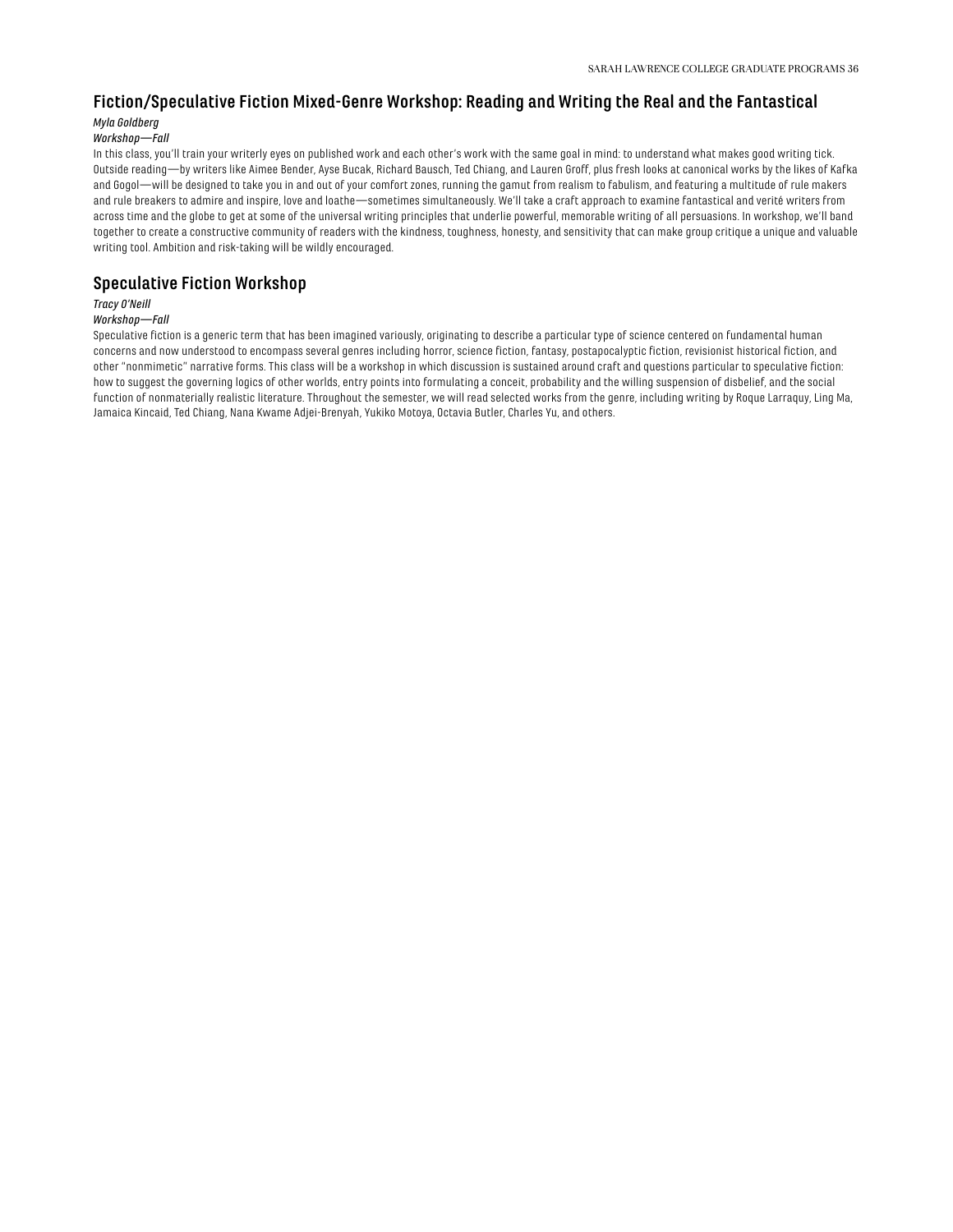37 **Notes**

Left blank for your notes.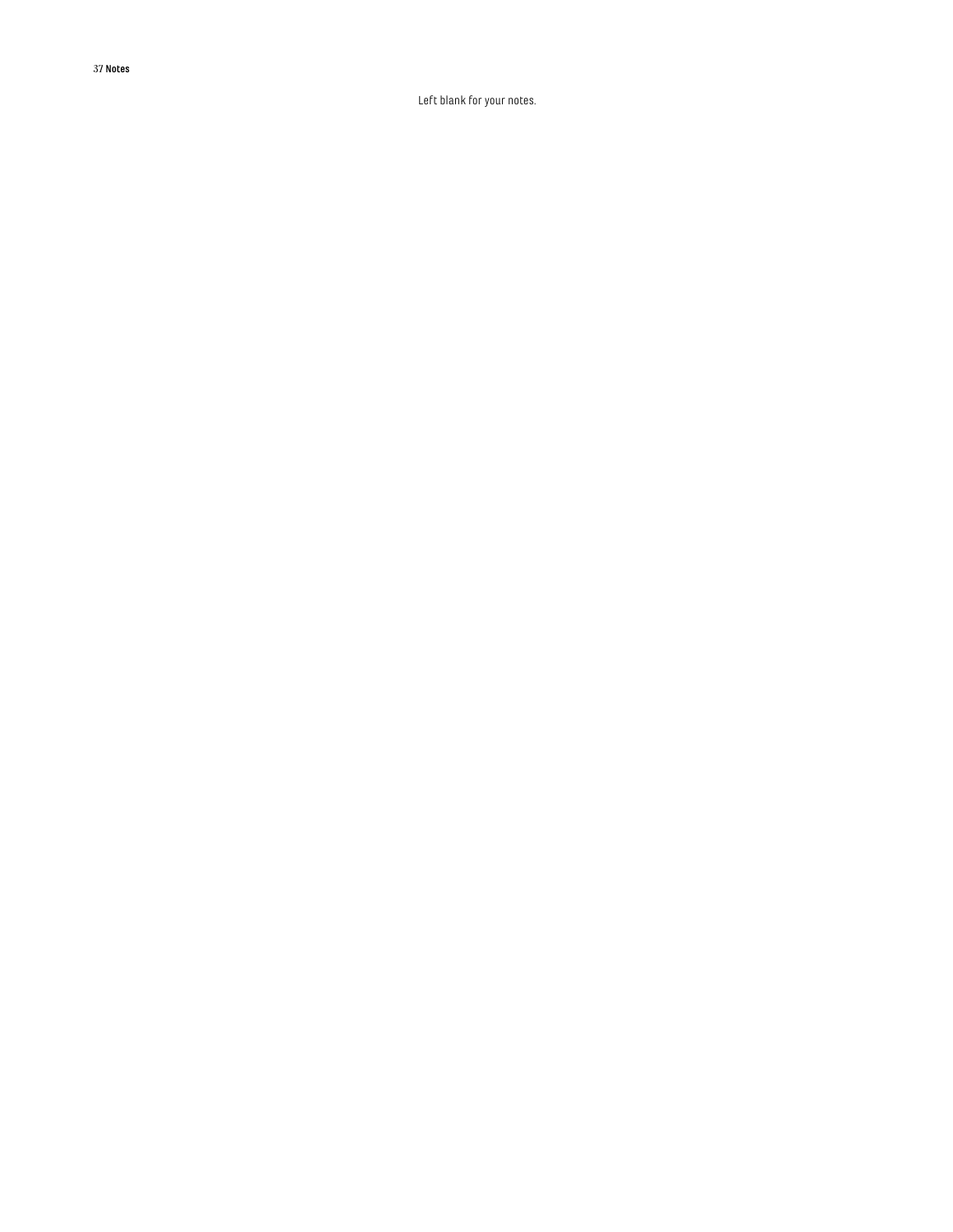NOTE S 3 8

Left blank for your notes.